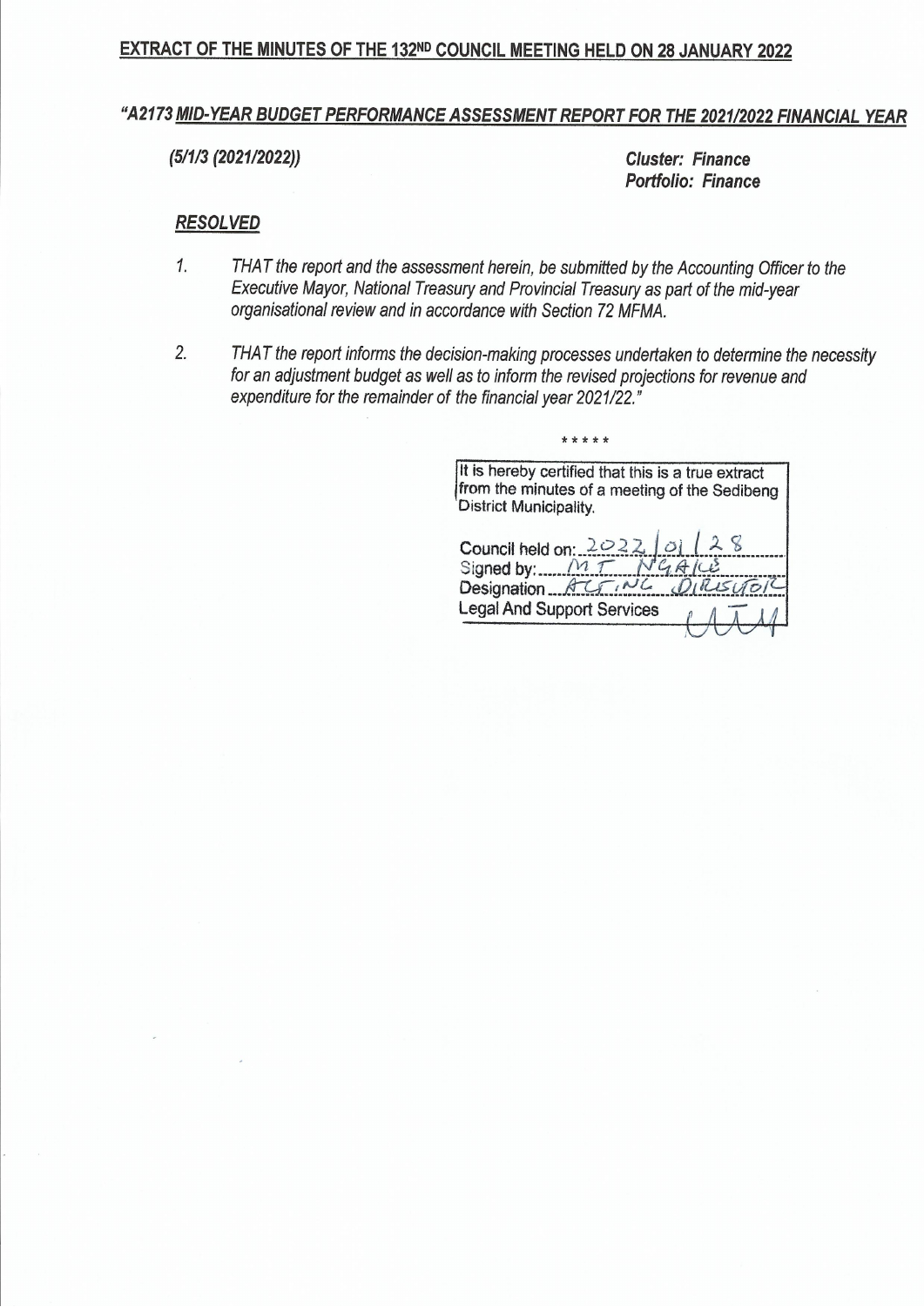**PG 1 COUNCIL 132 – 2022-01-28**

### **A2174 MID- YEAR PERFORMANCE REPORT 2021/22**

#### **(2/9/R) Office of the Municipal Manager**

### 1. PURPOSE

To present the half yearly progress report (Mid-Year) to Council against the 2021/22 - Service Delivery and Budget Implementation Plan (SDBIP).

#### 2. INTRODUCTION

Chapter 3 of the Local Government: Municipal Planning and Performance Management Regulations, 2001, "Management Nature of performance management system 7". (1) A municipality's performance management system entails a framework that describes and represents how the municipality's cycle and processes of performance planning, monitoring, measurement, review, reporting and improvement will be conducted, organised and managed, including determining the roles of the different role-players.

#### 3. BACKGROUND

The Mid-Term quarter report reflects all activities implemented against set targets in the Integrated Development Plan (IDP) during quarter 1 and 2 of the 2021/22 Financial Year. These activities and tasks were executed towards achievement of strategic objectives (IDP deliverables) as outlined and adopted in the Service Delivery and Budget Implementation Plan (SDBIP: 2021/22). The report follows the reporting procedures and Performance Management System as stipulated in the Local Government: Municipal Finance Management Act 56 of 2003 (as amended) and the Local Government: Municipal Systems Act 32 of 2000 (as amended).

#### 4. DISCUSSION

The detailed report attached as Annexure "A" focuses on each Cluster's achievements and performance in the period under review. It is critical to mention that monitoring of performance was done periodically through assessments conducted by the Accounting Officer.

The municipality performance has not improved from Q1 of the current Financial Year. There has been a decline with the PMT office and stagnant progress from the administration office. This could be attributed to the changes in PMT leadership that took place in the second quarter of the financial Year. The Performance Unit Function will continue to support the municipality in remediating the gaps identified, in order for the municipality to improve on its performance.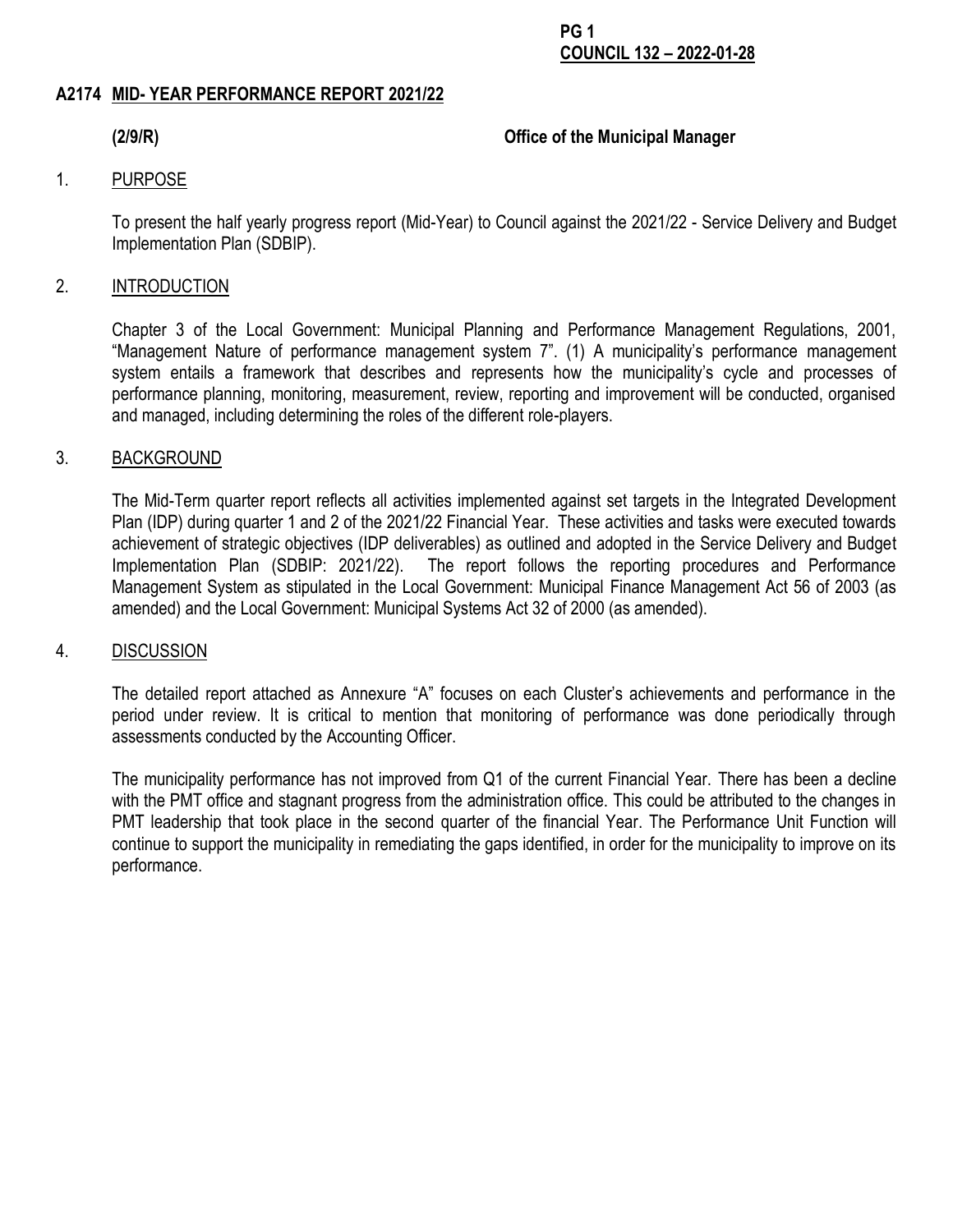|                                                                         |                                   | <b>Sedibeng District Municipality</b><br>2021/22 Mid-Term Performance<br><b>Summary Report</b> |                           |
|-------------------------------------------------------------------------|-----------------------------------|------------------------------------------------------------------------------------------------|---------------------------|
| <b>Office/Cluster</b>                                                   | Quarter 1 %<br><b>Achievement</b> | <b>Quarter 2</b><br>%Achievement                                                               | Mid-Year<br>% Achievement |
|                                                                         |                                   | <b>POLITICAL MANAGEMENT OFFICES</b>                                                            |                           |
|                                                                         |                                   |                                                                                                |                           |
| Office of the Mayor                                                     | 75%                               | 0%                                                                                             | 38%                       |
| Office of the Speaker                                                   | 56%                               | 38%                                                                                            | 47%                       |
| Office of the Chief Whip                                                | 20%                               | $0\%$                                                                                          | 10%                       |
| <b>Overall PMT Offices</b>                                              | 50%                               | 13%                                                                                            | 32%                       |
| <b>Performance</b>                                                      |                                   |                                                                                                |                           |
|                                                                         |                                   | <b>ADMINISTRATION</b>                                                                          |                           |
| Office of the Municipal                                                 | 14%                               | 33%                                                                                            | 24%                       |
| Manager                                                                 |                                   |                                                                                                |                           |
| Finance                                                                 | 100%                              | 100%                                                                                           | 100%                      |
| <b>Corporate Services</b>                                               | 55%                               | 48%                                                                                            | 52%                       |
| <b>Community Services</b>                                               | 44%                               | 56%                                                                                            | 50%                       |
| Infrastructure<br>&<br>Transport,<br><b>Environment &amp; Licensing</b> | 58%                               | 33%                                                                                            | 46%                       |
| Strategic Planning &<br>Local<br><b>Economic Development</b>            | 31%                               | 33%                                                                                            | 32%                       |
| <b>Overall Organisational</b><br>Performance                            | 50%                               | 51%                                                                                            | 51%                       |

### 5. ALIGNMENT WITH COUNCIL STRATEGIES

The report is aligned to all Council's Key Priority Areas (KPAs) and its strategies. Each cluster has a set of KPAs which it endeavours to achieve.

# 6. FINANCIAL IMPLICATIONS

There are no financial implications in the report given that it is a feedback report on performance undertaken over the period under review.

### 7. LEGAL/CONSTITUTIONAL IMPLICATIONS

This report is in accordance with Section 72(1)(b) of the Local Government: Municipal Finance Management Act, 2003, Act No. 56 of 2003 (as amended).

### 8. CONCLUSION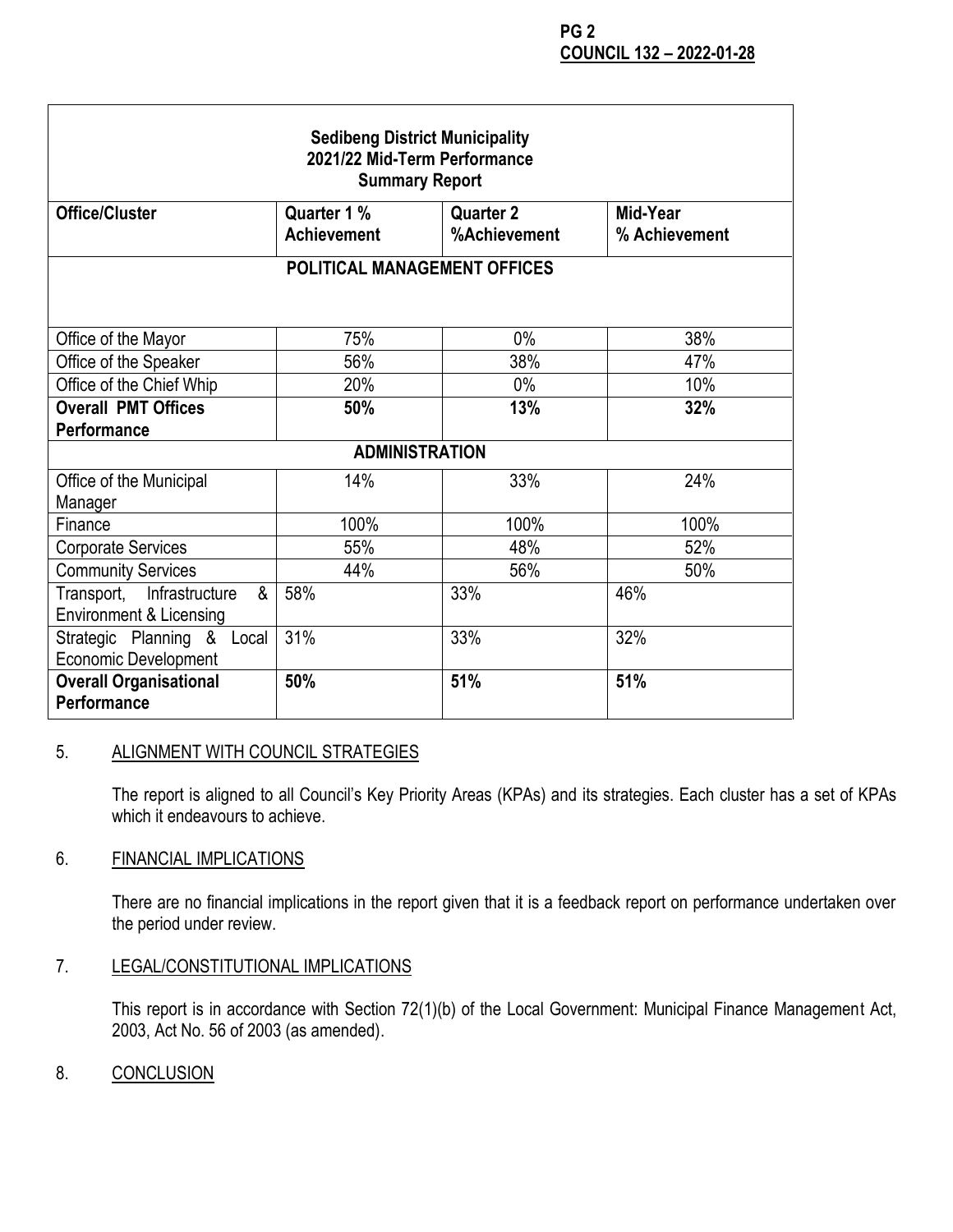### **PG 3 COUNCIL 132 – 2022-01-28**

There is a generally good implementation and rollout of projects and programmes set in the IDP by all clusters. Corrective measures will be undertaken to mitigate the challenge. This window of opportunity is used to introduce interventions that may be needed to improve performance.

# 9. **RECOMMENDATION**

It is therefore recommended:

9.1 THAT the contents of this report with the attached Annexure "A" pertaining to 2020/21 Performance Report of the Sedibeng District Municipality, be noted.

### **ANNEXURE**

Annexure "A" – Performance Report of Sedibeng District Municipality

Legal Support\Committee Section\ 202201\a2174.c132.r02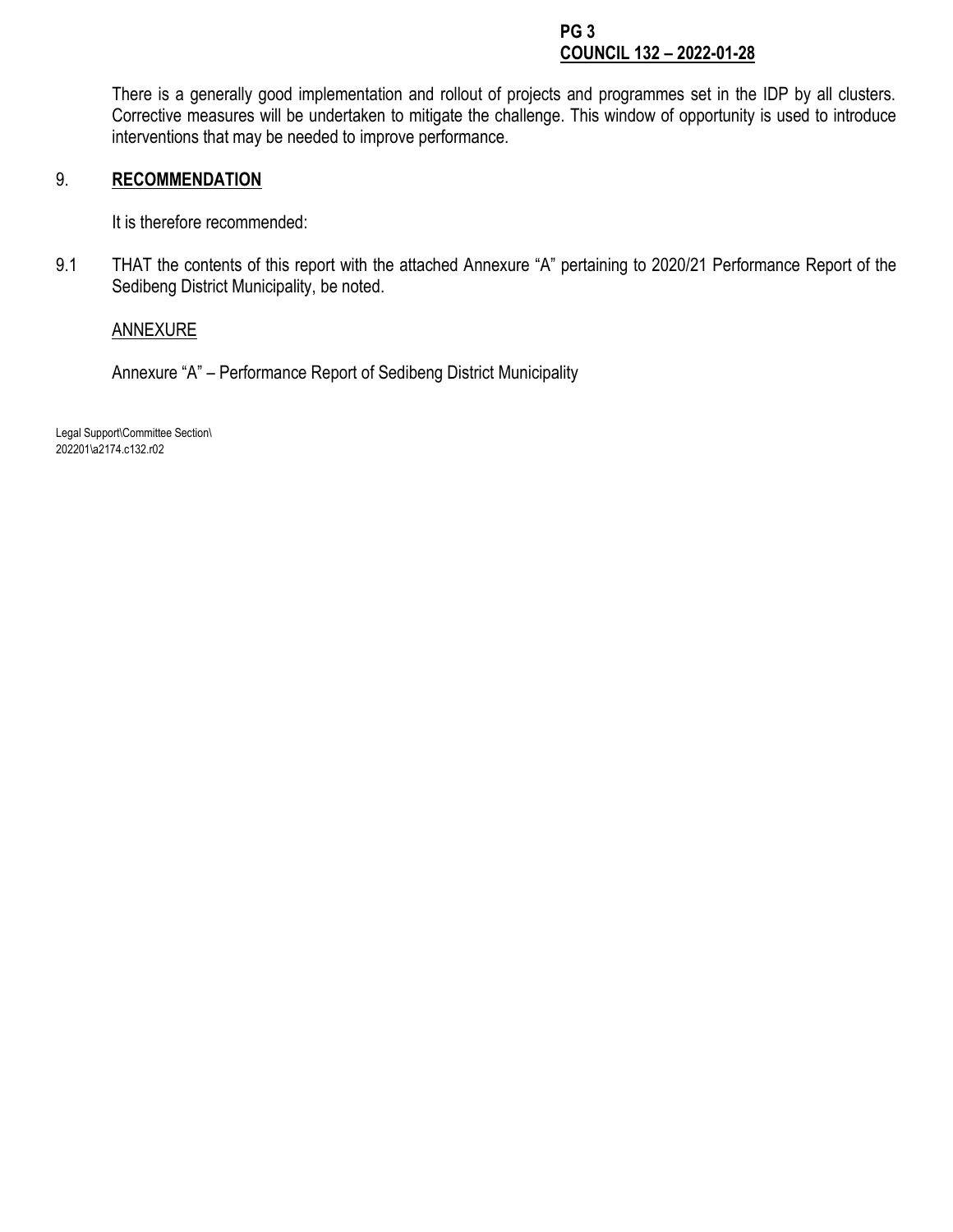| <b>Office/Cluster</b>                               | Quarter 1 % Achievement      | Quarter 2 % Achievement | Mid-Year % Achievement |  |  |  |  |  |  |  |  |  |  |  |
|-----------------------------------------------------|------------------------------|-------------------------|------------------------|--|--|--|--|--|--|--|--|--|--|--|
|                                                     | POLITICAL MANAGEMENT OFFICES |                         |                        |  |  |  |  |  |  |  |  |  |  |  |
| Office of the Mayor                                 | 75%                          | 0%                      | 38%                    |  |  |  |  |  |  |  |  |  |  |  |
| Office of the Speaker                               | 56%                          | 38%                     | 47%                    |  |  |  |  |  |  |  |  |  |  |  |
| Office of the Chief Whip                            | 20%                          | 0%                      | 10%                    |  |  |  |  |  |  |  |  |  |  |  |
| <b>Overal PMT Offices Performance</b>               | 50%                          | 13%                     | 32%                    |  |  |  |  |  |  |  |  |  |  |  |
| <b>ADMINISTRATION</b>                               |                              |                         |                        |  |  |  |  |  |  |  |  |  |  |  |
| Office of the Municipal Manager                     | 14%                          | 33%                     | 24%                    |  |  |  |  |  |  |  |  |  |  |  |
| Finance                                             | 100%                         | 100%                    | 100%                   |  |  |  |  |  |  |  |  |  |  |  |
| Corporate Services                                  | 55%                          | 48%                     | 52%                    |  |  |  |  |  |  |  |  |  |  |  |
| Community Services                                  | 44%                          | 56%                     | 50%                    |  |  |  |  |  |  |  |  |  |  |  |
| Transport, Infrastructure & Environment & Licensing | 58%                          | 33%                     | 46%                    |  |  |  |  |  |  |  |  |  |  |  |
| Strategic Planning & Local Economic Development     | 31%                          | 33%                     | 32%                    |  |  |  |  |  |  |  |  |  |  |  |
| <b>Overal Organisational Performane</b>             | 50%                          | 51%                     | 51%                    |  |  |  |  |  |  |  |  |  |  |  |

The tabulation below illustrates that the **overal Mid- Term performance of the municipality** for financial year 2021/2022 is **for the PMT Offices** and **for Administration** Calculation of Mid-year Achievement was based on the overall achievement of targets by as supported by evidence made available for the purposes of this report.



# **2021/22 MID-YEAR MUNICIPAL PERFORMANCE SUMMARY:**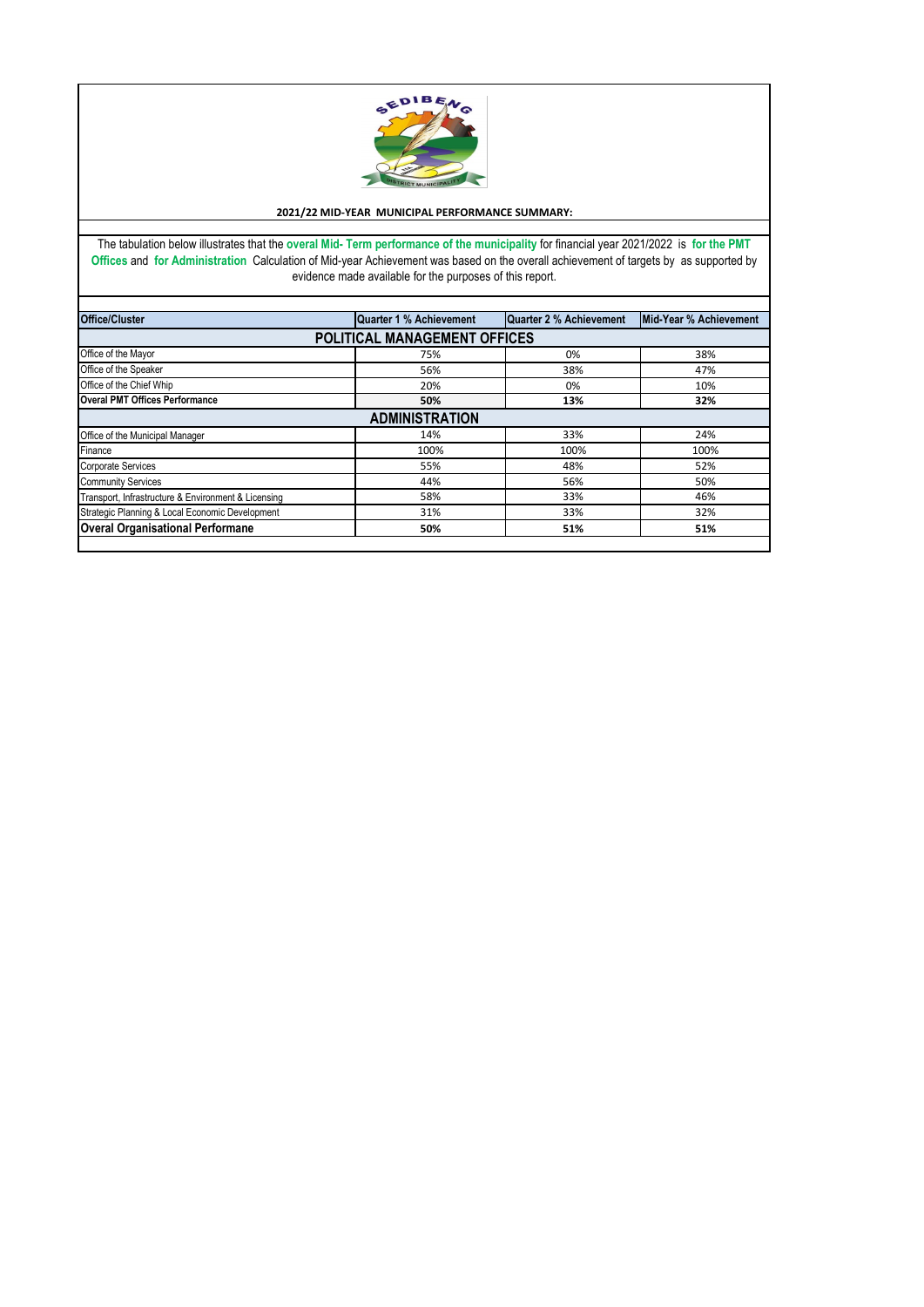| <b>OFFICE /CLUSTER</b>                              | <b>TOTAL TARGETS</b><br><b>PLANNED</b> | <b>TOTAL TARGETS</b><br><b>ACHIEVED</b> | <b>VARIANCE</b> | <b>PERCENTAGE (%)</b> |  |  |  |  |  |  |  |  |  |  |  |
|-----------------------------------------------------|----------------------------------------|-----------------------------------------|-----------------|-----------------------|--|--|--|--|--|--|--|--|--|--|--|
|                                                     |                                        |                                         |                 |                       |  |  |  |  |  |  |  |  |  |  |  |
|                                                     | POLITICAL MANAGEMENT OFFICES           |                                         |                 |                       |  |  |  |  |  |  |  |  |  |  |  |
| Office of the Mayor                                 | 4                                      | $\mathbf{0}$                            | 4               | $0\%$                 |  |  |  |  |  |  |  |  |  |  |  |
| Office of the Speaker                               | 8                                      | 3                                       | 5               | 38%                   |  |  |  |  |  |  |  |  |  |  |  |
| Office of the Chief Whip                            | 4                                      | 0                                       | 4               | $0\%$                 |  |  |  |  |  |  |  |  |  |  |  |
| Overal PMT Offices Performance                      | 16                                     | 3                                       | 13              | 13%                   |  |  |  |  |  |  |  |  |  |  |  |
| <b>ADMINISTRATION</b>                               |                                        |                                         |                 |                       |  |  |  |  |  |  |  |  |  |  |  |
| Office of the Municipal Manager                     | 12                                     | 4                                       | 8               | 33%                   |  |  |  |  |  |  |  |  |  |  |  |
| Finance                                             | 5                                      | 5                                       | 0               | 100%                  |  |  |  |  |  |  |  |  |  |  |  |
| Corporate Services                                  | 29                                     | 14                                      | 15              | 48%                   |  |  |  |  |  |  |  |  |  |  |  |
| <b>Community Services</b>                           | 9                                      | 5                                       | 4               | 56%                   |  |  |  |  |  |  |  |  |  |  |  |
| Transport, Infrastructure & Environment & Licensing | 12                                     | 4                                       | 8               | 33%                   |  |  |  |  |  |  |  |  |  |  |  |
| Strategic Planning & Local Economic Development     | 12                                     | 4                                       | 8               | 33%                   |  |  |  |  |  |  |  |  |  |  |  |
| Overal Organisational Performane                    | 111                                    | 42                                      | 69              | 51%                   |  |  |  |  |  |  |  |  |  |  |  |

The tabulation below illustrates that the **overal Quarter 2 performance of the municipality** for financial year 2021/2022 is 13% **for the PMT Offices**  and 51% **for Administration** Calculation of the second quarter achievement was based on the overall achievement of targets set as supported by evidence made available for the purposes of this report.



**2021/22QUARTER 2 MUNICIPAL PERFORMANCE SUMMARY:**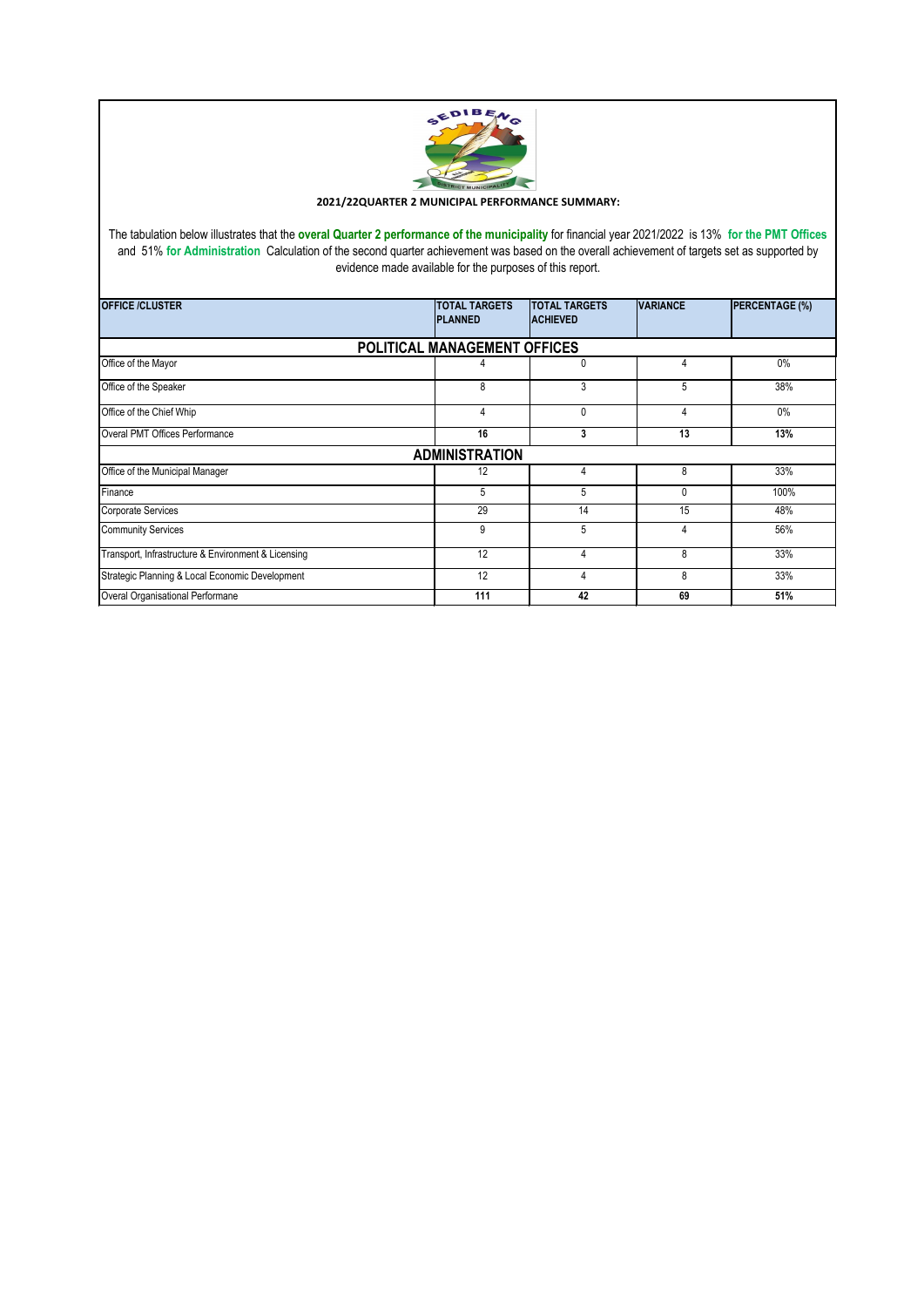| <b>OFFICE /CLUSTER</b>                                            | TOTAL TARGETS PLANNED   TOTAL TARGETS | <b>ACHIEVED</b>              | <b>VARIANCE</b> | <b>PERCENTAGE (%)</b> |  |  |  |  |  |  |  |  |  |  |
|-------------------------------------------------------------------|---------------------------------------|------------------------------|-----------------|-----------------------|--|--|--|--|--|--|--|--|--|--|
|                                                                   |                                       | POLITICAL MANAGEMENT OFFICES |                 |                       |  |  |  |  |  |  |  |  |  |  |
| Office of the Mayor                                               | 4                                     | 3                            |                 | 75%                   |  |  |  |  |  |  |  |  |  |  |
| Office of the Speaker                                             | 9                                     | 5                            | 4               | 56%                   |  |  |  |  |  |  |  |  |  |  |
| Office of the Chief Whip                                          | 5                                     |                              | 4               | 20%                   |  |  |  |  |  |  |  |  |  |  |
| <b>Overal PMT Offices Performance</b>                             | 18                                    | 9                            | 9               | 50%                   |  |  |  |  |  |  |  |  |  |  |
| <b>ADMINISTRATION</b>                                             |                                       |                              |                 |                       |  |  |  |  |  |  |  |  |  |  |
| 14%<br>Office of the Municipal Manager<br>12<br>14<br>2           |                                       |                              |                 |                       |  |  |  |  |  |  |  |  |  |  |
| Finance                                                           | 8                                     | 8                            | 0               | 100%                  |  |  |  |  |  |  |  |  |  |  |
| <b>Corporate Services</b>                                         | 31                                    | 17                           | 14              | 55%                   |  |  |  |  |  |  |  |  |  |  |
| <b>Community Services</b>                                         | 9                                     | 4                            | 5               | 44%                   |  |  |  |  |  |  |  |  |  |  |
| Transport, Infrastructure &<br><b>Environment &amp; Licensing</b> | 12                                    |                              | 5               | 58%                   |  |  |  |  |  |  |  |  |  |  |
| Strategic Planning & Local Economic                               |                                       |                              |                 | 31%                   |  |  |  |  |  |  |  |  |  |  |
| Development                                                       | 13                                    | 4                            | 9               |                       |  |  |  |  |  |  |  |  |  |  |
| <b>Overal Organisational</b>                                      |                                       |                              |                 | 50%                   |  |  |  |  |  |  |  |  |  |  |
| Performane                                                        | 123                                   | 60                           | 63              |                       |  |  |  |  |  |  |  |  |  |  |



# **2021/22 QUARTER 1 MUNICIPAL PERFORMANCE SUMMARY:**

The tabulation below illustrates that the **overal Quarter 1 performance of the municipality** for financial year 2021/2022 is 50% **for the PMT Offices** and 50% **for Administration** Calculation of the second quarter achievement was based on the overall achievement of targets set as supported by evidence made available for the purposes of this report.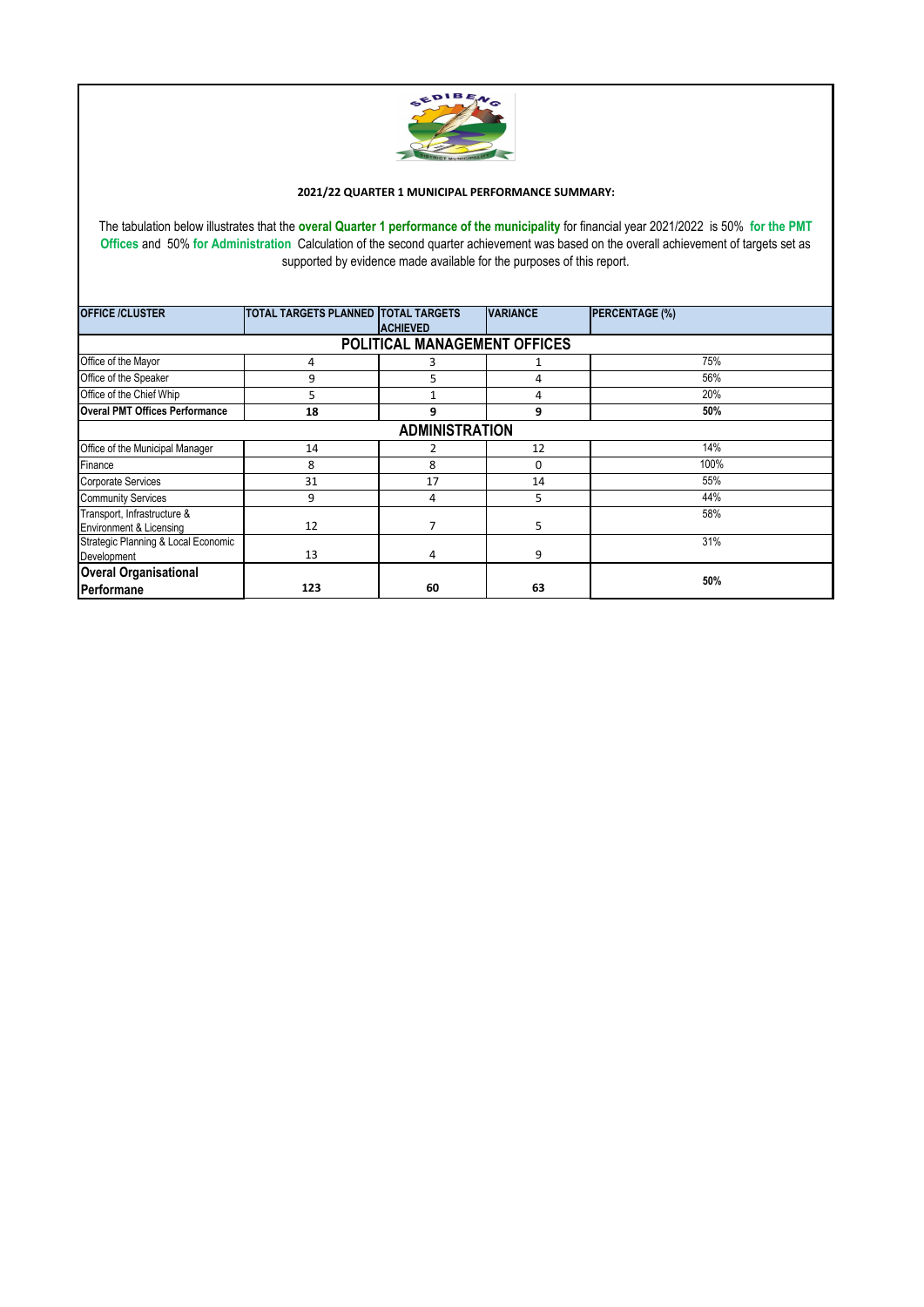| SEDIBENG DISTRICT MUNICIPALITY                  |                                                                                                                                       |                                              |                                                |        |                            |                                |                                                                  |          |                           |            |                          |                     |                   |                       |                                                   |                                     |                   |                                                        |                     |                   |              |                                             |                                            |                                      |  |                  |                                                         |                                              |                                          |                           |                |                                    |                                    |
|-------------------------------------------------|---------------------------------------------------------------------------------------------------------------------------------------|----------------------------------------------|------------------------------------------------|--------|----------------------------|--------------------------------|------------------------------------------------------------------|----------|---------------------------|------------|--------------------------|---------------------|-------------------|-----------------------|---------------------------------------------------|-------------------------------------|-------------------|--------------------------------------------------------|---------------------|-------------------|--------------|---------------------------------------------|--------------------------------------------|--------------------------------------|--|------------------|---------------------------------------------------------|----------------------------------------------|------------------------------------------|---------------------------|----------------|------------------------------------|------------------------------------|
| <b>OFFICE OF THE Mayor</b>                      |                                                                                                                                       |                                              |                                                |        |                            |                                |                                                                  |          |                           |            |                          |                     |                   |                       |                                                   |                                     |                   |                                                        |                     |                   |              |                                             |                                            |                                      |  |                  |                                                         |                                              |                                          |                           |                |                                    |                                    |
| PERFORMANCE REPORTING                           |                                                                                                                                       |                                              |                                                |        |                            |                                |                                                                  |          |                           |            |                          |                     |                   |                       |                                                   |                                     |                   |                                                        |                     |                   |              |                                             |                                            |                                      |  |                  |                                                         |                                              |                                          |                           |                |                                    |                                    |
| <b>Priority Area</b>                            | IDP Strategy   IDP Objective   Objective Kev                                                                                          | No. Performance                              |                                                | Amount | Source                     | <b>Target</b>                  |                                                                  | Achieved | under/Over<br>Achievement | Corrective | <b>POE Obtained</b>      | ming                |                   | <b>Comments</b>       | <b>PMS Comments</b> Internal Audit Quarter Two(2) | ieved /Not<br>Achieved              | under/Over        | orrective<br><b>IAction</b>                            | <b>POE Obtained</b> | Mainstrea<br>ming |              | <b>PMS Comments Internal Audit Comments</b> |                                            |                                      |  | <b>Obtained</b>  | PMS   Internal Audit   Quarter Four<br>Comment Comments |                                              | <b>Achieved /Not   Reaso</b><br>Achieved | Corrective   POE Obtained | ming           |                                    | POEs PMS Comments Interna<br>Audit |
|                                                 |                                                                                                                                       |                                              |                                                |        |                            |                                |                                                                  |          |                           |            |                          |                     |                   |                       |                                                   |                                     | <b>\chievemen</b> |                                                        |                     |                   |              |                                             |                                            |                                      |  |                  |                                                         |                                              |                                          |                           |                |                                    |                                    |
|                                                 |                                                                                                                                       |                                              |                                                |        |                            |                                |                                                                  |          |                           |            |                          | d<br>(Yes/No) Group |                   |                       |                                                   |                                     |                   |                                                        |                     | (Yes/No) Group    |              |                                             |                                            |                                      |  | $(Yes/No)$ Group |                                                         |                                              |                                          |                           | (Yes/No) Group |                                    |                                    |
| <b>PA6: GOOD GOVERNANCE AND L</b>               |                                                                                                                                       |                                              |                                                |        |                            |                                |                                                                  |          |                           |            |                          |                     |                   |                       |                                                   |                                     |                   |                                                        |                     |                   |              |                                             |                                            |                                      |  |                  |                                                         |                                              |                                          |                           |                |                                    |                                    |
|                                                 |                                                                                                                                       |                                              |                                                |        |                            |                                |                                                                  |          |                           |            |                          |                     |                   |                       |                                                   |                                     |                   |                                                        |                     |                   |              |                                             |                                            |                                      |  |                  |                                                         |                                              |                                          |                           |                |                                    |                                    |
| State of the District Address                   | To hold the State  <br>Improve                                                                                                        | Number of                                    | 20/21 State of OPEX                            |        |                            | Own Municipality Convene one   |                                                                  |          |                           |            |                          | N/A<br>IN/A         |                   | $IN/\Delta$           |                                                   |                                     |                   |                                                        |                     | INIA              |              |                                             |                                            |                                      |  |                  |                                                         | onvene one SODA and                          |                                          |                           |                | Report on                          |                                    |
|                                                 | of the District<br>stakeholder                                                                                                        | <b>Deople</b>                                | the District                                   |        | l funds                    | SODA anc                       |                                                                  |          |                           |            |                          |                     |                   |                       |                                                   |                                     |                   |                                                        |                     |                   |              |                                             |                                            |                                      |  |                  |                                                         | host 100 people                              |                                          |                           |                | <b>SODA</b>                        |                                    |
|                                                 | Frelations through laddress                                                                                                           | participated in                              | <b>Addresses</b>                               |        |                            | lhost 10                       |                                                                  |          |                           |            |                          |                     |                   |                       |                                                   |                                     |                   |                                                        |                     |                   |              |                                             |                                            |                                      |  |                  |                                                         |                                              |                                          |                           |                |                                    |                                    |
|                                                 | articination                                                                                                                          | the State of the<br><b>IDistrict Address</b> | <b>ISpeech</b>                                 |        |                            |                                |                                                                  |          |                           |            |                          |                     |                   |                       |                                                   |                                     |                   |                                                        |                     |                   |              |                                             |                                            |                                      |  |                  |                                                         |                                              |                                          |                           |                |                                    |                                    |
| Ntrhisano                                       | Improve service To address                                                                                                            | Number of                                    | (4) Outreach                                   | LOPEX  |                            |                                | Own Municipality Solve 100% Solve 100% of                        | Achieved |                           |            | Report on 100%           |                     | Information       | Target Not            | Solve 100% of service Achieved                    |                                     |                   |                                                        | Attandance          |                   |              | Information Vefied Target Not Achieved      | raet Not Achieved Solve 100% of            |                                      |  |                  |                                                         | Solve 100% of service                        |                                          |                           |                | <b>Report on</b>                   |                                    |
|                                                 | service deliver                                                                                                                       | service delivery                             | Programmes in                                  |        |                            | lot service                    | service delivery                                                 |          |                           |            |                          |                     |                   |                       | delivery problems                                 |                                     |                   |                                                        | Register,           |                   |              |                                             |                                            | <b>I</b> service delivery            |  |                  |                                                         | delivery problems                            |                                          |                           |                |                                    |                                    |
|                                                 | problems with                                                                                                                         | problems sorted                              | the previous                                   |        |                            | delivery                       | าhlems                                                           |          |                           |            | service delivery         |                     | Verified          | Achieved              |                                                   |                                     |                   |                                                        | Programm and        |                   |              | The PoE provided for audit                  |                                            | nroblems                             |  |                  |                                                         |                                              |                                          |                           |                |                                    |                                    |
|                                                 | the region                                                                                                                            | out within the                               | <b>IFinancial Year</b>                         |        |                            | problems                       |                                                                  |          |                           |            | problems resolved        |                     |                   |                       |                                                   |                                     |                   |                                                        | Cases reported      |                   |              | includes information that                   | olve 100% of servic                        |                                      |  |                  |                                                         |                                              |                                          |                           |                | <b>Idelive</b>                     |                                    |
|                                                 |                                                                                                                                       |                                              |                                                |        |                            |                                |                                                                  |          |                           |            |                          |                     |                   | <b>The PoE</b>        |                                                   |                                     |                   |                                                        |                     |                   |              | indicates that some of the                  |                                            |                                      |  |                  |                                                         |                                              |                                          |                           |                | nroblems                           |                                    |
| <b>IDP and Budget Stakeholders</b>              | To host<br>l Public.                                                                                                                  | Number of                                    | Two (2) IDP/                                   | ∣ OPEX |                            | Own Municipality Reach 200 N/A |                                                                  | N/A      | N/A                       | N/A        | N/A                      | N/A                 | $N/\Delta$<br>N/A | N/A                   |                                                   |                                     |                   |                                                        |                     |                   |              |                                             |                                            |                                      |  |                  |                                                         | Report on 200 people                         |                                          |                           |                | Report                             |                                    |
| Participation                                   | consultation and Stakeholders<br>participation<br>participation                                                                       | people who<br>participated in                | Budget<br>Stakeholders                         |        |                            |                                |                                                                  |          |                           |            |                          |                     |                   |                       |                                                   |                                     |                   |                                                        |                     |                   |              |                                             |                                            |                                      |  |                  |                                                         | reached through<br>stakeholder participation |                                          |                           |                | 200 people.                        |                                    |
|                                                 | regarding th                                                                                                                          | the IDP &                                    | Engagements                                    |        |                            | stakehold                      |                                                                  |          |                           |            |                          |                     |                   |                       |                                                   |                                     |                   |                                                        |                     |                   |              |                                             |                                            |                                      |  |                  |                                                         |                                              |                                          |                           |                |                                    |                                    |
|                                                 | municipality                                                                                                                          | <b>Budget</b>                                | held in the                                    |        |                            |                                |                                                                  |          |                           |            |                          |                     |                   |                       |                                                   |                                     |                   |                                                        |                     |                   |              |                                             |                                            |                                      |  |                  |                                                         |                                              |                                          |                           |                |                                    |                                    |
|                                                 | and Budget                                                                                                                            | Stakeholders                                 | 2020/21 financial                              |        |                            |                                |                                                                  |          |                           |            |                          |                     |                   |                       |                                                   |                                     |                   |                                                        |                     |                   |              |                                             |                                            |                                      |  |                  |                                                         |                                              |                                          |                           |                |                                    |                                    |
| <b>IDP and Budget Steering Committee Public</b> | To host IDP and                                                                                                                       | <u> articination</u><br>Number of            | (2) IDP/Budget OPEX                            |        | Own Municipality Host 50   |                                |                                                                  | N/A      | N/A                       | N/A        | N/A                      |                     | $N/\Delta$<br>N/A |                       |                                                   |                                     |                   |                                                        |                     |                   |              |                                             |                                            | <b>Report on IDB and</b>             |  |                  |                                                         | Report on IDB and                            |                                          |                           |                | <u>narticinatio</u><br>Report on   |                                    |
|                                                 |                                                                                                                                       | participants who                             | <b>ISteering</b>                               |        |                            |                                |                                                                  |          |                           |            |                          | N/A                 |                   |                       |                                                   |                                     |                   |                                                        |                     |                   |              |                                             |                                            | Budget Steering                      |  |                  |                                                         | <b>Budget Steering</b>                       |                                          |                           |                | <b>IDP</b> and                     |                                    |
|                                                 | Committee<br>narticination                                                                                                            | participated in                              | Committee                                      |        |                            | the IDP and                    |                                                                  |          |                           |            |                          |                     |                   |                       |                                                   |                                     |                   |                                                        |                     |                   |              |                                             |                                            | Committee meeting                    |  |                  |                                                         | Committee meeting                            |                                          |                           |                |                                    |                                    |
|                                                 | <b>I</b> meeting                                                                                                                      | the IDP and                                  | meetings held in                               |        |                            | Budget                         |                                                                  |          |                           |            |                          |                     |                   |                       |                                                   |                                     |                   |                                                        |                     |                   |              |                                             |                                            |                                      |  |                  |                                                         |                                              |                                          |                           |                |                                    |                                    |
|                                                 |                                                                                                                                       | <b>Budget Steerin</b>                        | 2020/21 financia                               |        |                            |                                |                                                                  |          |                           |            |                          |                     |                   |                       |                                                   |                                     |                   |                                                        |                     |                   |              |                                             |                                            |                                      |  |                  |                                                         |                                              |                                          |                           |                |                                    |                                    |
|                                                 |                                                                                                                                       | ommittee                                     |                                                |        |                            |                                |                                                                  |          |                           |            |                          |                     |                   |                       |                                                   |                                     |                   |                                                        |                     |                   |              |                                             |                                            |                                      |  |                  |                                                         |                                              |                                          |                           |                |                                    |                                    |
|                                                 |                                                                                                                                       | meeting                                      |                                                |        |                            | meeting and                    |                                                                  |          |                           |            |                          |                     |                   |                       |                                                   |                                     |                   |                                                        |                     |                   |              |                                             |                                            |                                      |  |                  |                                                         |                                              |                                          |                           |                |                                    |                                    |
| Mayoral Committee Meetings                      | To host Mayoral<br>l Good                                                                                                             | Number of<br><b>IA51</b>                     | Twelve (12)                                    | OPEX   |                            |                                | Own Municipality Host eight Host 3 Mayoral<br>Committee meetings | Achieved | N/A                       | N/A        | Notice of the meting N/A | IN/A                | Information       | $\blacksquare$ Target | Host 3 Mayoral                                    | Not achieved                        |                   | councillors Resess and will be done in Not achieved    |                     |                   | Not Achieved | Target Not Achieved                         | <b>arget Not Achieved</b>   Host 3 Mayoral |                                      |  |                  |                                                         | Host 3 Mayoral                               |                                          |                           |                | <b>Produce 12</b><br>sets of       |                                    |
|                                                 | governance<br>Committee<br>Imeetings                                                                                                  | Mayoral<br>Committee                         | Mayoral<br>Committee                           |        | funds                      | Mayoral<br>;ommittee           |                                                                  |          |                           |            | Agenda and               |                     | Verified          | Achieved              | Committee meetings                                |                                     | Elections         | I the next Quarter                                     |                     |                   |              |                                             |                                            | <i><b>Committee</b></i><br>Imeetinas |  |                  |                                                         | Committee meetings                           |                                          |                           |                | I minutes o                        |                                    |
|                                                 |                                                                                                                                       | Meetings h                                   | Meetings held in                               |        |                            | meetings                       |                                                                  |          |                           |            | attandance register      |                     |                   |                       |                                                   |                                     |                   |                                                        |                     |                   |              |                                             | rification                                 |                                      |  |                  |                                                         |                                              |                                          |                           |                |                                    |                                    |
|                                                 |                                                                                                                                       |                                              |                                                |        |                            |                                |                                                                  |          |                           |            | Minutes of the           |                     |                   |                       |                                                   |                                     |                   |                                                        |                     |                   |              |                                             | d assist cluste                            |                                      |  |                  |                                                         |                                              |                                          |                           |                |                                    |                                    |
| Joint Mayors Forums                             | <b>Host Joint</b><br>Good                                                                                                             | A6 Number of Joint A6.1.                     | Four (4) Joint   OPEX                          |        |                            |                                | Own Municipality Host two Joint Host onr joint Myarol Achieved   |          | N/A                       | N/A        | Invitation, adgenda,     | IN/A<br>IN/A        | Information       | $\vert$ Target        |                                                   | Host one Joint Mayor's Not achieved |                   | councillors Resess and will be done in Not achieved    |                     |                   | Not Achieved | Target Not Achieved                         | arget Not Achieved   Host one Joint        |                                      |  |                  |                                                         |                                              |                                          |                           |                | <b>ITwo</b>                        |                                    |
|                                                 | governance<br>Mayoral                                                                                                                 | Mayors Forums                                | <b>Mayors Forums</b>                           |        | funds                      | Mayoral                        | committee                                                        |          |                           |            | attandance and           |                     | Verified          | Achieved              |                                                   |                                     | Elections         | the next Quarter                                       |                     |                   |              |                                             | ) No PoE provided fo                       | <b>IMayor's Forun</b>                |  |                  |                                                         |                                              |                                          |                           |                | reports of                         |                                    |
|                                                 | Committee                                                                                                                             | held in                                      | held in 2020/21                                |        |                            | ;ommittee                      |                                                                  |          |                           |            | minutes of Meeting       |                     |                   |                       |                                                   |                                     |                   |                                                        |                     |                   |              |                                             | erification                                |                                      |  |                  |                                                         |                                              |                                          |                           |                |                                    |                                    |
|                                                 | Reduce the socio-economic impact of Improved health Host District Aids                                                                | Number of                                    | financial year<br>Four (4) AIDS OPEX           |        | Own Municipality Host four |                                | Host one AIDS                                                    | chieved  | N/A                       | N/A        | Attandance Register N/A  | IN/A                | Information       | Target                |                                                   | Host one AIDS Council Not achieved  |                   | ouncillors Resess and will be done in the Not achieved |                     |                   | Not Achieved |                                             | <b>Target Not Achieved</b>                 | Host one AIDS                        |  |                  |                                                         | <b>Host one AIDS Counc</b>                   |                                          |                           |                | <u>   Mayors For</u><br>Producefou |                                    |
| HIV/AIDS , TB & STIs                            | Council meetings                                                                                                                      | <b>AIDS Council</b>                          | Council                                        |        | funds                      | <b>AIDS Counc</b>              | Council meeting                                                  |          |                           |            | nd AIDS Council          |                     | Verified          | Achieved              |                                                   |                                     |                   |                                                        |                     |                   |              |                                             | ) No PoE provided                          | <b>ICouncil meeting</b>              |  |                  |                                                         |                                              |                                          |                           |                | r AIDS                             |                                    |
|                                                 |                                                                                                                                       | meeting held                                 | programme and                                  |        |                            | meetings                       |                                                                  |          |                           |            |                          |                     |                   |                       |                                                   |                                     |                   |                                                        |                     |                   |              |                                             |                                            |                                      |  |                  |                                                         |                                              |                                          |                           |                | <b>Council</b>                     |                                    |
|                                                 |                                                                                                                                       |                                              |                                                |        |                            |                                |                                                                  |          |                           |            |                          |                     |                   |                       |                                                   |                                     |                   |                                                        |                     |                   |              |                                             |                                            |                                      |  |                  |                                                         |                                              |                                          |                           |                |                                    |                                    |
|                                                 |                                                                                                                                       |                                              | ASSESSMENT OF Q2 2021/22 PERFORMANCE SUMMARY   |        |                            |                                |                                                                  |          |                           |            |                          |                     |                   |                       |                                                   |                                     |                   |                                                        |                     |                   |              |                                             |                                            |                                      |  |                  |                                                         |                                              |                                          |                           |                |                                    |                                    |
|                                                 |                                                                                                                                       |                                              | <b>Targets Planne</b>                          |        |                            |                                |                                                                  |          |                           |            |                          |                     |                   |                       |                                                   |                                     |                   |                                                        |                     |                   |              |                                             |                                            |                                      |  |                  |                                                         |                                              |                                          |                           |                |                                    |                                    |
|                                                 |                                                                                                                                       |                                              | <b>Targets Achieved</b>                        |        |                            |                                |                                                                  |          |                           |            |                          |                     |                   |                       |                                                   |                                     |                   |                                                        |                     |                   |              |                                             |                                            |                                      |  |                  |                                                         |                                              |                                          |                           |                |                                    |                                    |
|                                                 | ASSESSMENT OF Q1 2021/22 PERFORMANCE SUMMARY<br>Targets Planned<br>Targets Achieved<br>Targets Not Achieved<br>Percentage Achievement |                                              | Targets Not Achieved<br>Percentage Achievement |        |                            |                                |                                                                  |          |                           |            |                          |                     |                   |                       |                                                   |                                     |                   |                                                        |                     |                   |              |                                             |                                            |                                      |  |                  |                                                         |                                              |                                          |                           |                |                                    |                                    |
|                                                 |                                                                                                                                       |                                              |                                                |        |                            |                                |                                                                  |          |                           |            |                          |                     |                   |                       |                                                   |                                     |                   |                                                        |                     |                   |              |                                             |                                            |                                      |  |                  |                                                         |                                              |                                          |                           |                |                                    |                                    |
|                                                 |                                                                                                                                       |                                              |                                                |        |                            |                                |                                                                  |          |                           |            |                          |                     |                   |                       |                                                   |                                     |                   |                                                        |                     |                   |              |                                             |                                            |                                      |  |                  |                                                         |                                              |                                          |                           |                |                                    |                                    |
|                                                 |                                                                                                                                       |                                              |                                                |        |                            |                                |                                                                  |          |                           |            |                          |                     |                   |                       |                                                   |                                     |                   |                                                        |                     |                   |              |                                             |                                            |                                      |  |                  |                                                         |                                              |                                          |                           |                |                                    |                                    |
|                                                 |                                                                                                                                       |                                              |                                                |        |                            |                                |                                                                  |          |                           |            |                          |                     |                   |                       |                                                   |                                     |                   |                                                        |                     |                   |              |                                             |                                            |                                      |  |                  |                                                         |                                              |                                          |                           |                |                                    |                                    |

| ASSESSMENT OF Q1 2021/22 PERFORMANCE SUMMARY |     | ASSESSMENT OF Q2 2021/22 PERFORMANCE SUMMARY |  |  |
|----------------------------------------------|-----|----------------------------------------------|--|--|
| rargets Planner                              |     |                                              |  |  |
| <b>Targets Achieved</b>                      |     | argets Achieved                              |  |  |
| <b>Fargets Not Achieved</b>                  |     | ts Not Achiever                              |  |  |
| <b>Percentage Achievement</b>                | 75% | <b>Percentage Achievement</b>                |  |  |

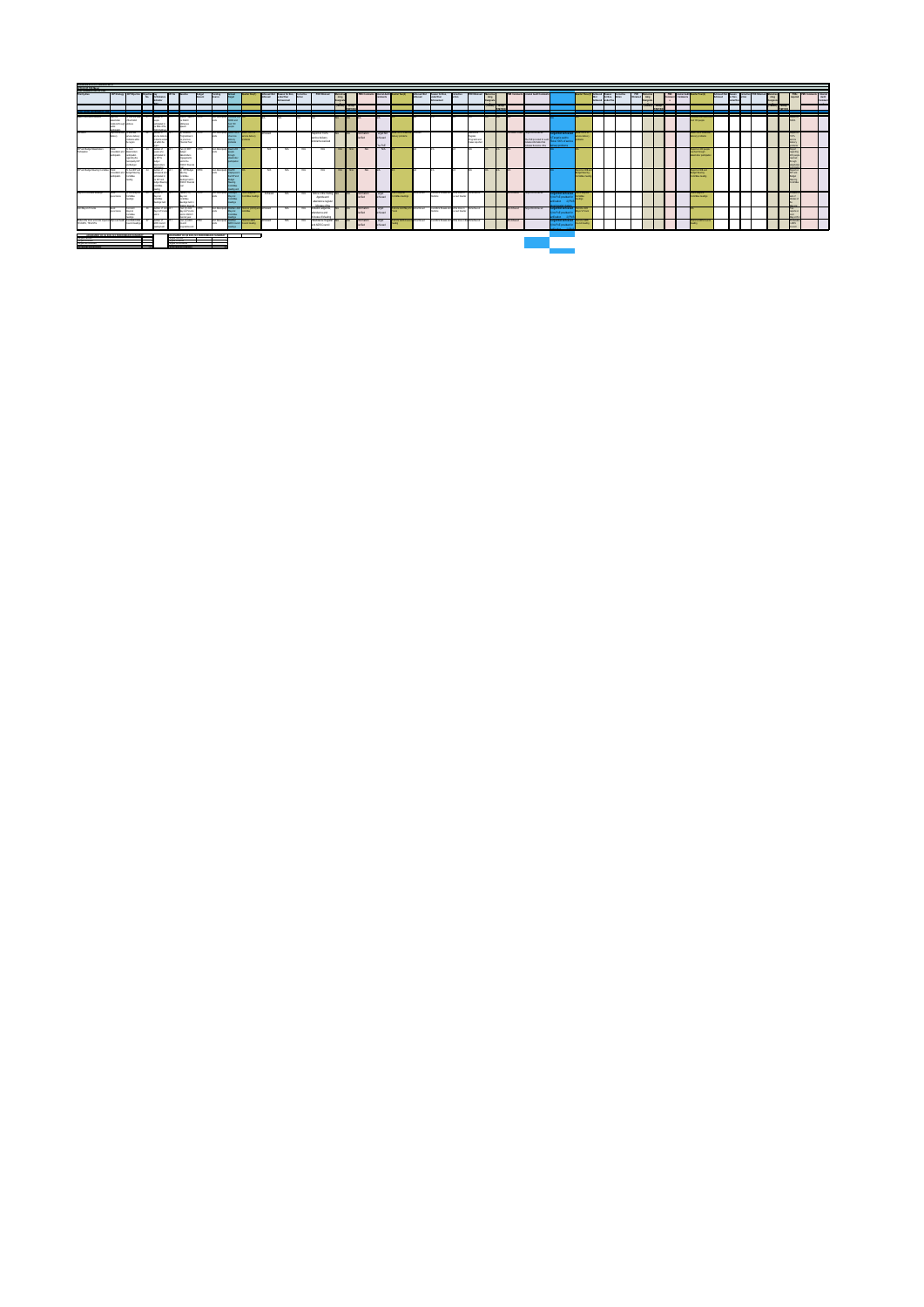| <b>SEDIBENG DISTRICT MUNICIPALITY</b>                                            | <b>OFFICE OF THE SPEAKER</b><br>PERFORMANCE REPORTING FOR 2020/21 FINANCIAL YEAR |                                   |                                                      |                  |                                    |                                   |                                                              |      |                                                |                                |                 |                             |                                                   |                            |                                                                                   |                                                      |                                  |                |                                                                                                                                                                                                                                |                                                             |                                                                                                                                     |                               |                                                    |                |                                     |                                         |                                                   |                       |                                 |
|----------------------------------------------------------------------------------|----------------------------------------------------------------------------------|-----------------------------------|------------------------------------------------------|------------------|------------------------------------|-----------------------------------|--------------------------------------------------------------|------|------------------------------------------------|--------------------------------|-----------------|-----------------------------|---------------------------------------------------|----------------------------|-----------------------------------------------------------------------------------|------------------------------------------------------|----------------------------------|----------------|--------------------------------------------------------------------------------------------------------------------------------------------------------------------------------------------------------------------------------|-------------------------------------------------------------|-------------------------------------------------------------------------------------------------------------------------------------|-------------------------------|----------------------------------------------------|----------------|-------------------------------------|-----------------------------------------|---------------------------------------------------|-----------------------|---------------------------------|
|                                                                                  |                                                                                  |                                   |                                                      |                  |                                    |                                   |                                                              |      |                                                |                                |                 |                             |                                                   |                            |                                                                                   |                                                      |                                  |                |                                                                                                                                                                                                                                |                                                             |                                                                                                                                     |                               |                                                    |                |                                     |                                         |                                                   |                       |                                 |
| Priority Area   IDP Strategy   IDP Objective Objective No. Key                   |                                                                                  |                                   | KPI No Baseline Budget Funding Source                |                  |                                    | <b>Inual Target Quarter</b>       | Achieved /Not Reason for Corrective   POE Obtained Mainstrea |      |                                                | $ $ (Yes/No) Group             |                 |                             |                                                   |                            | <b>PMS</b> Internal Audit Quarter Two(2) Achieved /Not Reason for Non. Corrective |                                                      | POE Obtained Mainstrea           | (Yes/No) Group |                                                                                                                                                                                                                                | <b>EXECUTE: PMS</b> Internal Audit Comments                 |                                                                                                                                     | Quarter Achieved              | <b>Reason</b> Correctiv POE Obtained Mainstreaming | (Yes/No) Group | <b>PMS</b><br><b>Internal Audit</b> | <b>Quarter Four(4)</b>                  | Achieved /Not Reason for Correctiv   POE Obtained | (Yes/No) Group        | POEs Comments Audi <sup>+</sup> |
|                                                                                  |                                                                                  |                                   |                                                      |                  |                                    |                                   |                                                              |      |                                                |                                |                 |                             |                                                   |                            |                                                                                   |                                                      |                                  |                |                                                                                                                                                                                                                                |                                                             |                                                                                                                                     | $\sqrt{\text{Three(3)}}$ /Not |                                                    |                | Comments<br><b>Comments</b>         |                                         |                                                   |                       |                                 |
|                                                                                  |                                                                                  |                                   |                                                      |                  |                                    |                                   |                                                              |      | <b>KPAG GOOD GOV</b>                           | NANCE AND PHRI IC PARTICIPATI( |                 |                             |                                                   |                            |                                                                                   |                                                      |                                  |                |                                                                                                                                                                                                                                |                                                             |                                                                                                                                     |                               |                                                    |                |                                     |                                         |                                                   |                       |                                 |
| <b>IMPAC</b><br>a enathening                                                     |                                                                                  | Number of                         | <b>OPEX</b><br>[Four (4)                             | Own Municipality | Host four                          | lost one                          | Not achieved                                                 |      |                                                |                                |                 |                             |                                                   | lost one MPAC Not Achieved | councillors Resess   Re-establishment   Not achieved                              |                                                      |                                  |                | – I Not                                                                                                                                                                                                                        | Target Not Achieved                                         | Target Not Achieved,<br>1) The reasons                                                                                              |                               |                                                    |                |                                     | )st one MPAC-                           |                                                   |                       |                                 |
| oversight and<br><b>IMPAC</b>                                                    |                                                                                  | <b>MPAC</b>                       |                                                      |                  | <b>MPAC</b>                        |                                   | avallabl                                                     |      |                                                |                                | Achieved        | Achieved                    | eetina anc                                        |                            | and Elections                                                                     | of section 79                                        |                                  |                | <b>Lachieved</b>                                                                                                                                                                                                               |                                                             | provided for the non achievement of targets is found                                                                                |                               |                                                    |                |                                     | meeting and produ-                      |                                                   |                       |                                 |
| Accountability meetings                                                          |                                                                                  | meetings                          | l Meetinas ii                                        |                  | Imeetinas an                       |                                   |                                                              |      |                                                |                                |                 |                             |                                                   |                            |                                                                                   | ommittees                                            |                                  |                |                                                                                                                                                                                                                                | Whilst the reasons noted that there was non-availability of | <b>l</b> inadeguate                                                                                                                 |                               |                                                    |                |                                     |                                         |                                                   | <b>IRepor</b>         |                                 |
|                                                                                  |                                                                                  |                                   |                                                      |                  |                                    |                                   |                                                              |      |                                                |                                |                 |                             | Information Target Achieved Produce one           |                            | councillors Resess   Re-establishment   Not Achieved                              |                                                      |                                  |                | Not Not not a set of the set of the set of the set of the set of the set of the set of the set of the set of the set of the set of the set of the set of the set of the set of the set of the set of the set of the set of the | Icouncillors. No Corrective Action was provided for in term | 2)Proper action plan should be created to assist clusters to                                                                        |                               |                                                    |                |                                     | <b>Produce one Report</b>               |                                                   |                       |                                 |
| Oversee the<br> Petition<br>To maintain a<br>Thigh level c<br><b>I Managemei</b> |                                                                                  | Number of<br>Petitions            | $\left  \text{Seven (7)} \right $ OPEX<br> Petitions | Own Municipality | Resolve<br>100% of all             | <b>Produce one Achieved</b>       |                                                              |      | Invite, Attendance IN/A<br>register, Notice an |                                | Verified        |                             |                                                   | Not Achieved               | and Elections                                                                     | of section 79                                        |                                  |                | <b>Lachieved</b>                                                                                                                                                                                                               | Target Not Achieved                                         | $\frac{1}{2}$ T arget Not Achieved 1) The reasons provided for the non $\frac{1}{2}$<br>achievement of targets is found inadequate. |                               |                                                    |                |                                     | with 100% resolutions                   |                                                   | <b>I</b> Petitions    |                                 |
| satisfaction<br><b>Committee I</b> bettion <b>a</b>                              |                                                                                  | resolved                          | resolved in                                          |                  | petitions                          |                                   |                                                              |      |                                                |                                |                 | Although Targe              |                                                   |                            |                                                                                   | committees                                           |                                  |                |                                                                                                                                                                                                                                | Whilst the reasons noted that there was non-availability of | 2) Proper action plan should be created to assist clusters to                                                                       |                               |                                                    |                |                                     | on petitions brought                    |                                                   | reports               |                                 |
| management                                                                       |                                                                                  |                                   | the previous                                         |                  | brought                            | resolution                        |                                                              |      |                                                |                                |                 | has been                    |                                                   |                            |                                                                                   |                                                      |                                  |                |                                                                                                                                                                                                                                | councillors, No Corrective Action was provided for in terms | 3) PMS should assist and<br><sup>ns</sup> achieve targets                                                                           |                               |                                                    |                |                                     | before the Committe                     |                                                   |                       |                                 |
| municipalli                                                                      |                                                                                  |                                   | <b>I</b> financial                                   |                  | before the                         |                                   |                                                              |      |                                                |                                |                 | achieved, the               | Annons Dro                                        |                            |                                                                                   |                                                      |                                  |                |                                                                                                                                                                                                                                | of remediating the gap.                                     | provide support to clusters with noting of proper reasons                                                                           | netition                      |                                                    |                |                                     |                                         |                                                   |                       |                                 |
| ⊺o host ⊹                                                                        |                                                                                  | INumber of                        | $\sim$<br>LOPEX.                                     |                  | مم <del>اا</del> سممم              |                                   | Achieved                                                     |      | Notice, attendance                             |                                |                 |                             | Information Target Achieved Convene one Achieved  |                            |                                                                                   |                                                      | Agenda and                       |                | Achieved                                                                                                                                                                                                                       |                                                             | Target Achieved                                                                                                                     | or ene or                     |                                                    |                |                                     | convene one Cound                       |                                                   |                       |                                 |
| Strengthening<br>Council<br>Sittings<br>oversight and                            |                                                                                  |                                   | Four $(4)$<br>ISedibena                              | Own Municipality | Co-ordina <b>t</b> e<br>Four $(4)$ | convene                           |                                                              |      | <b>Treaister, Minutes</b>                      |                                |                 |                             | ;ouncil sittir                                    |                            |                                                                                   |                                                      |                                  |                | still waitin                                                                                                                                                                                                                   |                                                             |                                                                                                                                     |                               |                                                    |                |                                     | sitting and produce                     |                                                   |                       |                                 |
| Accountability<br><b>Imeelings</b>                                               |                                                                                  | Council                           | <b>IDistrict</b>                                     |                  | .<br>Jrdınary                      |                                   |                                                              |      | not yet approve                                |                                |                 |                             |                                                   |                            |                                                                                   |                                                      |                                  |                | <b>Ifor signed</b>                                                                                                                                                                                                             |                                                             |                                                                                                                                     |                               |                                                    |                |                                     | reports regarding the                   |                                                   |                       |                                 |
|                                                                                  |                                                                                  | Meetings                          | Municipal                                            |                  | Council                            |                                   |                                                              |      | by Council                                     |                                |                 |                             |                                                   |                            |                                                                                   |                                                      |                                  |                | Iminutes                                                                                                                                                                                                                       |                                                             |                                                                                                                                     |                               |                                                    |                |                                     | implementation of th                    |                                                   | lation c              |                                 |
| loversiaht                                                                       |                                                                                  | convened                          | Council                                              |                  | ∣Sittings and                      |                                   |                                                              |      |                                                |                                |                 |                             | eaardına t                                        |                            |                                                                                   |                                                      |                                  |                |                                                                                                                                                                                                                                |                                                             |                                                                                                                                     |                               |                                                    |                |                                     | olutions                                |                                                   |                       |                                 |
|                                                                                  |                                                                                  |                                   | Meetinas i                                           |                  | produce                            |                                   |                                                              |      |                                                |                                |                 |                             | iblemenia                                         |                            |                                                                                   |                                                      |                                  |                |                                                                                                                                                                                                                                |                                                             |                                                                                                                                     |                               |                                                    |                |                                     |                                         |                                                   |                       | <b>IResolutio</b>               |
|                                                                                  |                                                                                  |                                   | the previor                                          |                  | reports                            |                                   |                                                              |      |                                                |                                |                 |                             |                                                   |                            |                                                                                   |                                                      |                                  |                |                                                                                                                                                                                                                                |                                                             |                                                                                                                                     |                               |                                                    |                |                                     |                                         |                                                   |                       |                                 |
| Strengthening<br><b>IDistrict</b><br>To host                                     |                                                                                  | Number of                         | 4 District<br><b>IOPEX</b>                           | Own Municipality | Host four                          | Host one                          | Not Achieved N/A                                             | IN/A |                                                | IN/A                           |                 | Target Not                  | lost one -                                        | Not Achieved               |                                                                                   | councillors Resess   Re-establishment   Not Achieved |                                  |                | ∣Not                                                                                                                                                                                                                           |                                                             | <b>Target Not Achieved</b> 1) The reasons provided for the non <b>H</b> ost one                                                     |                               |                                                    |                |                                     | Host one speakers'                      |                                                   | <b>I</b> Produce      |                                 |
| roversight and <b>Fig.</b><br><b>IDistrict</b>                                   |                                                                                  | Distric                           | Speake                                               |                  | speakers                           |                                   |                                                              |      |                                                |                                | Achieved        | Achieved                    | peaker:                                           |                            | and Elections                                                                     | f section 79                                         |                                  |                | <b>I</b> Achieved                                                                                                                                                                                                              |                                                             | achiev ement of targets is found inadequate.                                                                                        |                               |                                                    |                |                                     | meetings and track                      |                                                   |                       | <b>I</b> tour repol             |
| Accountability<br><b>I</b> bbeakers                                              |                                                                                  | Speakers                          | <b>Forum</b> held                                    |                  | l meetinas ar                      |                                   |                                                              |      |                                                |                                |                 |                             |                                                   |                            |                                                                                   | ommittees                                            |                                  |                |                                                                                                                                                                                                                                |                                                             | 2) Proper action plan should be created to assist clusters to                                                                       | elinds :                      |                                                    |                |                                     | olutions                                |                                                   |                       |                                 |
|                                                                                  |                                                                                  | Forum held                        | in 2019/20                                           |                  | Itrack                             | d track                           |                                                              |      |                                                |                                |                 | There are no                | track resolutio                                   |                            |                                                                                   |                                                      |                                  |                |                                                                                                                                                                                                                                |                                                             | 3) PMS should assist<br>achieve targets                                                                                             |                               |                                                    |                |                                     |                                         |                                                   | –∥tracking o          |                                 |
| o provide<br>HMonitor -                                                          |                                                                                  | Number of                         | $\vert$ Three (3) $\vert$ OPEX                       | Own Municipality |                                    | Coordinate Cordinate              | Achieved                                                     |      | Invite attached,                               |                                |                 |                             | nformation Target Achieved Cordinate one Achieved |                            |                                                                                   |                                                      | Invitation,<br>Programme         |                | <b>Target</b><br><b>I</b> Achieved                                                                                                                                                                                             |                                                             | Target Achieved                                                                                                                     | one weltare.                  |                                                    |                |                                     | Three reports on<br>welfare and support |                                                   |                       |                                 |
| umplementation<br>councilor's<br>Support<br>$\blacksquare$ support to            |                                                                                  | welfare and                       | welfare                                              |                  | Three $(3)$                        | and support                       |                                                              |      | register and                                   |                                |                 |                             | upport                                            |                            |                                                                                   |                                                      | and attandance                   |                |                                                                                                                                                                                                                                |                                                             |                                                                                                                                     |                               |                                                    |                |                                     |                                         |                                                   |                       |                                 |
| welfare and<br><b>COUNCILORS</b>                                                 |                                                                                  | support                           | programme                                            |                  |                                    | Welfare and programme             |                                                              |      | programme                                      |                                |                 |                             | rogramme                                          |                            |                                                                                   |                                                      | Register                         |                |                                                                                                                                                                                                                                |                                                             |                                                                                                                                     | orogramm                      |                                                    |                |                                     |                                         |                                                   |                       |                                 |
|                                                                                  |                                                                                  | programmes                        | Is in the                                            |                  |                                    |                                   |                                                              |      | outstanding                                    |                                |                 |                             |                                                   |                            |                                                                                   |                                                      |                                  |                |                                                                                                                                                                                                                                |                                                             |                                                                                                                                     |                               |                                                    |                |                                     |                                         |                                                   |                       |                                 |
| Stakeholder<br>Го host<br>Improve                                                |                                                                                  | Number of                         | <b>OPEX</b><br>Three(3)                              | Own Municipality |                                    | Conduct four Conduct one Achieved |                                                              |      | Attendance                                     |                                |                 |                             | Information Target Achieved Conduct one Achieved  |                            |                                                                                   |                                                      | Attendance                       |                | Target                                                                                                                                                                                                                         |                                                             | Target Achieved                                                                                                                     | ೊnduct on                     |                                                    |                |                                     | Conduct one                             |                                                   | <b>IProduce</b>       |                                 |
| Relation<br>stakeholde<br>srakenoloo                                             |                                                                                  | stakeholder                       | stakeholder                                          |                  |                                    |                                   |                                                              |      | register,                                      |                                | Verified        |                             |                                                   |                            |                                                                                   |                                                      | register,                        |                | Achieved                                                                                                                                                                                                                       |                                                             |                                                                                                                                     |                               |                                                    |                |                                     | stakeholder                             |                                                   |                       | <b>I</b> four report            |
| relation through   engagemer                                                     |                                                                                  | engagemer                         | engagemen                                            |                  | stakeholde                         | ndademel                          |                                                              |      | programme                                      |                                |                 |                             |                                                   |                            |                                                                                   |                                                      | I programme and                  |                |                                                                                                                                                                                                                                |                                                             |                                                                                                                                     |                               |                                                    |                |                                     | <b>Lengagement meetings</b>             |                                                   |                       |                                 |
| meetina in                                                                       |                                                                                  |                                   | s in the                                             |                  | engagement                         |                                   |                                                              |      |                                                |                                |                 |                             |                                                   |                            |                                                                                   |                                                      | lnv itation                      |                |                                                                                                                                                                                                                                |                                                             |                                                                                                                                     | ieetinas.                     |                                                    |                |                                     |                                         |                                                   |                       | <b>I</b> stakehold              |
| Training and<br>Capacity<br>To provide                                           |                                                                                  | Number of                         | Three (3) OPEX                                       | Own Municipality | Train and                          | <b>Produce one Achieved</b>       |                                                              |      | $Invite$ , attendance $\vert$                  |                                |                 | Information Target Achieved | Produce one                                       | Not Achieved               | ouncillors Resess                                                                 |                                                      | Vill be done in the Not Achieved |                | Not                                                                                                                                                                                                                            |                                                             | Target Not Achieved                                                                                                                 | roduce on                     |                                                    |                |                                     | roduce one Report                       |                                                   |                       |                                 |
| building and capacitation c<br><b>CONTINUOUS</b>                                 |                                                                                  | Training and                      | Training                                             |                  | capacitate                         | Report or                         |                                                              |      | register,                                      |                                | Verified        |                             | Report on                                         |                            | and Elections                                                                     | next Quarter                                         |                                  |                | Achieved                                                                                                                                                                                                                       |                                                             | 2) PMS<br>1) No PoE provided for verification                                                                                       | Report on                     |                                                    |                |                                     | on Councillor's                         |                                                   |                       | <b>I</b> tour Repo              |
| development<br>councilors<br>capacity ar                                         |                                                                                  | Developmen                        | land                                                 |                  | councillors                        | Councillor'                       |                                                              |      | programme                                      |                                |                 |                             | ouncillor's                                       |                            |                                                                                   |                                                      |                                  |                |                                                                                                                                                                                                                                |                                                             | should assist clusters with noting of proper reasons for non                                                                        |                               |                                                    |                |                                     | <b>I</b> development                    |                                                   |                       |                                 |
| training<br> developmer                                                          |                                                                                  | Programmes<br><u>r Councilors</u> | developmen                                           |                  | and produce<br>four reports p      | nevelopme                         |                                                              |      |                                                |                                |                 |                             | evelopme                                          |                            |                                                                                   |                                                      |                                  |                |                                                                                                                                                                                                                                |                                                             | achievement and adequate corrective actions.                                                                                        |                               |                                                    |                |                                     | pqramme                                 |                                                   |                       | Councillor'                     |
| programme:<br>o reflect on<br>Women's<br>Commemorate                             |                                                                                  | Number of                         | Three $(3)$ OPEX                                     | Own Municipality |                                    | Conduct One Conduct               | ่วt Achieved  Due to                                         |      |                                                |                                |                 | Target Not                  | <u>paramme –</u>                                  |                            |                                                                                   |                                                      |                                  |                | N/A                                                                                                                                                                                                                            |                                                             | 2) The "Cerrestive Astione" is not correspondive on it only                                                                         |                               |                                                    |                |                                     |                                         |                                                   | <b>I</b> Produce      |                                 |
| Month<br>women's moth<br><b>the Heritage</b>                                     |                                                                                  | Women's                           | Women's                                              |                  | Women's                            |                                   | Covid no                                                     |      |                                                |                                | Achieved        | <b>Achieved</b>             |                                                   |                            |                                                                                   |                                                      |                                  |                |                                                                                                                                                                                                                                |                                                             |                                                                                                                                     |                               |                                                    |                |                                     |                                         |                                                   |                       |                                 |
| Celebrations as tribute to<br>and meaning                                        |                                                                                  | Month                             | Month                                                |                  | month                              | vvomen s                          | Imeetings                                                    |      |                                                |                                |                 |                             |                                                   |                            |                                                                                   |                                                      |                                  |                |                                                                                                                                                                                                                                |                                                             |                                                                                                                                     |                               |                                                    |                |                                     |                                         |                                                   | <b>Nomen</b>          |                                 |
| of Women's<br>women who                                                          |                                                                                  | celebrations                      | celebrations                                         |                  | programmes                         |                                   | Twere                                                        |      |                                                |                                |                 | There are no                |                                                   |                            |                                                                                   |                                                      |                                  |                |                                                                                                                                                                                                                                |                                                             |                                                                                                                                     |                               |                                                    |                |                                     |                                         |                                                   | – I Mon               |                                 |
| marched to                                                                       |                                                                                  | conducted                         | conducted                                            |                  | and produce                        | - <b>programmes</b>               | allowed                                                      |      |                                                |                                |                 | <b>reason</b> provide       |                                                   |                            |                                                                                   |                                                      |                                  |                |                                                                                                                                                                                                                                |                                                             |                                                                                                                                     |                               |                                                    |                |                                     |                                         |                                                   | $\blacksquare$ Report |                                 |
| <u>Inion buildinge</u><br>o establish<br>Ward-Based   Improved                   |                                                                                  | Number of                         | $m \, m \alpha$<br>No baseline Opex                  | Own Municipality | roport                             |                                   | <b>Establish 73 Produce one</b> Not Achieved Due to non N/A  |      |                                                |                                |                 | $\frac{1}{2}$<br>Target Not | roduce one                                        | Not Achieved               | councillors Resess                                                                | Rellocated to                                        |                                  |                | – I Not                                                                                                                                                                                                                        |                                                             | Target Not Achieved                                                                                                                 | oduce on                      |                                                    |                |                                     | <b>Produce one Report</b>               |                                                   | <b>I</b> Produce      |                                 |
| War room service delivery and                                                    |                                                                                  | wards with                        |                                                      |                  | ward-based                         |                                   | availability                                                 |      |                                                |                                | <b>Achieved</b> | Achieved                    | Reports on th∈                                    |                            | and Elections                                                                     | office of the May or                                 |                                  |                | Achieved                                                                                                                                                                                                                       |                                                             | 1) Proper action plan should be created to assist clusters to                                                                       | eports (                      |                                                    |                |                                     | on the establishment                    |                                                   |                       | <b>I</b> four report            |
| <b>I</b> Implemen                                                                |                                                                                  | one plan                          |                                                      |                  | war rooms                          | – Ime                             | of key                                                       |      |                                                |                                |                 |                             | siablishme                                        |                            |                                                                                   |                                                      |                                  |                |                                                                                                                                                                                                                                |                                                             | 2) PMS should assist<br>achieve targets                                                                                             |                               |                                                    |                |                                     | ward-based war-                         |                                                   | I on the              |                                 |
| one plan fo                                                                      |                                                                                  |                                   |                                                      |                  | and produce                        | establishme                       | stakeholder                                                  |      |                                                |                                |                 | There are no                | ward-based                                        |                            |                                                                                   |                                                      |                                  |                |                                                                                                                                                                                                                                |                                                             | clusters with noting of proper reasons for non achievement                                                                          |                               |                                                    |                |                                     |                                         |                                                   | <b>establish</b>      |                                 |

| ASSESSMENT OF Q1 2021/22 PERFORMANCE SUMMARY |     | ASSESSMENT OF Q2 2021/22 PERFORMANCE SUMMARY |     |
|----------------------------------------------|-----|----------------------------------------------|-----|
| I argets Planned                             |     | <b>Largets Planned</b>                       |     |
| I argets Achieved                            |     | I argets Achieved                            |     |
| I argets Not Achieved                        |     | I argets Not Achieved                        |     |
| Percentage Achievement                       | 56% | Percentage Achievement                       | 38% |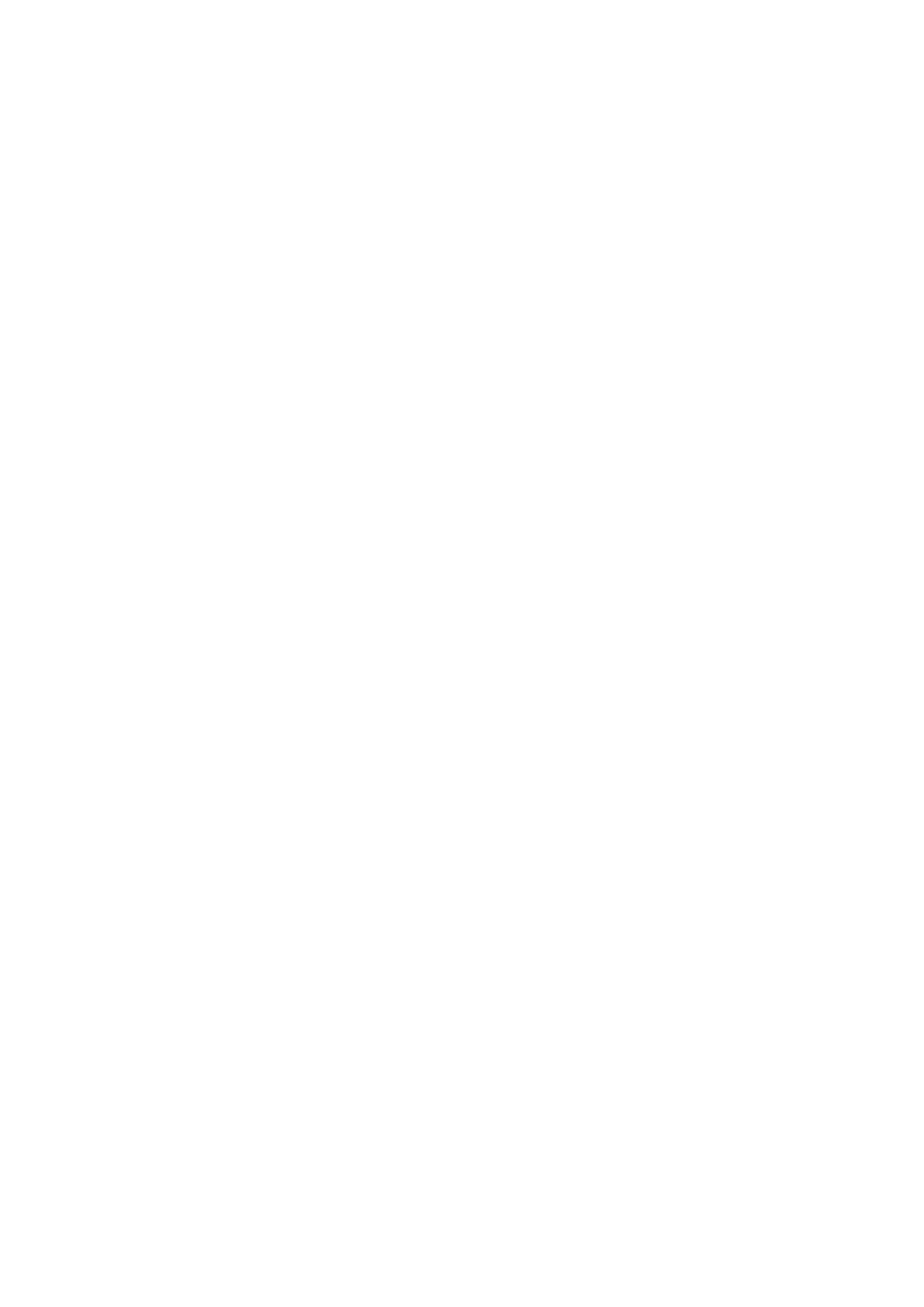| ASSESSMENT OF Q1 2021/22 PERFORMANCE SUMMARY |     | ASSESSMENT OF Q2 2021/22 PERFORMANCE SUMMARY |    |  |
|----------------------------------------------|-----|----------------------------------------------|----|--|
| <b>Targets Planned</b>                       |     | <b>Targets Planned</b>                       |    |  |
| <b>Targets Achieved</b>                      |     | <b>Targets Achieved</b>                      |    |  |
| <b>Targets Not Achieved</b>                  |     | <b>Targets Not Achieved</b>                  |    |  |
| <b>Percentage Achievement</b>                | 20% | <b>Percentage Achievement</b>                | 0% |  |

Baseline Budget

KPI No

Funding Annual Quarter Achieved Reason for Corrective POE Mainstrea<br>Source Target One(1) Not Non. Action Obtained ming<br>(Yes/No)

Group

**SEDIBENG** 

**SEDIBENG**<br> **OFFICE OF**<br> **PERFORM**<br>
Priority IDP IDP Objective Key<br>
Area Strategy Objective No. Perform

|               |                                           |                          |                                                      |                                                |                                                      | FIM/YIFID                  |          |                                                |                          |                                           |      | F/M/Y/F/D   |                      |                             | F/M/Y/F/D |                    |  | $F/M/Y$ F $\vert$ required |
|---------------|-------------------------------------------|--------------------------|------------------------------------------------------|------------------------------------------------|------------------------------------------------------|----------------------------|----------|------------------------------------------------|--------------------------|-------------------------------------------|------|-------------|----------------------|-----------------------------|-----------|--------------------|--|----------------------------|
| KPA6:         |                                           |                          |                                                      |                                                |                                                      |                            |          |                                                |                          |                                           |      |             |                      |                             |           |                    |  |                            |
|               |                                           |                          |                                                      |                                                |                                                      |                            |          |                                                |                          |                                           |      |             |                      |                             |           |                    |  |                            |
|               |                                           |                          |                                                      |                                                |                                                      |                            |          |                                                |                          |                                           |      |             |                      |                             |           |                    |  |                            |
| Caucus        | o stabilize<br>C1<br>Peruse               | Number of C.1.1          | $\begin{bmatrix} \text{Four} (4) \end{bmatrix}$ OPEX | Own<br>Convene                                 | Convene Achieved<br>Attandance                       | information Target         |          | Convene Achieved                               |                          | Attandance                                |      |             | Information Target   | Convene one                 |           | Convene            |  |                            |
|               | efficient,<br>the political               | caucus                   | Caucus                                               | $\vert$ Four $(4)$<br>Municipalit<br>one Caucu | register,                                            | verified                   | Achieved | one Cauc                                       |                          | register                                  |      | Verified    | nieved i             | $\vert$ Caucus+AC8:A        |           | one Caud           |  | Caucus                     |
|               | accountable environme                     | meetings                 | Meeting in                                           | funds<br>Caucus                                | invitation                                           |                            |          |                                                |                          | invitation                                |      |             |                      | ∶13 meeting                 |           | neeting            |  | Reports                    |
|               | tofthe                                    | convened                 | the previous                                         | meeting                                        |                                                      |                            |          |                                                |                          | and agenda                                |      |             | utticient            | and produce a               |           |                    |  |                            |
|               | cooperative   municipality                |                          | financial                                            | produce a                                      | <b>Iminutes</b>                                      |                            |          | produce a                                      |                          |                                           |      |             |                      |                             |           | produce a          |  |                            |
|               | lgovernance                               |                          | vear                                                 |                                                |                                                      |                            |          |                                                |                          |                                           |      |             |                      |                             |           | eport <sup>.</sup> |  |                            |
| Caucus        |                                           | Number of C.1.2.         | <b>OPEX</b><br>One $(1)$                             | Own<br>Convene<br>Produce                      | Covid-19   will done in                              | Not Achived Target Not N/A |          |                                                | N/A                      | N/A<br>N/A<br>IN/A                        | N/A  | N/A         | N/A                  | - IN//                      |           |                    |  | Produce                    |
|               |                                           | District-wide            | <b>IDistrict</b>                                     |                                                | one District- achieved   pandamic   the next         |                            | Achieved |                                                |                          |                                           |      |             |                      |                             |           |                    |  | one District               |
| Lekgotla      |                                           |                          |                                                      | Municipality one (1)                           |                                                      |                            |          |                                                |                          |                                           |      |             |                      |                             |           |                    |  |                            |
|               |                                           | Caucus                   | –wide                                                | funds<br>District -                            | lquarter                                             |                            |          |                                                |                          |                                           |      |             |                      |                             |           |                    |  | <b>I</b> wide              |
|               |                                           | Lekgotla                 | caucus in                                            | wide<br>Caucus                                 |                                                      |                            |          |                                                |                          |                                           |      |             |                      |                             |           |                    |  | Caucus                     |
|               |                                           |                          | e previoi                                            | Caucus.                                        |                                                      |                            |          |                                                |                          |                                           |      |             |                      |                             |           |                    |  | ekgotla                    |
| Study         | Co-ordinate To provide<br>C2              | Number of C.2.1          | Ten(10) OPEX                                         | Co-ordinate <b>Produce</b><br>Own              | not Covid-19   will done in                          |                            |          | Not Achived Target Not <b>Produce</b> Not      | councillors Re-          | N/A<br>N/A                                | N/A  | $\vert$ Not |                      | Target Not Produce three    |           | Produce            |  | Produce 12                 |
| Group         | political<br><u>I</u> political           | Study                    | Study group                                          | Municipality                                   | /all 12 study three study achieved pandamic the next |                            |          | Achieved three study Achieved                  | Resess and establishm    |                                           |      | achieved    |                      | Achieved study group        |           | three stu          |  | reports                    |
|               | study group oversight of                  | Group                    | meetings                                             | funds<br>group                                 | <b>quarter</b>                                       |                            |          |                                                | Elections                | nt of study                               |      |             | $(1)$ No PoE         | meetings report             |           | roup               |  |                            |
|               | manageme   matters                        | meetings                 | convened i                                           | meetings.                                      |                                                      |                            |          | neetings                                       |                          | Groups pos                                |      |             | provided for         |                             |           | <b>Imeetings</b>   |  |                            |
|               | <b>prough</b>                             | Convened                 | the previous                                         |                                                |                                                      |                            |          |                                                |                          | LGE 2021                                  |      |             | verification         |                             |           |                    |  |                            |
|               | before the                                |                          | financial                                            |                                                |                                                      |                            |          |                                                |                          |                                           |      |             | $2)$ PMS             |                             |           |                    |  |                            |
|               | متنمعيم تناميشم                           |                          |                                                      |                                                |                                                      |                            |          | IN/A                                           |                          |                                           |      |             | ــــــــامان نم ما م |                             |           |                    |  |                            |
| Joint         | Strengtheni To ensure<br>C3               | Number of $ C.3.1$ .     | One $(1)$ OPEX                                       | Own<br>Convene<br><b>Convene</b>               | not Covid-19   will done in                          | Not Achived Target Not N/A |          |                                                | N/A                      | N/A<br>N/A<br>IN/A I                      | IN/A | IN/A        | N/A                  | IN/A                        |           | N/A                |  | Produce                    |
| Whippery      | ng oversight Good                         | Annual Join              | District Wide                                        | Municipality one (1)<br>one(1)                 | achieved pandamic the next                           |                            | Achieved |                                                |                          |                                           |      |             |                      |                             |           |                    |  | one(1)                     |
| Strategic     | Governan                                  | Whippery                 | Whippery                                             | funds<br>District Wide District V              | lquarter                                             |                            |          |                                                |                          |                                           |      |             |                      |                             |           |                    |  | District Wide              |
| Session       | Accountabili e and                        | Lekgotla                 | Strategic                                            | Whippery<br>vvnippery                          |                                                      |                            |          |                                                |                          |                                           |      |             |                      |                             |           |                    |  | <b>Whippery</b>            |
|               | Sound                                     | Iheld                    | Session in                                           | Strategic                                      |                                                      |                            |          |                                                |                          |                                           |      |             |                      |                             |           |                    |  | Strategic                  |
|               | political                                 |                          | the previous                                         | Session                                        |                                                      |                            |          |                                                |                          |                                           |      |             |                      |                             |           |                    |  | Session                    |
|               | Research Strengtheni   To promote  <br>C4 | Number of C.4.1.         | <b>OPEX</b><br>Three                                 | Conduct<br>N/A<br>Own                          | N/A<br>N/A<br>N/A<br>N/A                             | N/A<br>$N/A$ $N/A$<br>N/A  |          | Conduct<br><b>IN</b> ot                        | councillors will done in |                                           |      | INot -      | Target Not           | N/A                         |           | N/A                |  | Produce                    |
|               | and Political ng systems political        | Research                 | research                                             | Municipality Three (3)                         |                                                      |                            |          | Three (3)<br>Achieved                          | Resess and the next      |                                           |      | achieved    | Achieved             |                             |           |                    |  | $ $ Three $(3)$            |
| Outreaches of | education                                 | and Political            | and political                                        | lfunds<br>Research                             |                                                      |                            |          |                                                | IElections               | lquarter                                  |      |             | $(1)$ No PoE         |                             |           |                    |  |                            |
|               |                                           | Outreaches               | outreaches                                           | and Political                                  |                                                      |                            |          | kesearcr<br>and Politica                       |                          |                                           |      |             | provided for         |                             |           |                    |  | Research<br>and Political  |
|               | <b>governance</b>                         |                          |                                                      |                                                |                                                      |                            |          |                                                |                          |                                           |      |             | verification         |                             |           |                    |  |                            |
|               | $\vert$ , and the                         | Programme                | in the                                               | Outreach                                       |                                                      |                            |          | )utreach                                       |                          |                                           |      |             |                      |                             |           |                    |  | Outreach                   |
|               | analysis of                               |                          | previous                                             | Programme                                      |                                                      |                            |          | Programm                                       |                          |                                           |      |             | $ 2)$ The            |                             |           |                    |  | <b>Programme</b>           |
|               | political                                 |                          | tinancial                                            |                                                |                                                      |                            |          |                                                |                          |                                           |      |             | <b>reasons</b>       |                             |           |                    |  | $\vert$ s reports          |
|               | activities,                               |                          | <b>Vear</b>                                          |                                                |                                                      |                            |          |                                                |                          |                                           |      |             | provided for         |                             |           |                    |  |                            |
|               | political                                 |                          |                                                      |                                                |                                                      |                            |          |                                                |                          |                                           |      |             | the non              |                             |           |                    |  |                            |
| <b>PMT</b>    |                                           | $C5$ Number of $C.5.1$ . | Four PMT OPEX                                        | Own                                            | Covid-19   will done in                              |                            |          |                                                |                          | councillors will done in the next quarter |      |             |                      |                             |           |                    |  |                            |
|               | Strengtheni To ensure                     |                          |                                                      | Co-ordinate Co-ordinate                        | not                                                  | Not                        |          | Target Not Co-ordinate Not<br>one PMT Achieved |                          |                                           |      | Not         |                      | Target Not Co-ordinate one  |           | Co-ordina          |  | Produce                    |
| Meetings      | ng oversight effective                    | Political                | Meeting                                              | one PMT<br>Municipality Four (4)               | achieved pandamic the next                           | achieved                   | Achieved |                                                | Resess and               |                                           |      | achieved    |                      | Achieved <b>PMT</b> Meeting |           | one PMT            |  | four PMT                   |
|               | political<br> and                         | Manageme                 | Convened                                             | PMT<br>funds<br>Meeting                        | quarter                                              |                            |          | Meeting                                        | Elections                |                                           |      |             | 1) No PoE            | inutes                      |           | Meeting            |  | Meetings                   |
|               | Accountabili   managem                    | nt Team                  | in the                                               | Meetings<br>minutes                            |                                                      |                            |          | nınutes                                        |                          |                                           |      |             | provided for         |                             |           | minutes            |  | minutes                    |
|               | nt of the                                 | (PMT)                    | previous                                             |                                                |                                                      |                            |          |                                                |                          |                                           |      |             | verification         |                             |           |                    |  |                            |
|               |                                           |                          |                                                      |                                                |                                                      |                            |          |                                                |                          |                                           |      |             |                      |                             |           |                    |  |                            |

mina<br>(Yes/No)

Group

PMS Internal Quarter Achieved Reason for Corrective POE Mainstrea<br>Comments Audit Two(2) Not Non. Action Obtained mino

**Example 15 PMS** Internal Quarter

Achieved Reason for Corrective POE Mainstrea<br>
Not Non. Action Obtained ming

 $(Yes/No)$ 

**PMS** Internal

(Yes/No) Group POEs

**EXECUTE:** PMS Internal Quarter Achieved Reason for Non, Corrective POE Mainstrea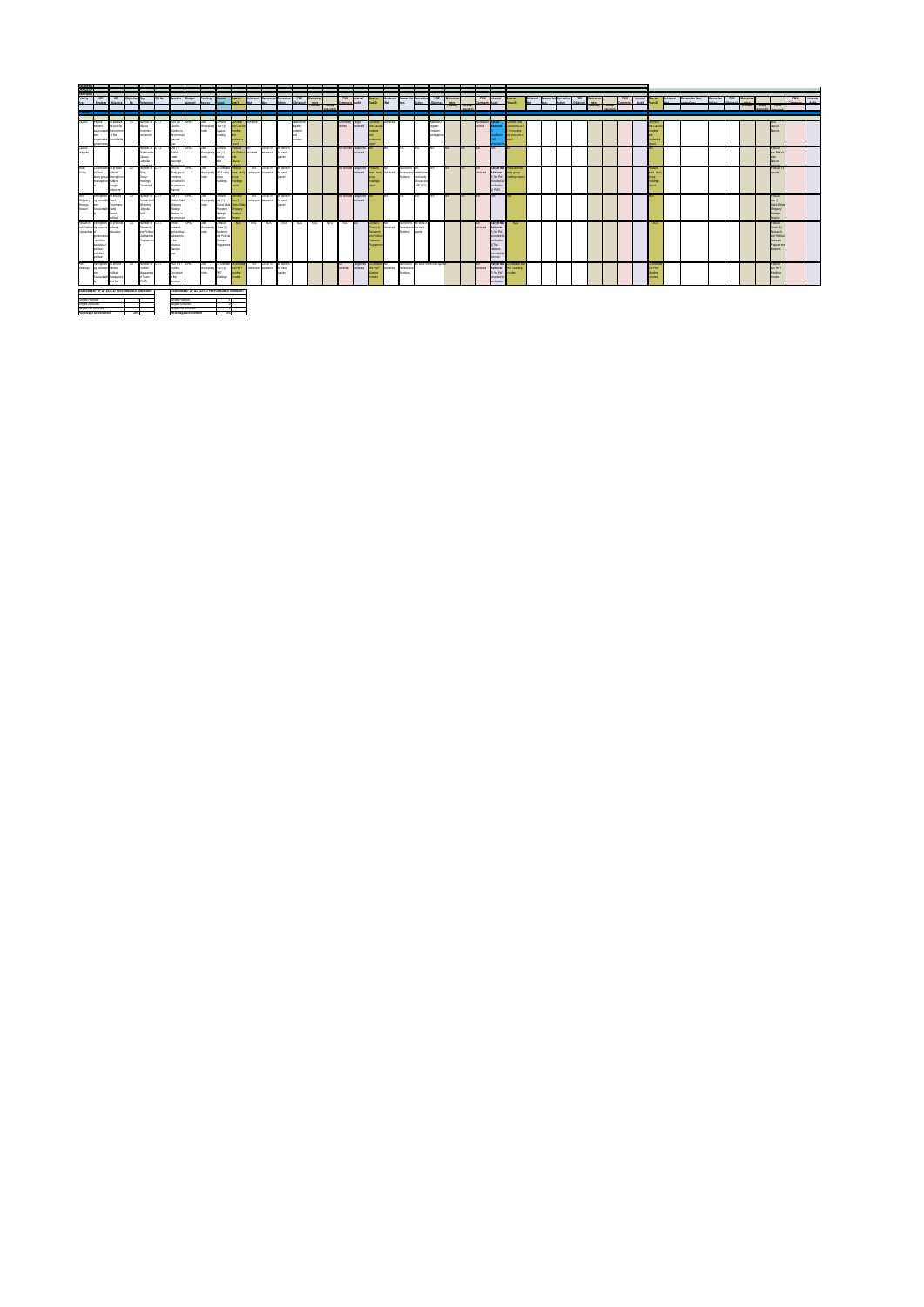|                                            | <b>SEDIBENG DISTRICT MUNICIPALITY</b><br><b>OFFICE OF THE MUNICIPAL MANAGER</b>                                                                                                                      |                                                                                         |                                                                                                                 |                                |                                                                                                                                  |                                                                                                                                                                    |              |                                                                       |                                                                                                                                                                 |                                         |                                                |                                                                                                                                                                                          |                                                                              |                                                                                   |                                          |                                                                                                                                           |          |                                        |                                                                                                                                       |                                                                              |                      |                                     |                |                 |                                                      |                                                                                   |                                    |                                         |                                                                                    |
|--------------------------------------------|------------------------------------------------------------------------------------------------------------------------------------------------------------------------------------------------------|-----------------------------------------------------------------------------------------|-----------------------------------------------------------------------------------------------------------------|--------------------------------|----------------------------------------------------------------------------------------------------------------------------------|--------------------------------------------------------------------------------------------------------------------------------------------------------------------|--------------|-----------------------------------------------------------------------|-----------------------------------------------------------------------------------------------------------------------------------------------------------------|-----------------------------------------|------------------------------------------------|------------------------------------------------------------------------------------------------------------------------------------------------------------------------------------------|------------------------------------------------------------------------------|-----------------------------------------------------------------------------------|------------------------------------------|-------------------------------------------------------------------------------------------------------------------------------------------|----------|----------------------------------------|---------------------------------------------------------------------------------------------------------------------------------------|------------------------------------------------------------------------------|----------------------|-------------------------------------|----------------|-----------------|------------------------------------------------------|-----------------------------------------------------------------------------------|------------------------------------|-----------------------------------------|------------------------------------------------------------------------------------|
|                                            | PERFORMANCE REPORTING FOR 2021/22 FINANCIAL YEAR<br>Priority Area   IDP Strategy   IDP Objective   Objecti   Key Performance   KPI No   Baseline   Budget   Funding   Annual Target   Quarter One(1) |                                                                                         |                                                                                                                 |                                |                                                                                                                                  |                                                                                                                                                                    |              |                                                                       | Achieved /Not Reason for Non, Corrective   POE Obtained Mainstre                                                                                                |                                         | <b>I PMS Comments</b>                          |                                                                                                                                                                                          | Internal Audit   Quarter Two(2)                                              | Reason for Non,<br><b>Achieved</b>                                                |                                          | Corrective   POE Obtained                                                                                                                 |          | <b>PMS Comments</b>                    | Internal Audit Comments                                                                                                               | Quarter Three(3)                                                             | <b>Achieved /Not</b> | Reason for Corrective<br><b>POE</b> |                |                 | <b>PMS Comments   Internal Audit Quarter Four(4)</b> |                                                                                   | Achieved Reason for Corrective POE |                                         | <b>PMS</b> Interna                                                                 |
|                                            |                                                                                                                                                                                                      |                                                                                         |                                                                                                                 |                                |                                                                                                                                  |                                                                                                                                                                    |              |                                                                       |                                                                                                                                                                 | (Yes/No)  <br><b>Group</b><br>I F/M/Y/E |                                                |                                                                                                                                                                                          |                                                                              |                                                                                   |                                          |                                                                                                                                           | (Yes/No) |                                        |                                                                                                                                       |                                                                              |                      |                                     | (Yes/No) Group | <b>F/M/Y/E/</b> |                                                      |                                                                                   |                                    | (Yes/No)<br>Group  <br><b>F/M/Y/E/D</b> | <b>POEs</b>                                                                        |
| <b>Compliance</b>                          | o ensure that all  <br>∎Ensure<br>compliance matters<br>∎adnerence t<br>re adhered to<br>compliance<br>Imatters                                                                                      | proauceo<br>regarding<br>compliance matters                                             | Number of reports D.1.1 No baseline Opex                                                                        | Municipality                   | Produce four<br>reports on Assets<br>nagement of the l                                                                           | Assets management<br>ie Cluste                                                                                                                                     |              | inconcisitatency of                                                   | roduce one report on Not Achieved Due to covid-19 and when the MM not achived<br>has been<br>permanently                                                        |                                         | Not Achieved                                   | <u>arget Not</u><br><u>chieved</u><br>I here was i<br>portfolio of evidence                                                                                                              | duce one report on<br>Assets management c                                    | the Indicator should be                                                           | It must be clerified where we adjust the | <b>HINGICATOL</b><br>allocated<br>I where it                                                                                              |          |                                        | <b>Target Not Achieved</b><br>) There was no portfolio of evidence Imanagement of the Cluster<br>Reasons for nonachievement were      | 'roduce one report on Asset                                                  |                      |                                     |                |                 |                                                      | roduce one report on<br>Assets management of the                                  |                                    |                                         | Four Report<br>n Assets<br>Managemen                                               |
|                                            |                                                                                                                                                                                                      |                                                                                         | Website<br>complianc<br>reports are<br>available                                                                |                                | Produce 12 reports<br>on Website<br>compliance                                                                                   | roduce 3 reports on Achived<br>Vebsite compliance                                                                                                                  |              |                                                                       | ∥Report 0n<br>website<br>compliance                                                                                                                             |                                         |                                                | Information Verified Target Achieved                                                                                                                                                     | roduce 3 reports on<br>l Website compliance                                  | <b>Achived</b>                                                                    |                                          | Report On website<br>npliance                                                                                                             |          | Information Verified                   | Target Achieved                                                                                                                       | Produce 3 reports on Website                                                 |                      |                                     |                |                 |                                                      | Produce 3 reports on<br>l Website compliance                                      |                                    |                                         | 2 Reports o<br><b>VVebsite</b><br>compliand                                        |
|                                            |                                                                                                                                                                                                      |                                                                                         | No baseline                                                                                                     |                                | Produce four<br>reports on the<br>management of<br>contracts of the                                                              | oduce one report on Not Achieved<br>ne management o<br><b>Intracts of the Cluste</b>                                                                               |              | The indicator was<br>moved to Coporate<br><b>I</b> services           | The indicator was The indicator<br>was moved t<br>ved to<br>Coporate<br><b>Coporate</b><br><b>I</b> services<br><b>ISERVICES</b>                                |                                         |                                                | Target Not<br><b>Achieved</b><br>Although the<br>reasons cited fo<br>ot achieving is                                                                                                     | duce one report on<br>e management of<br>ntracts of the Cluster              | The indicator was<br>moved to Coporate<br>Achieved<br><b>I</b> services           |                                          | The indicator The indicator wa<br>was moved I moved to Copo<br><b>Iservices</b><br>to Coporate<br><b>ISELVICES</b>                        |          |                                        | Target Not Achieved<br>The reason for moving the target<br>shoud be monitored against the<br>revised SDBIP.                           | Produce one report on the<br>management of contracts of t                    |                      |                                     |                |                 | the Cluster                                          | Produce one report on th<br>management of contracts                               |                                    |                                         | <b>Four Report</b><br>on Contract<br>Managemen                                     |
|                                            | assess the<br>∎Ensure<br>performance<br>performance o<br>senior manager<br>appraisal of<br>senior manager                                                                                            | Number of<br>assessments fo<br>I senior managers<br>completed                           | assessments<br>for senior<br>managers                                                                           |                                | Produce four<br>issessment reports :                                                                                             | roduce four<br>assessment report<br>tor senior managers <b> s</b> enior managers                                                                                   | Not Achieved | We have Acting<br>Tsenior manaders w<br>are on rotation               | Ince the senior   Once the senio<br>nanaders are<br>Imanaders ar<br>Iparmanently<br>parmanently<br>employec<br>employed                                         |                                         |                                                | <b>Target Not</b><br>Achieved                                                                                                                                                            | oduce four assessment Achived<br>eports for senior<br><b>Imanagers</b>       |                                                                                   |                                          | <b>I</b> performance                                                                                                                      |          |                                        | <b>Target Not Achieved</b><br>The section 57 Performance<br><b>Contracts available are for Cluster</b>                                | 'roduce four assessment_<br>reports for senior managers                      |                      |                                     |                |                 |                                                      | Produce four assessment<br>reports for senior manage                              |                                    |                                         | Four Repo<br>on Senior<br>Managemen<br>Assessment                                  |
|                                            | Ensure legislative To ensure that all<br>compliance<br>ompliance re<br>are submitted                                                                                                                 | Number of<br>compliance reports<br>submitted                                            | No baseline Opex                                                                                                | Municipality                   | ubmit Four<br>Compliance Reports   Repor                                                                                         | Submit one Compliance Achived                                                                                                                                      |              |                                                                       | Report on<br>Compliance                                                                                                                                         |                                         |                                                | Information Verified Duplicate KPI to<br>row no. 8                                                                                                                                       | bmit one Compliance Achived                                                  |                                                                                   |                                          | IN/A<br>IReport on<br>:ompliance                                                                                                          |          | Information Verified                   | Target Not Achieved<br>The KPI is not clear in terms of what<br>compliance reports are beng referre                                   | ubmit one Compliance                                                         |                      |                                     |                |                 |                                                      | Submit one Compliand                                                              |                                    |                                         | <b>Four reports</b><br>on Complian                                                 |
| <b>Sound</b><br>financial<br>Municipality] | Sound Financial To ensure that all<br>/iability of th<br>;)lusters have<br>cash-flow plans<br><b>Viability of the Municipality</b><br>approved by the                                                | Number of<br>ેlusters with<br>Tilow Plans<br>approved by the                            | No cash flow Opex<br>Iplans<br><b>l</b> available                                                               | Municipality                   | MM approved<br>seven cash flow<br>Iplans for clusters                                                                            | pprove one Cash-flow Not Achieved<br>lan for all Clusters.                                                                                                         |              | The function is with $\vert$<br>the Finance                           | The function is The function is<br>with the Finance with the Finance                                                                                            |                                         |                                                | <b>Target Not</b><br><b>I</b> Achieved                                                                                                                                                   |                                                                              |                                                                                   |                                          |                                                                                                                                           |          |                                        |                                                                                                                                       |                                                                              |                      |                                     |                |                 |                                                      |                                                                                   |                                    |                                         | <b>One Approv</b><br>Cash Floy<br>IPlan for a<br>Clusters                          |
|                                            | Sound Financial To monitor and<br>Viability of the<br>sign-off municipal<br>expenditure of al<br>Municipality<br>Clusters                                                                            | 1 Number of<br><b>I</b> municipality<br>expenditure<br>reports signed-of                | Reports<br>Onex)<br>submitted to<br><b>I</b> province                                                           | Municipality<br>Itunds         | Council for approval approval                                                                                                    | MM approved 12 $\vert$ MM approved 3<br>Expenditure reports Expenditure reports an<br>and submitted to Submitted to Council for                                    |              | the Finance                                                           | Not Achieved   The function is with   The function is   The function is<br>with the Finance with the Finance                                                    |                                         | The function is with Target Not<br>the Finance | Achieved                                                                                                                                                                                 | MM approved 3<br>Expenditure reports a<br>submitted to Council for           | Achieved                                                                          | Finance                                  | Not The function is with the The function The function is with<br>the Finance<br>is with the I<br>Finance                                 |          | Finance                                | The function is with the Target Not Achieved<br>The move of the KPI to Finance must<br>be aligned to the revised SDBIP                | MM approved 3 Expenditure<br>reports and submitted to<br>ouncil for approval |                      |                                     |                |                 | approval                                             | MM approved 3<br><b>Expenditure reports and</b><br>submitted to Council for       |                                    |                                         | 12 Council<br><b>approved</b><br>expenditure<br>reports                            |
|                                            | Sound Financial   To assess the AFS <br>Viability of the<br>of the municipality<br>Municipality                                                                                                      | D1 Number of AFS<br>Assessed to<br>misstatements                                        | Availability of Opex<br>201/2020                                                                                | Municipality                   |                                                                                                                                  | $missing$ misstatements and $\parallel$ the assessment of AF<br>produce 4 reports   with no mistatetement                                                          |              |                                                                       | To assess the AFS Provvide one Report on Not Achieved The function is with The function is The function is<br>the Finance   with the Finance   with the Finance |                                         | The function is with Target Not<br>the Finance | Achieved                                                                                                                                                                                 | the assessment of AF<br>with no mistatetement                                | Achieved                                                                          | Finance                                  | rovvide one Report on Not The function is with the The function The function is with<br>the Finance<br>is with the $\parallel$<br>Finance |          | Finance                                | The function is with the Target Not Achieved<br>The move of the KPI to Finance must<br>be aligned to the revised SDBIP                | Provvide one Report on the<br>assessment of AFS with no<br>mistatetement     |                      |                                     |                |                 |                                                      | Provvide one Report on the<br>assessment of AFS with n<br>mistatetement           |                                    |                                         | <b>Produce four</b><br>reports on<br>AFS with no<br><u>nictotomonte</u>            |
|                                            | To ensure that the $\mid$<br>I∟nsure<br>Consequence<br><b>Financial</b><br>Misconduct Boar<br><b>Imanagement</b><br>meets for<br>مممم المسامحية                                                      | Number of reports II<br>produced b<br>Fınancıal<br><b>IMisconduct Board</b>             | Financial<br>Misconduct<br>∣Board is<br>established                                                             | Municipality                   | Produce four<br>reports on Financial<br>Misconduct<br>Disciplinary Boa                                                           | Produce one report on Not Achieved<br><b>Financial Misconduct</b><br>Disciplinary Board                                                                            |              | The discipinary<br>Board has not yet<br>finslize the cases at<br>hand | Next meeting wi<br>sit in the next<br>quarter                                                                                                                   |                                         |                                                | <b>Target Not</b><br><b>Achieved</b>                                                                                                                                                     | roduce one report on<br><b>Financial Misconduct</b><br>Disciplinary Board    | Not<br>Achieved has not yet finslize the will sit in the                          | cases at hand                            | The discipinary Board Next meeting Not Achieved<br>I next quarter                                                                         |          | Not Achieved                           | Target Not Achieved<br>Although there Disciplenary oar was<br>esteblished - there was not report<br>صمام مستحدثته المتعارض والمستلمين | Produce one report on<br><b>Financial Misconduct</b><br>Disciplinary Board   |                      |                                     |                |                 |                                                      | Produce one report on<br><b>Financial Misconduct</b><br><b>Disciplinary Board</b> |                                    |                                         | Four reports<br>on Financial<br>Misconduct<br><b>I</b> Board                       |
| Inter-<br>governmental<br><b>Relations</b> | o coordinated<br>Cooperative<br>l governance, joint Intergovernmenta<br>planning and joint collaborations with<br>implementation<br>local, province and<br>nawonal                                   | Number of<br><u>Intergovernmental</u><br>Collaboration<br>Imeetings<br>coordinated      | Four $(4)$ IGR OPEX<br>Forums<br>coordinated in<br>the previous<br>financial year                               | Municipality                   | Conduct eight (<br>Intergovernmenta                                                                                              | Produce two reports on Not Achieved<br><b>IGR</b> meetings                                                                                                         |              | Due to covid-19<br>meetings can not<br>Convened                       | will be done in not achived<br>the next quarter                                                                                                                 |                                         | Not Achieved                                   | Target Not<br><b>I</b> Achieved                                                                                                                                                          | roduce two reports on<br><b>IGR</b> meetings                                 | No senior Staff<br>Not<br>Achieved appointend                                     |                                          | will be done Not Achieved<br>in the next<br>quarter                                                                                       |          | Not Achieved                           | Target Not Ahieved                                                                                                                    | Produce two reports on IGR<br>meetings                                       |                      |                                     |                |                 |                                                      | Produce two reports on IC<br>meetings                                             |                                    |                                         | <b>Produce eight</b><br>reports on IG<br>meetings                                  |
|                                            | Maintains<br>o develop<br>Management effective, efficient Strategic and<br>and transparent   Operational Risi<br>systems of<br>Registers<br>financial risk<br>management an                          | Number of Risks   D3.<br>registers<br>developed for the<br>municipalit                  | 2020 /21 Risk   OPEX<br>Management<br>l Plan                                                                    | Municipality                   | Develop one<br>/ Strategic and one<br><b>Operational Risl</b>                                                                    | Produce one Council Not Achieved<br>I approved Strategic R<br>Register                                                                                             |              | meetings can not<br>Convened                                          | Due to covid-19   will be done in   not achived<br>the next quarter                                                                                             |                                         | Not Achieved                                   | Target Not<br><b>I</b> Achieved                                                                                                                                                          | N/A N                                                                        | $N/A$ $N/A$                                                                       |                                          | N/A                                                                                                                                       |          |                                        |                                                                                                                                       |                                                                              |                      |                                     |                |                 |                                                      |                                                                                   |                                    |                                         | <b>Produce one</b><br>approved<br>Strategic Ris                                    |
|                                            | <b>Audit Plan</b> Develop,<br>Develop and<br>Implement Interna<br>Implement and<br>udit Plan .<br>∣monitor Risk-<br>based Internal<br>Audit Coverage                                                 | <b>Audit Plans</b><br>Developed and<br>reports produced                                 | D4 Number of Internal D4.1 2020/21 Audit OPEX                                                                   | II wn<br>Municipality          | Develop one<br><b>Internal Audit Pla</b><br>and produce fo<br><b>Internal Audit</b>                                              |                                                                                                                                                                    | N/A          | N/A                                                                   | N/A                                                                                                                                                             | N/A                                     | $IN/\Delta$                                    |                                                                                                                                                                                          |                                                                              | N/A IN/A                                                                          |                                          | N/A<br>IN/A                                                                                                                               |          |                                        |                                                                                                                                       |                                                                              |                      |                                     |                |                 |                                                      |                                                                                   |                                    |                                         |                                                                                    |
| <b>SDBIP</b>                               | <b>Ensure</b><br>measurable and   monitor the<br>transparent<br>implementation of<br>monitoring of the the SDBIP<br>municipal<br>performance.                                                        | Delivery and<br>Budget<br>Implementation<br>Plans(SDBIP)<br>approved and<br>implemented | To develop and   D5   Number of Service   D5.1   Availability of   OPEX<br><b>IDP</b> and<br>SDBIP<br>2020/2021 | II wn<br>lfunds                | on the<br>implementation of the SDBIP                                                                                            | Develop one $(1)$ Develop one $(1)$<br>Municipality 2020/21 SDBIP and 2020/21 SDBIP and<br>produce four reports produce one report on<br>the implementation of the | Achieved     | N/A                                                                   | N/A<br>2020/21 SDBIP                                                                                                                                            | $p$ roduced $\vert$                     | Information Verified Target Not                | Achieved<br>1) Although the<br>SDBIP has been<br>developed and<br>submitted to<br><b>Executive Mayor</b><br>for approval, the<br>alignment of the<br>SDBIP to the FMPII<br>-is required. | <b>Produce one report on Achieved</b><br>the implementation of the<br>ISDRII |                                                                                   |                                          | report on the SDBIP                                                                                                                       |          | Information Verified   Target Achieved | The SDBIP has been revised as part<br>of the Mid-Term Review process.                                                                 | Produce one report on the<br>implementation of the SDBIP                     |                      |                                     |                |                 |                                                      | Produce one report on the<br>implementation of the SDBIP                          |                                    |                                         | <b>Produce four</b><br>reports on the<br>implementation<br>of SDBIP                |
|                                            |                                                                                                                                                                                                      |                                                                                         |                                                                                                                 |                                |                                                                                                                                  |                                                                                                                                                                    |              |                                                                       |                                                                                                                                                                 |                                         |                                                | $\vert$ 2) The SDBIP is<br>not supported by<br>an Standard<br>Operating<br>Procedures<br>3) The SDBIP is<br>not aligned to the                                                           |                                                                              |                                                                                   |                                          |                                                                                                                                           |          |                                        |                                                                                                                                       |                                                                              |                      |                                     |                |                 |                                                      |                                                                                   |                                    |                                         |                                                                                    |
| <b>IPMS</b>                                | o monitor the<br>Co-ordinate<br>Performance<br>performance of the<br>municipality<br> Reporting,<br>through the<br>Monitoring and<br>Evaluation<br>implementation<br>the SDBIP                       | D6 Number of<br>Performance<br>Management<br>Reports produced                           | Performance OPEX<br>Management<br>Framework                                                                     | IOwn<br>Municipality<br>∥funds | Monitor and<br>evaluate the<br>performance of the<br>Municipality throi<br>the implementation<br>SDBIP and produ<br>four reports | Produce one<br>performance<br>  management report                                                                                                                  | Achieved     | N/A                                                                   | N/A                                                                                                                                                             | Report<br>Produced                      | Information Verified Target Not                | Achieved<br>The quality of the<br>Performance<br>Report produced<br>for IA's assessment<br>requires                                                                                      | <b>Produce one</b><br>performance<br>management report                       | Achieved                                                                          | N/A                                      | N/A   Report Produced                                                                                                                     |          |                                        | Information Verified Target Achieved                                                                                                  | Produce one performance<br>management report                                 |                      |                                     |                |                 |                                                      | Produce one performance<br>management report                                      |                                    |                                         | <b>Produce four</b><br>performance<br>management<br>reports                        |
| <b>Quality</b><br>Assurance                | Ensure good<br>governance<br>remedial actions or<br><b>the Auditor</b><br>General Findings                                                                                                           | To coordinate the   D7   Number of Auditor   D1<br>General findings<br>remediated       | 44 Auditor<br>General<br>Findings for<br>2019/2020                                                              | II wn<br>lfunds                | Remediate all<br>Municipality Auditor General<br><b>Findings and</b><br>produce four repo<br>for Council approv                  | roduce one report with Not Achieved<br>25% remedial actions<br>achieved                                                                                            |              |                                                                       |                                                                                                                                                                 |                                         |                                                | Target Not<br>Achieved<br>There is no Audit<br><b>Action Plan</b><br>developed as PoE                                                                                                    | 25% remedial actions<br>achieved                                             | oduce one report with Not Achieved the final management will be done Not Achieved | Letters where not<br>finalised           | I in the next<br>quarter                                                                                                                  |          | Not Achieved                           | Target Achieved                                                                                                                       | Produce one report with 25'<br>remedial actions achieved                     |                      |                                     |                |                 |                                                      | Produce one report with<br>25% remedial actions<br>achieved                       |                                    |                                         | <b>Produce four</b><br>report with<br>100%<br>cumulative A<br>Findings<br>remedial |
|                                            | Ensure good<br>To develop<br>Annual Report for<br>governance<br>the municipality                                                                                                                     | D8 One Annual<br>Report approved<br>by Council                                          | 2019/20<br><b>IOPEX</b><br>Annual Report                                                                        |                                | Produce one<br>Municipality Annual report and<br>submit it to Council                                                            | N/A                                                                                                                                                                | N/A          | N/A                                                                   | N/A                                                                                                                                                             | N/A                                     |                                                |                                                                                                                                                                                          | N/A                                                                          |                                                                                   |                                          |                                                                                                                                           |          |                                        |                                                                                                                                       |                                                                              |                      |                                     |                |                 |                                                      | <b>Produce draft Annual</b>                                                       |                                    |                                         | actions<br>Draft Annual<br>Report                                                  |

| <b>IASSESSMENT OF Q1 2021/22 PERFORMANCE SUMMARY</b> |     | <b>IASSESSMENT OF Q1 2021/22 PERFORMANCE SUMMARY</b> |     |  |
|------------------------------------------------------|-----|------------------------------------------------------|-----|--|
|                                                      |     |                                                      |     |  |
| Targets Planned                                      |     | Targets Planned                                      |     |  |
| Targets Achieved                                     |     | Targets Achieved                                     |     |  |
| Targets Not Achieved                                 |     | Targets Not Achieved                                 |     |  |
| <b>Percentage Achievement</b>                        | 14% | <b>IPercentage Achievement</b>                       | 33% |  |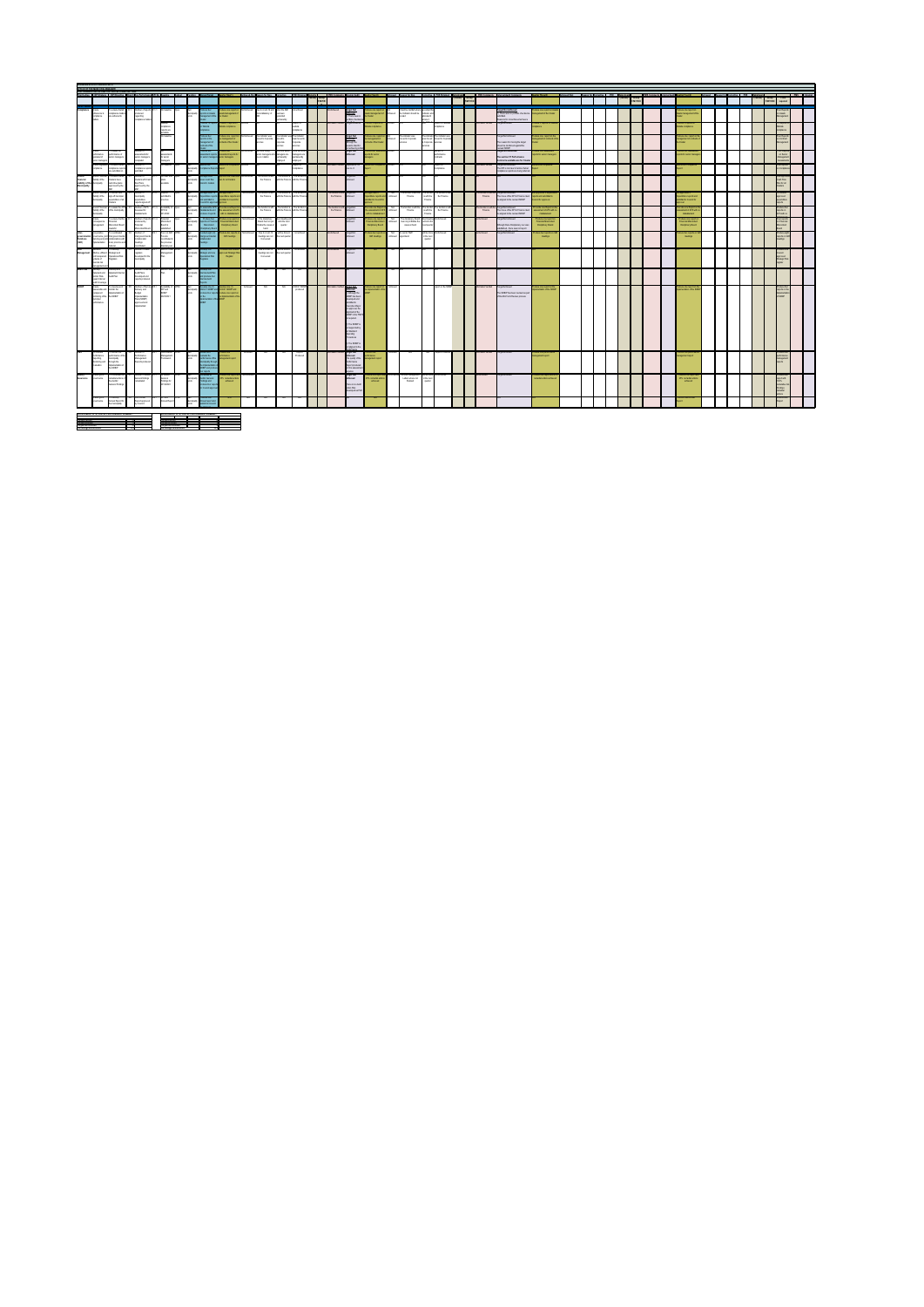| <b>SEDIBEN</b><br>FINANCE                                                                      |                                                  |                                                 |                                                                                                    |                                                              |                          |                                                                                                                                                     |                                                                  |                                           |                                           |                                    |                                |                                                             |                                                      |                         |                    |                |                                                                   |                                       |                                                              |                                       |                 |                   |                                                  |                         |                                              |                              |          |                                             |
|------------------------------------------------------------------------------------------------|--------------------------------------------------|-------------------------------------------------|----------------------------------------------------------------------------------------------------|--------------------------------------------------------------|--------------------------|-----------------------------------------------------------------------------------------------------------------------------------------------------|------------------------------------------------------------------|-------------------------------------------|-------------------------------------------|------------------------------------|--------------------------------|-------------------------------------------------------------|------------------------------------------------------|-------------------------|--------------------|----------------|-------------------------------------------------------------------|---------------------------------------|--------------------------------------------------------------|---------------------------------------|-----------------|-------------------|--------------------------------------------------|-------------------------|----------------------------------------------|------------------------------|----------|---------------------------------------------|
|                                                                                                |                                                  |                                                 |                                                                                                    |                                                              |                          |                                                                                                                                                     |                                                                  |                                           |                                           |                                    |                                |                                                             |                                                      |                         |                    |                |                                                                   |                                       |                                                              |                                       |                 |                   |                                                  |                         |                                              |                              |          |                                             |
| PERFORMANO<br>---------                                                                        |                                                  |                                                 |                                                                                                    |                                                              |                          |                                                                                                                                                     |                                                                  |                                           |                                           |                                    |                                |                                                             |                                                      |                         |                    |                |                                                                   |                                       |                                                              |                                       |                 |                   |                                                  |                         |                                              |                              |          |                                             |
|                                                                                                |                                                  |                                                 | Priority Area   IDP Strategy   IDP Objective   Objectiv   Key Performance<br>e No. Indicator (KPI) | <b>IAmount</b>                                               | <b>Source</b>            | Budget Funding Annual Target                                                                                                                        | Quarter One(1)                                                   | under/Over                                | chieved /Not IReason for Non. ICorrective | <b>IMainstr</b><br>eaming          | <b>Comments</b>                | Internal Audit<br><b>Comments</b>                           |                                                      | <b>Achieved</b>         | under/Over         | <b>I</b> Actio | Achieved /Not Reason for Non, Corrective POE Obtained Mainstreami |                                       | <b>PMS Comments Internal Audit Comments Quarter Three(3)</b> |                                       | under/Over      | ।instreami        | Group<br><b>PMS Comments</b><br><b>F/M/Y/E/D</b> | Internal Audit Comments |                                              | <b>Reason for Corrective</b> |          | $\mid$ F/M/Y/E/D $\mid$<br>Audit<br>require |
|                                                                                                |                                                  |                                                 |                                                                                                    |                                                              |                          |                                                                                                                                                     |                                                                  | <b>Achievemen</b>                         |                                           |                                    |                                |                                                             |                                                      |                         | <b>Achievement</b> |                |                                                                   |                                       |                                                              |                                       | <b>Achiever</b> | I <i>(Yes/No)</i> |                                                  |                         |                                              |                              | (Yes/No) | Comment                                     |
|                                                                                                |                                                  |                                                 |                                                                                                    |                                                              |                          |                                                                                                                                                     |                                                                  |                                           |                                           |                                    |                                |                                                             |                                                      |                         |                    |                |                                                                   |                                       |                                                              |                                       |                 |                   |                                                  |                         |                                              |                              |          |                                             |
| <b>OFFICE OF</b><br>the control of the control of the control of the control of the control of |                                                  |                                                 |                                                                                                    |                                                              |                          |                                                                                                                                                     |                                                                  |                                           |                                           |                                    |                                |                                                             |                                                      |                         |                    |                |                                                                   |                                       |                                                              |                                       |                 |                   |                                                  |                         |                                              |                              |          |                                             |
| <b>Implementation In</b>                                                                       |                                                  |                                                 | Percentage of                                                                                      | New larget                                                   |                          |                                                                                                                                                     | Produce one report on Achieved                                   |                                           |                                           | General pos                        | <b>Information</b><br>Verified | <b>Target Achieved</b>                                      | Produce one report   Achieved                        |                         |                    |                | General                                                           | Information<br>Verified               | <b>Target Achieved</b>                                       | Produce one repo                      |                 |                   |                                                  |                         | oduce one repc<br>n 100%                     |                              |          | our reports                                 |
| of MSCOA<br>reforms                                                                            | Compliance<br>with MSCOA                         | successtul<br><b>Implementation</b>             | <b>Itransacting on MSCOA</b><br>posting accounts                                                   |                                                              | Municip[ality<br>funds   | ccount posting of transactions                                                                                                                      | 1100% implementation<br><b>of MCOA Requiat</b>                   |                                           |                                           | ledger &<br><b>Treasury report</b> |                                |                                                             | on 100%<br>mplementation                             |                         |                    |                | posting led<br>& Treasury                                         |                                       |                                                              | on 100%<br>implementation             |                 |                   |                                                  |                         | nplementation                                |                              |          | imblemeni                                   |
|                                                                                                | regulations                                      | of the MSCOA                                    |                                                                                                    |                                                              |                          |                                                                                                                                                     |                                                                  |                                           |                                           |                                    |                                |                                                             | <b>MCOA Requlation</b>                               |                         |                    |                | <b>I</b> renoi                                                    |                                       |                                                              | <b>MCOA Regulation</b>                |                 |                   |                                                  |                         | <b>ACOA Requlation</b>                       |                              |          |                                             |
|                                                                                                |                                                  | requiations                                     |                                                                                                    |                                                              |                          |                                                                                                                                                     |                                                                  |                                           |                                           |                                    |                                |                                                             |                                                      |                         |                    |                |                                                                   |                                       |                                                              |                                       |                 |                   |                                                  |                         |                                              |                              |          | <b>IMSCOA</b>                               |
| Municipal<br>budget                                                                            | Compile a<br>realistic and                       | <sup>r</sup> o provide a<br>realistic financial | Number of municipal<br>budgets approved                                                            | One (1) annual Capex<br>municipal                            | IOwn<br>/lunicip[alit    | Compile one annual budget and submit to Council Compile one annual<br>approval                                                                      | budget and subm                                                  | Achieved                                  | n/a<br>n/a                                | n/a                                | Information                    | Target Achieved                                             | N/A                                                  |                         |                    |                |                                                                   |                                       | N/A                                                          | N/A                                   |                 |                   |                                                  |                         | - N/A                                        |                              |          | Produce on<br><b>Council</b>                |
|                                                                                                | funded budget planning of the                    |                                                 |                                                                                                    | budget in                                                    | funds                    |                                                                                                                                                     | Council for approv                                               |                                           |                                           |                                    |                                |                                                             |                                                      |                         |                    |                |                                                                   |                                       |                                                              |                                       |                 |                   |                                                  |                         |                                              |                              |          |                                             |
|                                                                                                |                                                  | ı unıcıpalıt <sup>ı</sup>                       |                                                                                                    | previous                                                     |                          |                                                                                                                                                     |                                                                  |                                           |                                           |                                    |                                |                                                             |                                                      |                         |                    |                |                                                                   |                                       |                                                              |                                       |                 |                   |                                                  |                         |                                              |                              |          |                                             |
|                                                                                                | <b>Procurement</b>   Development of To determine |                                                 | Number of Procurement                                                                              | One (01) annual OPEX                                         | IOwn                     | Submit one (01) annual Capex Procurement plan   Prooduce one Annual Achieved                                                                        |                                                                  |                                           |                                           | Signed-off                         | Information                    | Target Achieved                                             | N/A                                                  |                         |                    |                |                                                                   |                                       |                                                              | N/A                                   |                 |                   |                                                  |                         | - N/A                                        |                              |          | Prooduce                                    |
|                                                                                                | an annual<br>Procurement                         | )rocurement<br>requirements                     | plans and submitted to<br>National Treasury                                                        | Capex<br>Procurement                                         | Municip[ality<br>Ifunds  | to National Treasury                                                                                                                                | Capex Procurem<br>Plan and submit                                |                                           |                                           | procuremen                         | <b>Verified</b>                |                                                             |                                                      |                         |                    |                |                                                                   |                                       |                                                              |                                       |                 |                   |                                                  |                         |                                              |                              |          | Lone Annua<br>Capex                         |
|                                                                                                |                                                  | and timetrames                                  |                                                                                                    | I plan submit                                                |                          |                                                                                                                                                     | National Treasur                                                 |                                           |                                           | <b>Inlan</b>                       |                                |                                                             |                                                      |                         |                    |                |                                                                   |                                       |                                                              |                                       |                 |                   |                                                  |                         |                                              |                              |          | ocureme                                     |
|                                                                                                |                                                  |                                                 |                                                                                                    | to National<br>Treasury in t                                 |                          |                                                                                                                                                     |                                                                  |                                           |                                           |                                    |                                |                                                             |                                                      |                         |                    |                |                                                                   |                                       |                                                              |                                       |                 |                   |                                                  |                         |                                              |                              |          |                                             |
|                                                                                                |                                                  |                                                 |                                                                                                    | previous                                                     |                          |                                                                                                                                                     |                                                                  |                                           |                                           |                                    |                                |                                                             |                                                      |                         |                    |                |                                                                   |                                       |                                                              |                                       |                 |                   |                                                  |                         |                                              |                              |          | Nationa                                     |
|                                                                                                |                                                  |                                                 |                                                                                                    | financial year                                               |                          |                                                                                                                                                     |                                                                  |                                           |                                           |                                    |                                |                                                             |                                                      |                         |                    |                |                                                                   |                                       |                                                              |                                       |                 |                   |                                                  |                         |                                              |                              |          | <b>I</b> reasur                             |
| Cost<br>Containment                                                                            | Implement Cost To promote<br>Containment         |                                                 | E4 Percentage of cost<br>saving realized                                                           | 5% cost saving OPEX<br>realized in the                       | IOwn<br>Municip[ality    | Realize 1% of total annual saving on operating   Produce one report on Achieved<br>udget within general expenses and produce four 1% of total annul |                                                                  |                                           |                                           | Report and                         | Information<br><b>Verified</b> | Target Achieved                                             | <b>Produce one report</b> Achieved<br>on 1% of total |                         |                    |                | Report and                                                        | <b>Information</b><br><b>Verified</b> | <b>Target Achieved</b>                                       | Produce one repo<br>on 1% of total    |                 |                   |                                                  |                         | Produce one repo<br><sub>nn</sub> 1% of tota |                              |          | <b>IOne report</b>                          |
|                                                                                                | <b>Strategy</b>                                  | sound financial<br>administration               |                                                                                                    | previous                                                     | Ifunds                   |                                                                                                                                                     | saving on operat                                                 |                                           |                                           | Statement o                        |                                |                                                             | annual saving o                                      |                         |                    |                | Statement<br>Comparison                                           |                                       |                                                              | annual saving o                       |                 |                   |                                                  |                         | annual saving of                             |                              |          | savings o                                   |
|                                                                                                |                                                  | <b>I</b> practices                              |                                                                                                    | financial year                                               |                          |                                                                                                                                                     | I budget within gener-                                           |                                           |                                           | Comparison<br><b>Budget and</b>    |                                |                                                             | pperating budd                                       |                         |                    |                | of Budget                                                         |                                       |                                                              | operating budge                       |                 |                   |                                                  |                         | operating budge                              |                              |          |                                             |
|                                                                                                |                                                  |                                                 |                                                                                                    |                                                              |                          |                                                                                                                                                     |                                                                  |                                           |                                           | ا مسام ۱                           |                                |                                                             | within general                                       |                         |                    |                | and Actual                                                        |                                       |                                                              | within general                        |                 |                   |                                                  |                         | 'ithin general                               |                              |          |                                             |
|                                                                                                |                                                  |                                                 |                                                                                                    |                                                              |                          |                                                                                                                                                     |                                                                  |                                           |                                           | Amounts                            |                                |                                                             |                                                      |                         |                    |                | Amounts                                                           |                                       |                                                              |                                       |                 |                   |                                                  |                         |                                              |                              |          | <b>Igemneral</b>                            |
| <b>Municipal</b>                                                                               | Review tariff   To review the                    |                                                 | <b>E5</b> Number of municipal                                                                      | E5.1 One (1) Review Capex Own                                |                          | Review tariffs for the 2021/2022 financial year and Produce one report                                                                              |                                                                  |                                           |                                           | للطلطا                             |                                | Target Achieved                                             |                                                      |                         |                    |                |                                                                   |                                       |                                                              |                                       |                 |                   |                                                  |                         |                                              |                              |          | Council                                     |
| <b>Tariffs</b>                                                                                 | structure and<br>Income                          | effectiveness o<br>the existing tarr            | tariff reviews conducted                                                                           | structures                                                   | Municip[ality<br>funds   | submit to Council for approval                                                                                                                      | on Council approv<br>Reviewed Tariffs                            |                                           |                                           |                                    |                                |                                                             |                                                      |                         |                    |                |                                                                   |                                       |                                                              |                                       |                 |                   |                                                  |                         |                                              |                              |          |                                             |
|                                                                                                | generating                                       | structures                                      |                                                                                                    | conducted in                                                 |                          |                                                                                                                                                     | the 2021/2022                                                    |                                           |                                           |                                    |                                |                                                             |                                                      |                         |                    |                |                                                                   |                                       |                                                              |                                       |                 |                   |                                                  |                         |                                              |                              |          |                                             |
|                                                                                                |                                                  |                                                 |                                                                                                    | the previous<br>financial year                               |                          |                                                                                                                                                     | tinancial year                                                   |                                           |                                           |                                    |                                |                                                             |                                                      |                         |                    |                |                                                                   |                                       |                                                              |                                       |                 |                   |                                                  |                         |                                              |                              |          | <b>Itinancial ve</b>                        |
|                                                                                                |                                                  |                                                 |                                                                                                    |                                                              |                          |                                                                                                                                                     |                                                                  |                                           |                                           |                                    |                                |                                                             |                                                      |                         |                    |                |                                                                   |                                       |                                                              |                                       |                 |                   |                                                  |                         |                                              |                              |          |                                             |
| GEYODI<br>Compliance                                                                           | Monitor<br>adherence to                          | To adhere to<br><b>I</b> GEYODI                 | Percentage of jobs<br>awarded to people with                                                       | 2% jobs<br>awarded to                                        | TOWN –                   | 1% of total annual jobs awarded and services<br>Municip[ality rendered by people with disabilities and produce                                      | Produce one report on Achieved;<br>1% jobs awarded and 1.0% jobs |                                           |                                           |                                    | Information<br><b>Verified</b> | Target Achieved                                             |                                                      | Achieved;               |                    |                |                                                                   | Information<br>Verified               |                                                              |                                       |                 |                   |                                                  |                         |                                              |                              |          | <b>Produce one</b><br>report on 1           |
|                                                                                                | <b>GEYODI</b>                                    | requirements                                    | <b>I</b> disabilitv                                                                                | people with                                                  | funds                    | one report                                                                                                                                          | services renderd by                                              | $\Box$ awarded to 2                       |                                           | spreadsheet<br>3 x SCM             |                                | Although target is                                          |                                                      | 0% jobs<br>awarded to   |                    |                | spreadshe<br>3 x SCM                                              |                                       |                                                              |                                       |                 |                   |                                                  |                         |                                              |                              |          |                                             |
|                                                                                                |                                                  |                                                 |                                                                                                    | disabilities o<br>the previous                               |                          |                                                                                                                                                     | people with disabilit                                            | <b>PWD-owned</b>                          |                                           | monthly                            |                                | reported as achieved, the<br>target is exceeded.            |                                                      | <b>PWD-owned</b>        |                    |                | monthly                                                           |                                       |                                                              |                                       |                 |                   |                                                  |                         |                                              |                              |          | lawarded a                                  |
|                                                                                                |                                                  |                                                 |                                                                                                    | financial year                                               |                          |                                                                                                                                                     |                                                                  | suppliers                                 |                                           | Implementation                     |                                |                                                             |                                                      | suppliers to            |                    |                | implementa                                                        |                                       |                                                              |                                       |                 |                   |                                                  |                         |                                              |                              |          | renaera r                                   |
|                                                                                                |                                                  |                                                 |                                                                                                    |                                                              |                          |                                                                                                                                                     |                                                                  | value of<br>$DA$ 000                      |                                           | n reports                          |                                |                                                             |                                                      | value of                |                    |                | on reports                                                        |                                       |                                                              |                                       |                 |                   |                                                  |                         |                                              |                              |          | people wi<br>disabilities                   |
|                                                                                                |                                                  |                                                 | Percentage (%) of jobs E6.2 20% jobs                                                               | IOPEX                                                        | Own                      | 0% of total annual jobs awarded and services                                                                                                        | <b>Produce a report on</b> Achieved;                             |                                           |                                           | ITFR                               | Information                    | Target Achieved                                             | Produce a report                                     | 3.115.63<br>Achieved:   |                    | IN/A           |                                                                   | Information                           | <b>Target Achieved</b>                                       | Produce a report on                   |                 |                   |                                                  |                         | Produce a report                             |                              |          | <b>Produce a</b>                            |
|                                                                                                |                                                  |                                                 | awarded to Women<br>owned businesses to                                                            | awarded to                                                   | Municip[ality<br>Ifunds  | endered by women and produce one report                                                                                                             | $5\%$ % of total annual<br>jobs awarded and                      | $\vert$ 24.4% jobs                        |                                           | spreadsheet:                       | <b>Verified</b>                |                                                             | on 5% of total                                       | 4.8% jobs               |                    |                | spreadshee                                                        | Verified                              |                                                              | 5% of total annua<br>jobs awarded and |                 |                   |                                                  |                         | n 5% of total                                |                              |          | report on<br>J% of tota                     |
|                                                                                                |                                                  |                                                 |                                                                                                    | women owner<br>businesses i                                  |                          |                                                                                                                                                     | services rendered                                                | awarded to                                |                                           | 3 x SCM                            |                                | Although target is<br>reported as achieved, the awarded and | annual <sub>l</sub> obs                              | awarded to              |                    |                | 3 x SCM                                                           |                                       |                                                              | services rendered                     |                 |                   |                                                  |                         | nnual lobs<br>warded and                     |                              |          | annual jobs                                 |
|                                                                                                |                                                  |                                                 |                                                                                                    | the previous<br><u>tinancial vear</u>                        |                          |                                                                                                                                                     |                                                                  | 48 Women-<br><u>IOWNed -</u>              |                                           | monthly<br><u>imnlementatio</u>    |                                | target is exceeded.                                         | services rendere                                     | 3 Women<br><u>owned</u> |                    |                | <b>I</b> monthly<br><u>mniementat</u>                             |                                       |                                                              |                                       |                 |                   |                                                  |                         | services rendered<br><u>woman</u>            |                              |          | awarded a                                   |
|                                                                                                |                                                  |                                                 | Percentage of jobs                                                                                 | l4% iobs                                                     | IOwn                     | 4% of total annual jobs awarded and services                                                                                                        | Produce one report on Achieved:                                  |                                           |                                           | ITFR                               | <i>Information</i><br>Verified | Target Achieved                                             | <u> Noman</u><br>Produce one report Achieved:        |                         |                    |                |                                                                   | Information<br>Verified               | <b>Target Achieved</b>                                       | roduce one repor                      |                 |                   |                                                  |                         | roduce one repc                              |                              |          | Fournes                                     |
|                                                                                                |                                                  |                                                 | awarded to Youth<br>owned businesses to                                                            | awarded to<br>youth owned                                    | Municip[ality]<br>Ifunds | endered by youth and produce one report                                                                                                             | 1% of total annual<br>jobs awarded and                           | $8.6\%$ jobs                              |                                           | spreadsheet                        |                                | Although target is                                          | on 1% of total<br>annual jobs                        | 0.5% jobs               |                    |                | spreadshee<br>3 x SCM                                             |                                       |                                                              | on 1% of total<br>annual jobs awarde  |                 |                   |                                                  |                         | n 1% of total<br>ınnual lobs                 |                              |          |                                             |
|                                                                                                |                                                  |                                                 |                                                                                                    | businesses i                                                 |                          |                                                                                                                                                     | services rendered                                                | awarded to<br>7 Youth-                    |                                           | 3 x SCM<br>monthly                 |                                | reported as achieved, the awarded and                       |                                                      | awarded to<br>Youth-    |                    |                | <b>I</b> monthly                                                  |                                       |                                                              | and services                          |                 |                   |                                                  |                         | warded and                                   |                              |          |                                             |
|                                                                                                |                                                  |                                                 |                                                                                                    | the previous<br>financial year                               |                          |                                                                                                                                                     |                                                                  | <b>Towned</b>                             |                                           | <i>l</i> implementation            |                                | target is exceeded.                                         | <b>Services render</b><br>- vouth vo                 | lownea                  |                    |                | <b>implementa</b>                                                 |                                       |                                                              | rendered by youth                     |                 |                   |                                                  |                         | ervices rendered                             |                              |          | jannuai job<br>Tawarded a                   |
|                                                                                                |                                                  |                                                 |                                                                                                    |                                                              |                          |                                                                                                                                                     |                                                                  | suppliers                                 |                                           | n reports                          |                                |                                                             |                                                      | suppliers to            |                    |                | on reports                                                        |                                       |                                                              |                                       |                 |                   |                                                  |                         |                                              |                              |          |                                             |
|                                                                                                | Local Business To prioritize To provide          |                                                 | E7 Percentage of jobs                                                                              | F7.1. 30% jobs<br><b>CPEX</b>                                | Own                      | 0% of total annual jobs awarded and services                                                                                                        | <b>Produce one report on Achieved:</b>                           |                                           |                                           |                                    |                                | Information   Target Achieved                               | Produce one report Achieved;                         |                         |                    | IN/A           |                                                                   | <b>Information</b>                    | Target Achieved                                              | Produce one repor                     |                 |                   |                                                  |                         | Produce one report                           |                              |          | Four Reports                                |
| Support                                                                                        | ocurem en<br>qoods and                           | aevelop loca                                    | awarded to local<br>SMMEs and                                                                      | awarded to<br>SMME's and                                     | Municip[ality<br>funds   | rendered by SMMEs and Cooperatives and<br>produce one report                                                                                        | 10% of total annual 28.4% jobs<br>jobs awarded and               | awarded to 56                             |                                           | spreadsheet;<br>3 x SCM monthly    | <b>Verified</b>                | Although target is                                          | on 10% of total                                      | $ 26.3\% obs$           |                    |                | spreadsheet                                                       | <b>IVerified</b>                      |                                                              | on 5% of total<br>annual jobs awarded |                 |                   |                                                  |                         | on 5% of total                               |                              |          |                                             |
|                                                                                                | services from                                    | businesses                                      | Cooperatives to date                                                                               | Cooperatives ir                                              |                          |                                                                                                                                                     | services rendered by EME suppliers                               |                                           |                                           | limplementation                    |                                | reported as achieved, the awarded and                       |                                                      | awarded to<br>5EME      |                    |                | 3 x SCM                                                           |                                       |                                                              | and services                          |                 |                   |                                                  |                         | iwarded and                                  |                              |          |                                             |
|                                                                                                | local suppliers                                  |                                                 |                                                                                                    | the previous<br>financial year                               |                          |                                                                                                                                                     | SMME <sub>s</sub> and<br>Cooperatives                            | to value of<br>R <sub>2</sub> ,418,359.61 |                                           | reports                            |                                | target is exceeded.                                         | services rendered<br>by SMMEs and Suppliers to       |                         |                    |                | monthly<br>implementa                                             |                                       |                                                              | rendered by<br>SMMEs and              |                 |                   |                                                  |                         | services rendered<br>by SMMEs and            |                              |          | annual jobs<br>awarded an                   |
|                                                                                                |                                                  |                                                 |                                                                                                    |                                                              |                          |                                                                                                                                                     |                                                                  |                                           |                                           |                                    |                                |                                                             | <b>Coperatives</b>                                   | alue of                 |                    |                | on reports                                                        |                                       |                                                              | ∶ooperatives                          |                 |                   |                                                  |                         | ooperatives                                  |                              |          | <b>Services</b>                             |
|                                                                                                |                                                  |                                                 |                                                                                                    |                                                              |                          |                                                                                                                                                     |                                                                  |                                           |                                           |                                    |                                |                                                             |                                                      | AR471,078.1             |                    |                |                                                                   |                                       |                                                              |                                       |                 |                   |                                                  |                         |                                              |                              |          | rendered b<br>SMMEs and                     |
|                                                                                                |                                                  |                                                 |                                                                                                    |                                                              |                          |                                                                                                                                                     |                                                                  |                                           |                                           |                                    |                                |                                                             |                                                      |                         |                    |                |                                                                   |                                       |                                                              |                                       |                 |                   |                                                  |                         |                                              |                              |          |                                             |
|                                                                                                | ASSESSMENT OF Q1 2021/22 PERFORMANCE SUMMARY     |                                                 |                                                                                                    |                                                              |                          | ASSESSMENT OF Q2 2021/22 PERFORMANCE SUMMARY                                                                                                        |                                                                  |                                           |                                           |                                    |                                |                                                             |                                                      |                         |                    |                |                                                                   |                                       |                                                              |                                       |                 |                   |                                                  |                         |                                              |                              |          |                                             |
|                                                                                                |                                                  |                                                 |                                                                                                    |                                                              |                          |                                                                                                                                                     |                                                                  |                                           |                                           |                                    |                                |                                                             |                                                      |                         |                    |                |                                                                   |                                       |                                                              |                                       |                 |                   |                                                  |                         |                                              |                              |          |                                             |
| Targets Planned                                                                                |                                                  |                                                 |                                                                                                    | <b>Targets Planned</b>                                       |                          |                                                                                                                                                     |                                                                  |                                           |                                           |                                    |                                |                                                             |                                                      |                         |                    |                |                                                                   |                                       |                                                              |                                       |                 |                   |                                                  |                         |                                              |                              |          |                                             |
| Targets Achieved                                                                               |                                                  |                                                 |                                                                                                    | <b>Targets Achieved</b>                                      |                          |                                                                                                                                                     |                                                                  |                                           |                                           |                                    |                                |                                                             |                                                      |                         |                    |                |                                                                   |                                       |                                                              |                                       |                 |                   |                                                  |                         |                                              |                              |          |                                             |
| Targets Not Achieved                                                                           | <b>Percentage Achievement</b>                    |                                                 | 100%                                                                                               | <b>Targets Not Achieved</b><br><b>Percentage Achievement</b> |                          |                                                                                                                                                     |                                                                  |                                           |                                           |                                    |                                |                                                             |                                                      |                         |                    |                |                                                                   |                                       |                                                              |                                       |                 |                   |                                                  |                         |                                              |                              |          |                                             |
|                                                                                                |                                                  |                                                 |                                                                                                    |                                                              |                          |                                                                                                                                                     |                                                                  |                                           |                                           |                                    |                                |                                                             |                                                      |                         |                    |                |                                                                   |                                       |                                                              |                                       |                 |                   |                                                  |                         |                                              |                              |          |                                             |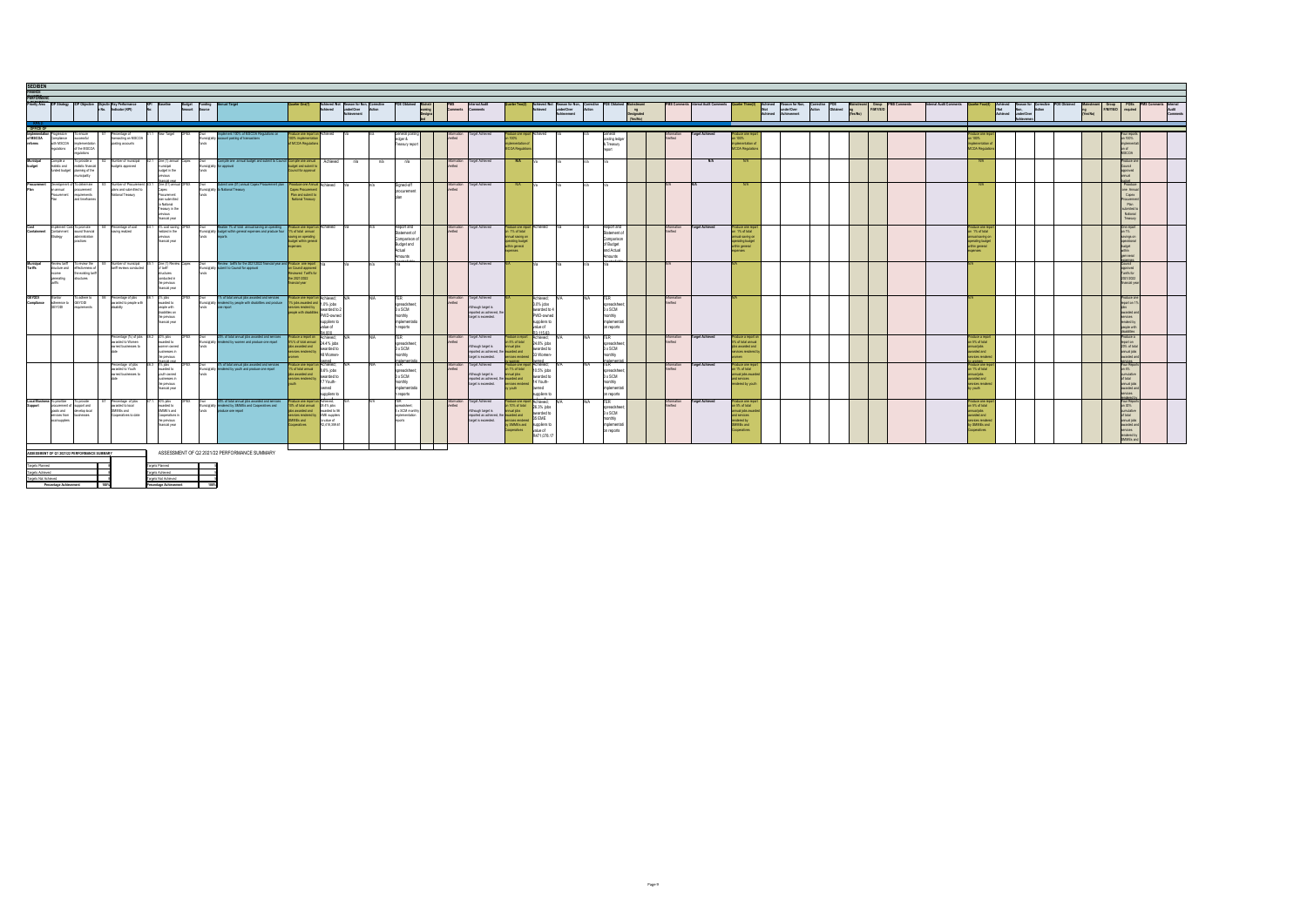| <b>CORPORATE</b>                                            |                                                                                                                                                                |                                                                                                                         |                                                                                                                         |                                                                                                      |                                                                 |                                                                                                                                     |                                                                                                                                        |                                         |                                                                            |                                                                                                                    |                                                         |                   |                                      |                                                                                                                                                     |                                                                                                                                                       |                     |                                                                    |                                                                            |                                                                                  |                     |                           |                      |                                                                                                             |                                                                                                             |                                                               |                                                                  |        |                                                                      |                                          |                                                                                    |                                            |                                                             |                                                                                                           |  |
|-------------------------------------------------------------|----------------------------------------------------------------------------------------------------------------------------------------------------------------|-------------------------------------------------------------------------------------------------------------------------|-------------------------------------------------------------------------------------------------------------------------|------------------------------------------------------------------------------------------------------|-----------------------------------------------------------------|-------------------------------------------------------------------------------------------------------------------------------------|----------------------------------------------------------------------------------------------------------------------------------------|-----------------------------------------|----------------------------------------------------------------------------|--------------------------------------------------------------------------------------------------------------------|---------------------------------------------------------|-------------------|--------------------------------------|-----------------------------------------------------------------------------------------------------------------------------------------------------|-------------------------------------------------------------------------------------------------------------------------------------------------------|---------------------|--------------------------------------------------------------------|----------------------------------------------------------------------------|----------------------------------------------------------------------------------|---------------------|---------------------------|----------------------|-------------------------------------------------------------------------------------------------------------|-------------------------------------------------------------------------------------------------------------|---------------------------------------------------------------|------------------------------------------------------------------|--------|----------------------------------------------------------------------|------------------------------------------|------------------------------------------------------------------------------------|--------------------------------------------|-------------------------------------------------------------|-----------------------------------------------------------------------------------------------------------|--|
| <b>PERFORMANCE</b><br><b>Priority Area</b>                  |                                                                                                                                                                |                                                                                                                         | $\vert$ IDP Strategy $\vert$ IDP Objective $\vert$ Objective Wey Performance KPL No: Raseline<br>ve No.   Indicator (KP |                                                                                                      | Rudget Funding<br>Amount<br>Source                              |                                                                                                                                     |                                                                                                                                        | <b>Achieved /Not</b><br><b>Achieved</b> | Reason for Non. under/Over<br>Achievement                                  | <b>Corrective Action</b>                                                                                           | POE Obtained   Mainstre                                 | aming<br>Designat | <b>PMS Comments</b>                  | Internal Audit Comments                                                                                                                             | <b>Quarter Two(2)</b>                                                                                                                                 |                     | Achieved /Not Achieved   Reason for Non. under/Over<br>Achievement |                                                                            | <b>Corrective Action</b>                                                         | <b>POE Obtained</b> | Mainstreami  <br>(Yes/No) | <b>PMS Comments</b>  | <b>Internal Audit</b><br>Comments                                                                           |                                                                                                             | Achieved /Not  <br><b>Achieved</b><br>under/Ove<br>Achievemen | Reason for Non. Corrective Action POE Obtained Mainstreami Group | Yes/No | <b>PMS Comments</b><br>$\mathsf{F}/\mathsf{M}/\mathsf{Y}/\mathsf{E}$ | <b>Internal Audit</b><br><b>Comments</b> | <b>Quarter Four(4)</b>                                                             | <b>Achieved</b><br>∣ under/C<br>Achievemen | Achieved /Not   Reason for Corrective Action   POE Obtained | Mainstreami Group<br>POFs required<br>na na<br>I F/M/Y/I<br>(Yes/No)                                      |  |
| Compliance                                                  | IEnsure<br>Tadherence t                                                                                                                                        | To ensure that all F.<br>adhered to                                                                                     | Number of reports E.1.<br>produce<br>regardir<br>compliance                                                             | No baseline<br>lOnex                                                                                 | Municip[alit                                                    | unanagement of                                                                                                                      | Produce four reports Produceone report Achieved                                                                                        |                                         |                                                                            |                                                                                                                    | I Report - ICT asset<br>management (Q<br>2021 2022).pdf |                   | Information Verified                 | Target Achieved                                                                                                                                     | produceone report on<br>\ssets manaɑement                                                                                                             | – INot Achieved     |                                                                    |                                                                            |                                                                                  | Not Achieved        |                           | Not Achieved         | Target Not Achieved                                                                                         | <b>Produceone repor</b>                                                                                     |                                                               |                                                                  |        |                                                                      |                                          | Produceone report on Assets<br>management of the Cluste                            |                                            |                                                             | Four reports on<br><b>Asset Managem</b><br>of the Cluste                                                  |  |
| Local Labour Forum Ensure                                   |                                                                                                                                                                | To conduct LLF<br>meetings to<br>employees ar                                                                           | <u>inaliers</u><br>Number of LLF<br>meetings<br>resolutions<br>finalized                                                | LLF meetings OPEX<br>resolutions<br>finalized in<br>2020/21.                                         | <b>IOwn</b><br>Municip[alit∖<br>funds                           | Implement three<br><b>IResolutions every</b><br>three months                                                                        | Ilmplement<br>ILocal Labour Forum IoneLocal Labour<br>um Resolutions<br>v three mon                                                    | Not achieved                            | COVID situation                                                            | LLF should be reconvened after Not applicable<br>first Council sitting and electio<br>of LLF reps nominated by the |                                                         |                   | Not Achieved                         | Target Not Achieved                                                                                                                                 | Implement oneLocal Labour Not Achieved<br>lForum Resolutions everv<br>three months                                                                    |                     | councillors Resess and<br>Elections                                | Will be done in the next Quarter                                           |                                                                                  | Not Achieved        |                           | Not achieved         | Target Not Achieved                                                                                         | llmplement oneLo<br>Labour Forum<br>Resolutions eve<br>three months                                         |                                                               |                                                                  |        |                                                                      |                                          | Implement oneLocal Labc<br><b>Forum Resolutions every</b><br>three months          |                                            |                                                             | Four reports on<br><b>Implementation</b><br>Local Labour<br>Forum Resolutio<br>every three more           |  |
|                                                             | )versee the<br>ementation<br>nanagement by Imanagement (                                                                                                       | <u>nanadement</u><br>To provide legal F<br>clusters'<br>their contracts                                                 | Number of<br>contract<br>management<br>loversight reports<br>produced                                                   | Four Contract<br>managemer<br>oversight<br>reports in<br>2020/21financia                             | Municiplality<br>funds                                          | Oversee the<br>limplementation of<br> contract<br>management an                                                                     | versee the<br><b>Iemeniali</b><br>produce four reports produce one repo                                                                | Not achieved                            | Due to the Covid 19 pandemic                                               | Performance target to be<br>achieved once the situation<br>returns to normal                                       |                                                         |                   | Not Achieved                         | Target Not Achieved                                                                                                                                 | Oversee the<br>limplementation of contra<br>management and prod<br>one renort -                                                                       | Not Achieved        |                                                                    | Due to the Covid 19 pandemic will done in the next Quarter                 |                                                                                  | Not Achieved        |                           | Not Achieved         | Target Not Achieved                                                                                         | Oversee the<br>mblementatic<br>management a<br>produce one rei                                              |                                                               |                                                                  |        |                                                                      |                                          | Oversee the implementati<br>of contract management a<br>produce one report         |                                            |                                                             | Four reports on<br><b>Implementation</b><br>contract<br><b>Imanagemer</b>                                 |  |
|                                                             | inagement of   Records<br>Council<br>Business                                                                                                                  | ITo implement<br>Management<br>Strategy                                                                                 | Number of reports F17.<br>implementation<br>the Records<br>Management<br>_Stratony                                      | Records<br>Management<br>Strategy for                                                                | Municip[alit <sub>)</sub><br>lfunds                             | Produce four<br>reports on the<br>implementation of<br>the Records<br>Management<br>N                                               | oduce one<br>ort on the                                                                                                                | Not achieved                            | Due to the Covid 19 pandemic Performance target to be                      | achieved once the situation<br>returns to normal                                                                   |                                                         |                   | Not Achieved                         | Target Not Achieved<br>Not reason provided for<br>Non-Achievement of the<br>target and No Corrective<br>Action provided for to<br>ramadiata the nan | roduce one report on the Not achieved<br>nplementation of the<br>IRecords Managemen                                                                   |                     |                                                                    | the situation returns to normal                                            | Due to the Covid 19 pandemic Performance target to be achieved once Not Achieved |                     |                           | Not Achieved         | Target Not Achived                                                                                          | <b>Produce one report</b><br>implementatioi<br>he Records<br>Managemer                                      |                                                               |                                                                  |        |                                                                      |                                          | Produce one report on th<br>implementation of the<br>Records Managemen             |                                            |                                                             | Four reports on t<br><b>Implementation</b><br>the Records<br>Managemer<br>Strategy                        |  |
|                                                             | management of                                                                                                                                                  | To develop<br>Strategy                                                                                                  | One Council<br>Approved Report<br>Communication<br>Strateα∖                                                             | ommunication:<br>Strategy in<br>2020/2021                                                            | Municip[ality<br>funds                                          | <b>Produce one</b><br>Communication<br>Strategy and submit.<br>to Council for                                                       |                                                                                                                                        |                                         |                                                                            |                                                                                                                    |                                                         |                   |                                      |                                                                                                                                                     | roduce one<br>Communication Strategy<br>and submit to Council fo                                                                                      | Not Achieved        | The Strategy was never                                             |                                                                            | Move commication to relevant department Not Achieved                             |                     |                           | <b>Not Achieved</b>  | Harget Not Achieved<br>No Portfolio of evidence<br>Isubmitted                                               |                                                                                                             |                                                               |                                                                  |        |                                                                      |                                          |                                                                                    |                                            |                                                             | TONE<br>Communicatio<br>Strategy appro<br>by Council                                                      |  |
| Social Media Policy Effective<br>Website                    | management of<br>Council<br>Effective To ur<br>nanagement<br>Council<br>Businesses                                                                             | To develop<br>Policy<br>To upload<br>reports and<br>Idocuments on the r                                                 | One Council<br>approved report<br>on Social Media<br>Number of reports F20<br>uploaded and<br>updated on the<br>website | No Social Media Opex<br>Policy in<br>2020/2021<br>Reports on<br>municipality t<br>website updates    | <b>IOwn</b><br>Municip[ality<br>funds<br>Municip[ality<br>funds | Produce one Social N<br>Media Policy and<br>submit to Council for<br>$\sim$<br>Upload eight<br>compliance reports<br>on the website | Upload two<br>compliance report<br>on the website                                                                                      | <b>I</b> Acieved                        |                                                                            |                                                                                                                    | Report on Website<br>iompliance                         |                   | Information Verified                 | Target Achieved<br>Although Target achieved,<br>the target is a duplicate                                                                           | Produce one Social Media Not Achieved<br>Policy and submit to<br>Council for approval<br>Upload two compliance Not Achieved<br>reports on the website |                     |                                                                    | The policy is still in the Drafted To be finalised and submited to council |                                                                                  | Not Achieved        |                           | Not Achieved         | Target Not Achieved<br>No Portfolio of evidence<br>submitted<br>Target Not Achieved Upload two<br>submitted | No Portfolio of evidence compliance reports<br>on the website                                               |                                                               |                                                                  |        |                                                                      |                                          | Upload two compliance<br>reports on the website                                    |                                            |                                                             | One Social Medi<br>Policy approve<br>by Council<br>Eight compliance<br>reports uploaded<br>on the website |  |
|                                                             | :ffective<br>Council<br>Businesses                                                                                                                             | municipality<br>To promote the<br>image through<br>posting of events,<br>campaigns an<br>commemorative<br>events on the | Number of reports F21.1<br>regarding<br>municipality<br>events upload or<br>the website                                 | Uploaded write-Opex<br>ups for the<br>municipality<br>events on the<br>website for<br>2020/2021      | <b>UWN</b><br>funds                                             | Uploaded four<br>on the website                                                                                                     | Uploaded one Achieved<br>Municip[ality   municipality events   municipality events<br>on the website                                   |                                         |                                                                            |                                                                                                                    | Media statement                                         |                   | Information Verified                 | with target raised from the<br>Municipal Manageric<br>Target Achieved                                                                               | Uploaded one municipality Not Achieved<br>events on the website                                                                                       |                     |                                                                    |                                                                            |                                                                                  | Not Achieved        |                           | Not Achieved         | Target Not Achieved Uploaded one<br>submitted                                                               | No Portfolio of evidence municipality events<br>on the website                                              |                                                               |                                                                  |        |                                                                      |                                          | Uploaded one municipality<br>events on the website                                 |                                            |                                                             | <b>Four municipality</b><br>events uplodad<br>uploaded on th<br>website                                   |  |
|                                                             | stakeholder<br>relations,<br>effective<br>Communication                                                                                                        | website.<br>stakeholders<br>relations meeting                                                                           | Stakeholders<br>meetings<br>conducted                                                                                   | Build high level To conduct media F24   Number of Media F24.1   No Baseline   Opex                   | <b>IOwn</b><br>Municip[ality<br>funds.                          | Conduct four Media C<br>Stakeholders<br> meetings                                                                                   | Conduct one www.                                                                                                                       | <b>Achieved</b>                         |                                                                            |                                                                                                                    | Report on District<br>communication Forum               |                   | Information Verified                 | Target Achieved                                                                                                                                     | Conduct one Media<br><b>IStakeholders meeting</b>                                                                                                     | Not Achieved        |                                                                    |                                                                            |                                                                                  |                     |                           | Not Achieved         | No Portfolio of evidence Stakeholder<br>submitted                                                           | Target Not Achieved Conduct one Media                                                                       |                                                               |                                                                  |        |                                                                      |                                          |                                                                                    |                                            |                                                             | Four Reports<br>Media<br>Stakeholde<br>meeting                                                            |  |
|                                                             | nd Drandina                                                                                                                                                    |                                                                                                                         | the control of the control of the control of<br>Number of<br>Marketing and<br><b>Branding Strategy</b><br>Implemented.  | Marketing and Opex<br>Branding<br>Strategy                                                           | Municip[ality<br>funds                                          | Produce four<br>Marketing and<br><b>Branding Strategy</b><br><b>Implementation</b>                                                  | <b>Produce one</b>                                                                                                                     | Not Achived                             | It was not Achived due to<br>departmental movement                         | It will be done in the next Quarter Not Achieved                                                                   |                                                         |                   | Not Achieved                         | Target Not Achieved                                                                                                                                 | Produce one Marketing and Not Achieved<br>Branding Strategy<br>implementation reports                                                                 |                     |                                                                    |                                                                            |                                                                                  |                     |                           | Not Achieved         | Target Not Achieved Produce one<br>No Portfolio of evidence Marketing and<br>submitted                      | <b>Branding Strate</b><br>implementatioi                                                                    |                                                               |                                                                  |        |                                                                      |                                          | Produce four reports on the<br>implementation of Marketin<br>and Branding Strategy |                                            |                                                             | Produce one<br>Marketing and<br>Branding Strate<br>implementatio<br>reports                               |  |
|                                                             |                                                                                                                                                                |                                                                                                                         | Number of District F24.3<br>Communications<br>forum meetimgs<br>Number of                                               | No baseline Oepx<br>F24.4 External                                                                   | Municip[ality<br>funds                                          | Cordinate 11 District<br>Communications                                                                                             | dinate one<br>Forum meetings   forum meeting<br>Develop, Print and Develop, Print and Not achieved                                     | <b>B</b> Achieved                       |                                                                            | Due to budget constraints, lack of An online external newsletter to Not Achieved                                   | Report on District<br>communication Forum               |                   | Information Verified<br>Not Achieved | Target Achieved                                                                                                                                     | Cordinate three<br>Communication forum                                                                                                                | Not Achieved        |                                                                    |                                                                            |                                                                                  |                     |                           | Not Achieved         | Target Not Achieved cordinate three<br>No Portfolio of evidence<br>submitted                                | <b>ICommunicatio</b><br>forum meeting                                                                       |                                                               |                                                                  |        |                                                                      |                                          | Cordinate twoCommunication<br>forum meeting                                        |                                            |                                                             |                                                                                                           |  |
|                                                             |                                                                                                                                                                |                                                                                                                         | External<br>newsletters<br>developed,<br>printed and<br>كالمغانيات والمستقام                                            | newsletters<br>developed<br>printed and<br>distributed in                                            | l Own<br><b>Ifunds</b>                                          | Municip[ality Distribute 1 External Distribute 1<br>newsletters ead<br>quarter                                                      | /sletters ea                                                                                                                           |                                         | personnel/resources and Covid   be developed and shared<br>19 restrictions | through our social media<br>platforms and various<br>stakeholders in our database.                                 |                                                         |                   |                                      | Target Not Achieved                                                                                                                                 | Develop, Print and<br>Distribute 1 External<br>newsletters each quarter                                                                               | <b>Not Achieved</b> |                                                                    |                                                                            |                                                                                  |                     |                           | Not Achieved         | submitted                                                                                                   | Target Not Achieved Develop, Print and<br>No Portfolio of evidence Distribute 1 External<br>newsletters ead |                                                               |                                                                  |        |                                                                      |                                          | Develop, Print and Distribute<br>1 External newsletters each                       |                                            |                                                             | Four external<br>newsletters<br> developed an<br>distributed                                              |  |
|                                                             |                                                                                                                                                                | To impelement                                                                                                           | Number of media   F.<br>engagements<br>facilitated<br>Number of Social F                                                | No Baseline<br><b>Opex</b><br>no baseline<br>Opex                                                    | Municiplality<br>lown                                           | engagements<br>Submit four reports S                                                                                                | Facilitate four media Facilitate one Not Achieved<br>uia engage<br>lSubmit one report lAchieved                                        |                                         | Due to Covi-19 Regulations                                                 | It will be done in the next Quarter Not Achieved                                                                   | Report on Social Media                                  |                   | Not Achieved<br>Information Verified | Target Not Achieved<br>Target Achieved                                                                                                              | Facilitate one media<br>ngagemen<br>Submit one report on Not Achieved                                                                                 | Not Achieved        |                                                                    |                                                                            |                                                                                  |                     |                           | <b>INot Achieved</b> | No Portfolio of evidence engagement<br>omitted                                                              | Target Not Achieved   Facilitate one media<br>Target Not Achieved Submit one report                         |                                                               |                                                                  |        |                                                                      |                                          | Facilitate one media<br>engagement<br>Submit one report on Socual                  |                                            |                                                             | Facilitate one<br>media engageme<br>Four reports on                                                       |  |
| Integrated Fleet   Ensure effective To implement            | and efficient                                                                                                                                                  | Social Media                                                                                                            | Media reports<br>submitted<br>One Integrated                                                                            | No Integrated Opex                                                                                   | Municip <sub>[ality</sub><br>funds<br>l Own                     | Produce one                                                                                                                         | on Socual media lon Socual media                                                                                                       |                                         |                                                                            |                                                                                                                    |                                                         | ______            |                                      |                                                                                                                                                     | Socual media<br><b>Produce one Integrated</b> Not Achieved                                                                                            |                     | councillors Resess and                                             |                                                                            | Re-establishment of section 79 committees Not Achieved                           |                     |                           | Not Achieved         | No Portfolio of evidence on Socual media<br>submitted<br>Target Not Achieved                                |                                                                                                             |                                                               |                                                                  |        |                                                                      |                                          |                                                                                    |                                            |                                                             | Socual media<br>One Integrated                                                                            |  |
| Management<br>Strategy                                      | management                                                                                                                                                     | Management<br>Strategy                                                                                                  | Fleet<br>Management<br>Strategy<br>approved by                                                                          | Fleet<br>Management<br>Strategy in<br>2020/21                                                        | Municip[ality<br>funds                                          | Integrated Fleet<br>Management<br>Strategy and submit<br>to Council for<br><u>annioval</u>                                          |                                                                                                                                        |                                         |                                                                            |                                                                                                                    |                                                         |                   |                                      |                                                                                                                                                     | <b>Fleet Management Strateg</b><br>and submit to Council for<br>approval                                                                              |                     | Elections                                                          |                                                                            |                                                                                  |                     |                           |                      | No Portfolio of Evidence                                                                                    |                                                                                                             |                                                               |                                                                  |        |                                                                      |                                          |                                                                                    |                                            |                                                             | Fleet Managem<br>Strategyapprov<br>by Council                                                             |  |
| Facilities and<br>buildings                                 | Improve Council To develop<br>image and<br>image and<br>access to<br>Municipality's<br>plan for facilities<br>Buildings and and buildings<br><b>Facilities</b> |                                                                                                                         | Council<br>One General<br>Maintenance and<br>Repairs plan for<br>facilities and<br>buildings<br>approved                | Approved<br><b>Opex</b><br>General Repairs<br>Maintenance<br>plan for facilities<br>and buildings fo | <b>IOwn</b><br>Municip <sub>[ality</sub><br>funds               | Produce one<br>buildings and<br>facilities for council and facilities for<br>lapproval                                              | Produce one   <br>General Repairs and General Repairs<br>maintenance plan for and maintenance<br>Iplan for buildin<br>council approval | Not Acieved                             | Not tabled at council yet but<br>report availble                           |                                                                                                                    | Not Achieved                                            |                   | Not Achieved                         | Target Not Achieved<br>Duplication of row 22                                                                                                        |                                                                                                                                                       |                     |                                                                    |                                                                            |                                                                                  |                     |                           |                      |                                                                                                             |                                                                                                             |                                                               |                                                                  |        |                                                                      |                                          |                                                                                    |                                            |                                                             | One General<br>Repairs and<br>maintenance pl<br>for buildings and<br>facilities approv<br>by Council      |  |
| ASSESSMENT OF Q1 2021/22 PERFORMANCE SUMMARY                |                                                                                                                                                                |                                                                                                                         |                                                                                                                         | ASSESSMENT OF Q1 2021/22 PERFORMANCE SUMMARY                                                         |                                                                 |                                                                                                                                     |                                                                                                                                        |                                         |                                                                            |                                                                                                                    |                                                         |                   |                                      |                                                                                                                                                     |                                                                                                                                                       |                     |                                                                    |                                                                            |                                                                                  |                     |                           |                      |                                                                                                             |                                                                                                             |                                                               |                                                                  |        |                                                                      |                                          |                                                                                    |                                            |                                                             |                                                                                                           |  |
| Targets Planned<br>Targets Achieved<br>Targets Not Achieved |                                                                                                                                                                |                                                                                                                         |                                                                                                                         | Targets Planned<br><b>Targets Achieved</b><br><b>Targets Not Achieved</b>                            |                                                                 |                                                                                                                                     |                                                                                                                                        |                                         |                                                                            |                                                                                                                    |                                                         |                   |                                      |                                                                                                                                                     |                                                                                                                                                       |                     |                                                                    |                                                                            |                                                                                  |                     |                           |                      |                                                                                                             |                                                                                                             |                                                               |                                                                  |        |                                                                      |                                          |                                                                                    |                                            |                                                             |                                                                                                           |  |
| Percentage Achievement                                      |                                                                                                                                                                |                                                                                                                         |                                                                                                                         | <b>Percentage Achievement</b>                                                                        |                                                                 |                                                                                                                                     |                                                                                                                                        |                                         |                                                                            |                                                                                                                    |                                                         |                   |                                      |                                                                                                                                                     |                                                                                                                                                       |                     |                                                                    |                                                                            |                                                                                  |                     |                           |                      |                                                                                                             |                                                                                                             |                                                               |                                                                  |        |                                                                      |                                          |                                                                                    |                                            |                                                             |                                                                                                           |  |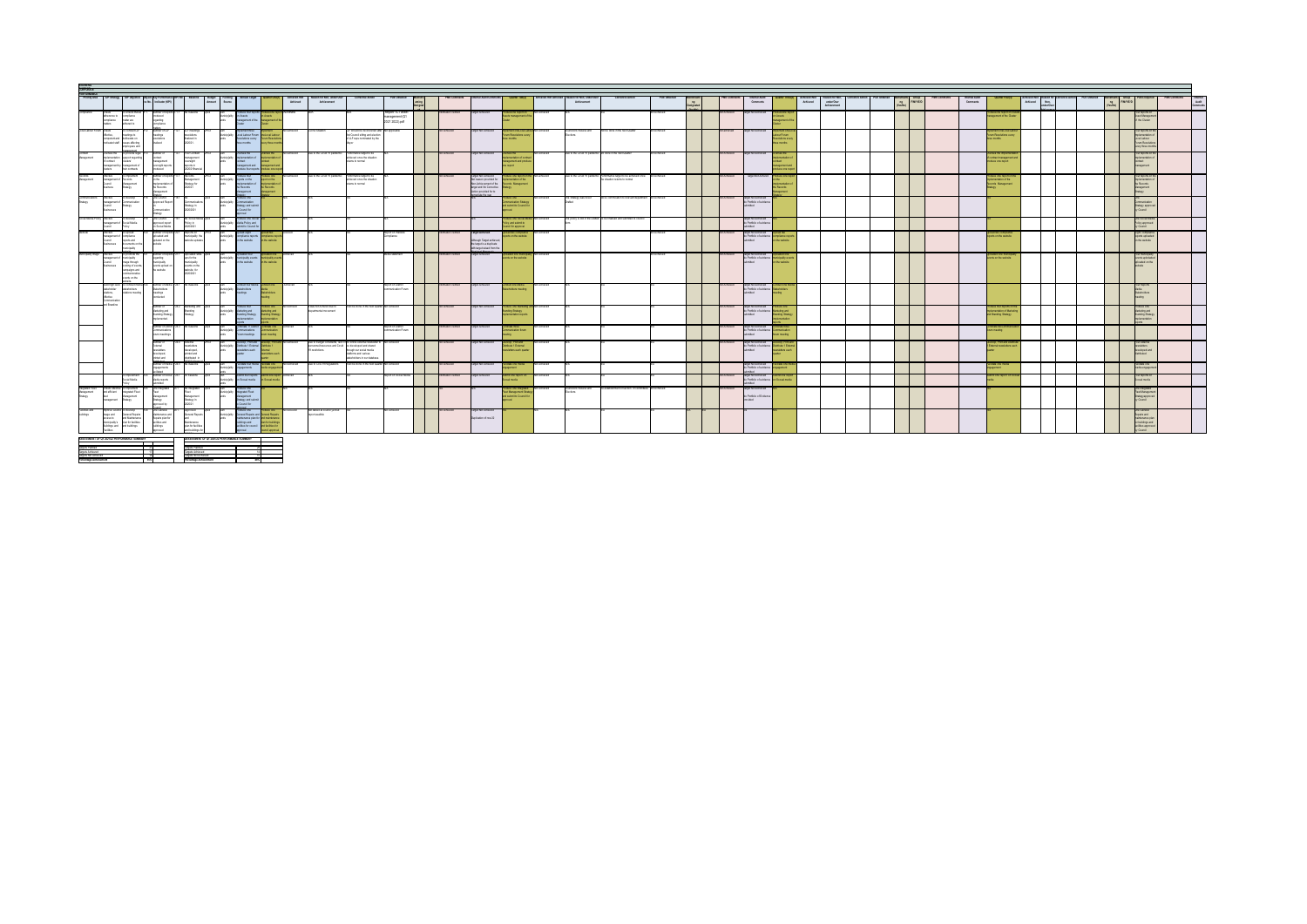| SEDIBENG<br>TRANSPORT                                  |                                                                                                                                         |                                                                |                      |                                                                                            |                                                     |                                      |                                                              |                                                                                                                               |                                             |                                                                                                                              |                                                                                              |                         |                      |                                                                                                                                                                                                                                                                                                                                                                                              |                                                                                    |                       |                                                                                                                                                                                     |                                                                                 |                 |                         |                                                                                                                                                                                          |                                                                                                                                     |                      |                        |                               |                     |                                         |                                                                                                                   |                                             |  |                                |                                                                                                                                                                 |                                                     |
|--------------------------------------------------------|-----------------------------------------------------------------------------------------------------------------------------------------|----------------------------------------------------------------|----------------------|--------------------------------------------------------------------------------------------|-----------------------------------------------------|--------------------------------------|--------------------------------------------------------------|-------------------------------------------------------------------------------------------------------------------------------|---------------------------------------------|------------------------------------------------------------------------------------------------------------------------------|----------------------------------------------------------------------------------------------|-------------------------|----------------------|----------------------------------------------------------------------------------------------------------------------------------------------------------------------------------------------------------------------------------------------------------------------------------------------------------------------------------------------------------------------------------------------|------------------------------------------------------------------------------------|-----------------------|-------------------------------------------------------------------------------------------------------------------------------------------------------------------------------------|---------------------------------------------------------------------------------|-----------------|-------------------------|------------------------------------------------------------------------------------------------------------------------------------------------------------------------------------------|-------------------------------------------------------------------------------------------------------------------------------------|----------------------|------------------------|-------------------------------|---------------------|-----------------------------------------|-------------------------------------------------------------------------------------------------------------------|---------------------------------------------|--|--------------------------------|-----------------------------------------------------------------------------------------------------------------------------------------------------------------|-----------------------------------------------------|
| <b>PERFORMANCE</b><br>Priority Area                    | Strategy                                                                                                                                | <b>IDP Objective</b>                                           | <b>Objective No.</b> | ey Performance<br>Indicator (KPI)                                                          |                                                     | Amount Source                        |                                                              | Quarter One(1) Achieved                                                                                                       | Reason for                                  | Corrective                                                                                                                   | <b>POE Obtained   Mainstre  </b>                                                             | aming<br>(Yes/No) Group | <b>PMS Comments</b>  | Internal Audit                                                                                                                                                                                                                                                                                                                                                                               | Quarter Two(2)                                                                     | <b>Achieved</b>       | Corrective                                                                                                                                                                          | <b>POE Obtained   Mainstrea</b>                                                 | ming<br>Yes/No) | <b>PMS</b><br>Comment   | Internal Audit Comments                                                                                                                                                                  | Quarter Three(3) Achieved                                                                                                           | $\sqrt{\frac{1}{N}}$ | Reason for  Corrective | POE Mainstre<br>(Yes/No) Grou | <b>PMS Comments</b> | Internal Audit Comments Quarter Four(4) |                                                                                                                   | Achieved /Not Reason for<br><b>Achieved</b> |  | Mainstre<br>Action<br>Obtained | <b>POES</b><br>ming<br>(Yes/No) Group                                                                                                                           | <b>PMS</b><br>Interna<br>Audit<br>required Comments |
|                                                        |                                                                                                                                         |                                                                |                      |                                                                                            |                                                     |                                      |                                                              |                                                                                                                               |                                             |                                                                                                                              |                                                                                              | IF/M/                   |                      |                                                                                                                                                                                                                                                                                                                                                                                              |                                                                                    |                       |                                                                                                                                                                                     |                                                                                 |                 |                         |                                                                                                                                                                                          |                                                                                                                                     |                      |                        | F/M/Y/E/                      |                     |                                         |                                                                                                                   |                                             |  |                                | <b>F/M/Y/E/D</b>                                                                                                                                                |                                                     |
| (PA 4: B/<br>  TRANSPORT                               |                                                                                                                                         |                                                                |                      |                                                                                            |                                                     |                                      |                                                              |                                                                                                                               |                                             |                                                                                                                              |                                                                                              |                         |                      |                                                                                                                                                                                                                                                                                                                                                                                              |                                                                                    |                       |                                                                                                                                                                                     |                                                                                 |                 |                         |                                                                                                                                                                                          |                                                                                                                                     |                      |                        |                               |                     |                                         |                                                                                                                   |                                             |  |                                |                                                                                                                                                                 |                                                     |
| Compliance                                             | Ensure adherence to compliance<br>matters                                                                                               | To ensure that all<br>compliance matter<br>are adhered to      |                      | Number of reports produced<br>regarding compliance matters                                 | No baseline<br><b>TUDEX</b>                         | Municipality                         | luce four l<br>agement o<br>Cluster                          | <b>Produce one</b> achieved<br><b>Ports on Assets report on Assets</b><br>  management<br>he Cluster                          | register                                    | The cluster The<br>Idid not have its I development<br>own assets   assets register<br>so as to<br>manage the<br>ccatc at the | Not Achieved                                                                                 |                         | Not Achieved         | Not Achieved<br>1) There was no portfolio<br>of evidence submitted<br>2) The Key Performance<br>Indicator (KPI) is NO<br><b>Clearly articulated</b>                                                                                                                                                                                                                                          | Produce one<br>report on Asse                                                      |                       | The cluster<br>achieved did not have development<br>lits own assets of assets<br>register<br>register so a<br>to manage the                                                         | Not Achieved                                                                    |                 | Not<br>Achieved         | <b>Target Not Achieved</b><br>There was no portfolio<br><b>lof</b> evidence submitted.<br>2) Lack of insight into<br>at naade to h                                                       | Produce one repoi<br>manaqement oʻ                                                                                                  |                      |                        |                               |                     |                                         | <b>Produce one report on Assets</b><br>management of the Cluster                                                  |                                             |  |                                | Four<br><b>I</b> reports<br><b> regardin</b><br><b>lasset</b><br><b>Complianc</b><br><b>I</b> matters                                                           |                                                     |
|                                                        |                                                                                                                                         |                                                                |                      |                                                                                            |                                                     | I Own<br>Municipality                | orts on the<br>racts of the                                  | duce four   Produce one<br><b>Preport on the</b><br>agement of Imanagement<br><b>Contracts of the</b>                         | Achieved<br>INI/A                           |                                                                                                                              | Report on<br>contract<br>management<br>of the cluster<br>(July to<br><b>I</b> September      |                         | Information Verified | Not Achieved<br>1) The Portfolio o<br>Evidence submitted i<br>inadequate<br>- The quality of evidence<br>$\sqrt{\frac{1}{1}}$ provided is not sufficient as $\sqrt{\frac{1}{1}}$<br>some of the details are not<br><u>reananie –</u>                                                                                                                                                         | Produce one<br>eport on the<br>contracts of the                                    |                       | The cluster<br>achieved did not have developmer<br>lits own assets of assets<br>register<br>register so a<br>to manage the<br>lassets of the                                        | Not Achieved                                                                    |                 | Not<br>Achiever         | <b>Target Not Achieved</b><br>) There was no portfolic<br>of evidence submitted.<br>) Target of " Produce<br>One (1) report on the                                                       | 'roduce one repor<br>n the managemer<br>contracts of the                                                                            |                      |                        |                               |                     |                                         | <b>Produce one report on the</b><br>management of contracts of the                                                |                                             |  |                                | <b>Ireports of</b><br><b>I</b> managem<br>contracts of<br>the Cluster                                                                                           |                                                     |
| Development of<br>Integrated<br> Transport Plan<br>(1) | Plan and develop accessible, safe<br>and affordable public transpor<br>systems and facilities.                                          | o promote to<br>implement the<br>Integrated<br>Transport Plan  |                      | Number of reports produced<br>regarding the implementation<br>of integrated transport plan | Integrated<br><b>Transport Plar</b>                 | IO.wn<br>Municipality<br>Transport   | grated<br>sport plan                                         | <b>Statement</b> Implement<br>lintegrated<br><b>Itansport plan</b><br>produce four and produce o<br><b>Preport</b>            | Not achieved Due to covid - will be done in | I9 regulations<br>the next<br>Quarter                                                                                        | N/A                                                                                          |                         | Not Achieved         | Not Achieved<br>1) No Portfolio of evidence<br>submitted<br>(2) Reasons provided for<br>non-achievement of the<br><b>a</b> target was not<br>corroborative i.e. the<br>reasons stipulated refers to <b>transport plar</b><br>due to Covid 19<br>regulations.<br>3) The "Corrective<br>Actions" is not<br>corroborative - as it only<br>state that the target will be<br>executed in the next | integrated<br>produce one                                                          | achieved              |                                                                                                                                                                                     | Report on<br>Transport                                                          |                 | Information<br>Verified | Target Achieved                                                                                                                                                                          | Implement<br>integrated transpo<br>plan and produce<br>one report                                                                   |                      |                        |                               |                     |                                         | Implement integrated transpo<br>plan and produce one repor                                                        |                                             |  |                                | reports on<br><b>Implemental</b><br>ion of an<br>lintegrated<br><b>transpor</b>                                                                                 |                                                     |
| Airport                                                | To monitor the operations of the<br>rairbo                                                                                              | o provide l<br>airport services to<br>the customers            |                      | Number of service provided<br>to the customers                                             |                                                     | Own<br>Municipality                  | orts on the l<br>/ided by the                                | duce four   Produce one<br><b>I</b> report on the<br>provided by the                                                          | Achieved                                    | IN/A                                                                                                                         | Vereeniging<br>Operations<br>report<br>attached - Jul<br>September                           |                         | Information Verified | Target Achieved<br>The target of "Produce<br>one report on the services Produce one<br>provided by the airport" is<br>NOT in line with the<br>S.M.A.R.T principles. It<br>does not stipulate what                                                                                                                                                                                            | <b>Services provide</b><br>by the airport                                          |                       | Not achieved The fuel plant Funds to be Not Achieved<br>allocated to<br>has been<br>suspended du<br>referbished t<br>Airport<br>to none<br>compliance wit<br>the regulatory<br>body |                                                                                 |                 | Not Achieved            | <b>Target Not Achieved</b><br>) There was no portfolio <sub>I</sub><br>of evidence submitted.<br>2) The target of "Produce"<br>one report on the services<br>provided by the airport" is | Produce one report<br>on the services a<br>uded by the                                                                              |                      |                        |                               |                     |                                         | Produce one report on the<br>services provided by the                                                             |                                             |  |                                | Four<br>reports on                                                                                                                                              |                                                     |
| Regional<br>Infrastructure<br><b>Projects</b>          | lan for effective, efficient and<br>ustainable infrastructural projects,<br>water and sanitation services, and                          | To coordinate<br>infrastructure                                |                      | Number of Regional<br>Infrastructure Projects<br>coordinated                               | Bi-annual<br>reports per<br>I∩PF⊁<br>projects were  | <b>Own</b><br>Municipality<br>Itunds | orts on<br>ıstructure                                        | duce four Produce one<br><b>I</b> report on<br><i>infrastructure</i>                                                          | Achieved                                    | N/A<br>N/A                                                                                                                   | Report on the<br>  monitoring c                                                              |                         | Information Verified | <u>services should he </u><br>Not Achieved<br>1) Although the Portfolio of r<br>Evidence report indicates                                                                                                                                                                                                                                                                                    | oduce one :                                                                        | Achieved              | N/A<br>N/A                                                                                                                                                                          | Report on the<br>monitoring o<br>regional                                       |                 | Information<br>Verified | arget Achieved<br>however, 2) Portfolio of<br>'Evidence report indicate                                                                                                                  | 'roduce one repor<br>infrastructure<br><b>Jects coordinat</b>                                                                       |                      |                        |                               |                     |                                         | Produce one report on<br>infrastructure projects<br>ordinated                                                     |                                             |  |                                | rour.<br>reports on<br>infrastructur                                                                                                                            |                                                     |
| <b>License Service</b><br><b>Centres</b>               | vision of electricity<br>Render effective, efficient and<br>customer oriented licensing services   licensing services  <br>n the region | o provide<br>to the customers                                  |                      | Number of reports produced<br>on the implementation of<br>Licensing Services.              | abled to cou<br>Four $(4)$<br>reports in<br>2019/20 | IOwn<br>Municipality<br>lfunds –     | duce four __<br>pr <b>ts</b> on<br>vices                     | <b>Produce one</b><br><b>I</b> report on<br>plementation of implementation<br> Licensing<br><b>IServices</b>                  | Achieved                                    |                                                                                                                              | regional<br>report on<br>rendering o<br>licensing<br>Services (July<br>to September          |                         | Information Verified | hat the infractructure<br>Target Achieved<br>1) Although the PoE<br>provided makes reference<br>to the services offered by<br>the four (4) SDM licensing<br>centres on behalf of<br>utong Dont of D                                                                                                                                                                                          | 'roduce one<br>ervices l                                                           | Achieved              |                                                                                                                                                                                     | report on<br>rendering of<br>licensing service                                  |                 | Information<br>Verified | Target Achieved<br>Portfolio of Evidence the<br>report number $6,7,8,9$<br>comments from other<br>clusters as indicated is                                                               | Produce one report<br>n implementation<br>censing Service                                                                           |                      |                        |                               |                     |                                         | <b>Produce one report on</b><br>implementation of Licensing                                                       |                                             |  |                                | e projects<br><b>IFour</b><br>reports on<br>Implemental<br>Licensing<br>Services                                                                                |                                                     |
| <b>Air Quality</b>                                     | Implementation of effective<br>environment management in the<br>reaion                                                                  | o monitor<br>ambient air quality<br>within the region          |                      | Number of reports produced<br>on the Ambient Air Quality<br>monitoring station             | No Air Quality<br>IManagement<br><b>IOPFX</b>       | IOwn<br>Municipality                 |                                                              | roduce one '<br>eport on Ambie<br>Quality<br><b>I</b> stations                                                                | Achieved                                    |                                                                                                                              | report of the<br>monitoring o<br>Ambient Air<br>monitoring<br>stations (July<br>to September |                         | Information Verified | Target Achieved                                                                                                                                                                                                                                                                                                                                                                              | Produce one<br><b>report on Ambie</b><br><b>Air Quality</b><br>monitoring stations | Achieved              |                                                                                                                                                                                     | report of the<br>monitoring of<br><b>Ambient Air</b><br>monitoring<br>stations. |                 | Information<br>Verified | <b>Target Achieved,</b><br>POE report not dated<br>upon signing                                                                                                                          | Produce one report<br>on Ambient Air<br>Quality monitoring                                                                          |                      |                        |                               |                     |                                         | <b>Produce one report on</b><br>Ambient Air Quality monitorin                                                     |                                             |  |                                | four reports<br>on Ambient<br><b>Air Quality</b><br><i>I</i> monitoring<br>stations                                                                             |                                                     |
| Environmental<br>Awareness                             | Implementation of effective<br>environment management in the<br>Tregior                                                                 | o conduct<br>environmental<br>awareness<br>campaigns           |                      | Number of Environmental<br><b>Awareness Campaigns</b>                                      | IFour (4)<br>Campaigns on OPEX<br>2019/20           | Own<br>Municipality<br>funds         | ronmental<br>areness<br>npaigns                              | iduct Four (4) [Conduct one ]<br><b>I</b> Environmental<br><b>Awareness</b><br>Campaign                                       | Achieved                                    | IN/A                                                                                                                         | report on the<br>environmental<br>awareness<br>campaign (<br>July to<br>September            |                         | Information Verified | Target Achieved<br>Although the target is<br>achieved in that the PoE<br>was provided, the<br>effectiveness of conducting Awareness<br>the awareness campaign<br>VS. the evidence<br>observed (in reality)                                                                                                                                                                                   | onduct one<br>/ironmental                                                          | Achieved              | - IN/A                                                                                                                                                                              | report on the<br>environmental<br>awareness<br>campaign                         |                 | Information<br>Verified | arget Achieved,                                                                                                                                                                          | Conduct one<br>Environmenta<br>awareness<br>Campaign                                                                                |                      |                        |                               |                     |                                         | <b>I</b> Environme<br>Conduct one Environmental<br>Awareness Campaign<br><b>HAwareness</b><br>Campaign<br>reports |                                             |  |                                |                                                                                                                                                                 |                                                     |
| Municipal Health<br>Services                           | Ensure a safe and healthy<br>environment for people to live and<br>work in and reduce environmental<br>health risk                      | o provide<br>municipal health<br>services within<br>the region |                      | Percentage of compliance to<br>Municipal Health Norms and<br>Standards                     | Compliance<br>Achieved in<br>2019/2020<br>(2020/21  | Own<br>Municipality<br>lfunds        | vices at 5<br>ipliance wr<br>onal Hea<br>ms and<br>າdards ai | Render Munici<br><b>Heath Services</b><br>0% compliano<br>with National<br><b>Health Norms</b><br>and Standards<br>and report | Achieved                                    | IN/A                                                                                                                         | report on the<br>rendering o<br>Municipal<br>Health<br>Services (Ju<br>to September<br>2021) | __                      | Report on MHS        | <b>Not Achieved</b><br>1) Performance indicator if<br>or MHS is not time bound<br>as required by FMPPI.<br>2) The Key Performance $\left  \cdot \right $<br>Indicator is not measurable 50% compliance<br>as such the PoE provided with National<br>for in indicating the overall Health Norms and<br>1% achieved for quarter 1. Standards and                                               | <b>Render Municipa</b><br><b>Heath Services</b>                                    | Not achieved National | will be done on Not Achieved<br>[Department and the fourth Quarter]<br>Provincial<br>Department<br>they havent<br>Audited the<br>performance                                        |                                                                                 |                 | Not Achieved            | <b>Target Not Achieved</b><br>1) Performance indicator<br>lif or MHS is not time<br>bound as required by<br><b>FMPPI.</b>                                                                | <b>Render Municipal</b><br><b>Heath Services at</b><br>50% compliance<br>with National Heal<br>Norms and<br>Standards and<br>enort: |                      |                        |                               |                     |                                         | Render Municipal Heath<br>Services at 50% compliance<br>with National Health Norms<br>and Standards and report    |                                             |  |                                | tour reports  <br>on the<br><b>I</b> rendering<br>Municipal<br>Heath<br>Services at<br>50%<br><b>Compliance</b><br>National<br>Health<br>Norms and<br>Standards |                                                     |

INTERNAL AUDIT UNIT: ASSESSMENT OF Q2 2021/22 PERFORMANCE SUMMARY

|                           | ASSESSMENT OF Q1 2021/22 PERFORMANCE SUMM |                              | ASSESSMENT OF Q2 2021/22 PERFORMANCE SUI |
|---------------------------|-------------------------------------------|------------------------------|------------------------------------------|
|                           |                                           |                              |                                          |
| Targets Planned           |                                           | Targets Planned              |                                          |
| Targets Achieved          |                                           | Targets Achieved             |                                          |
| Targets Not Achieved      |                                           | Targets Not Achieved         |                                          |
| <b>Percentage Achievi</b> | 44%                                       | <b>Percentage Achievemen</b> | 56%                                      |

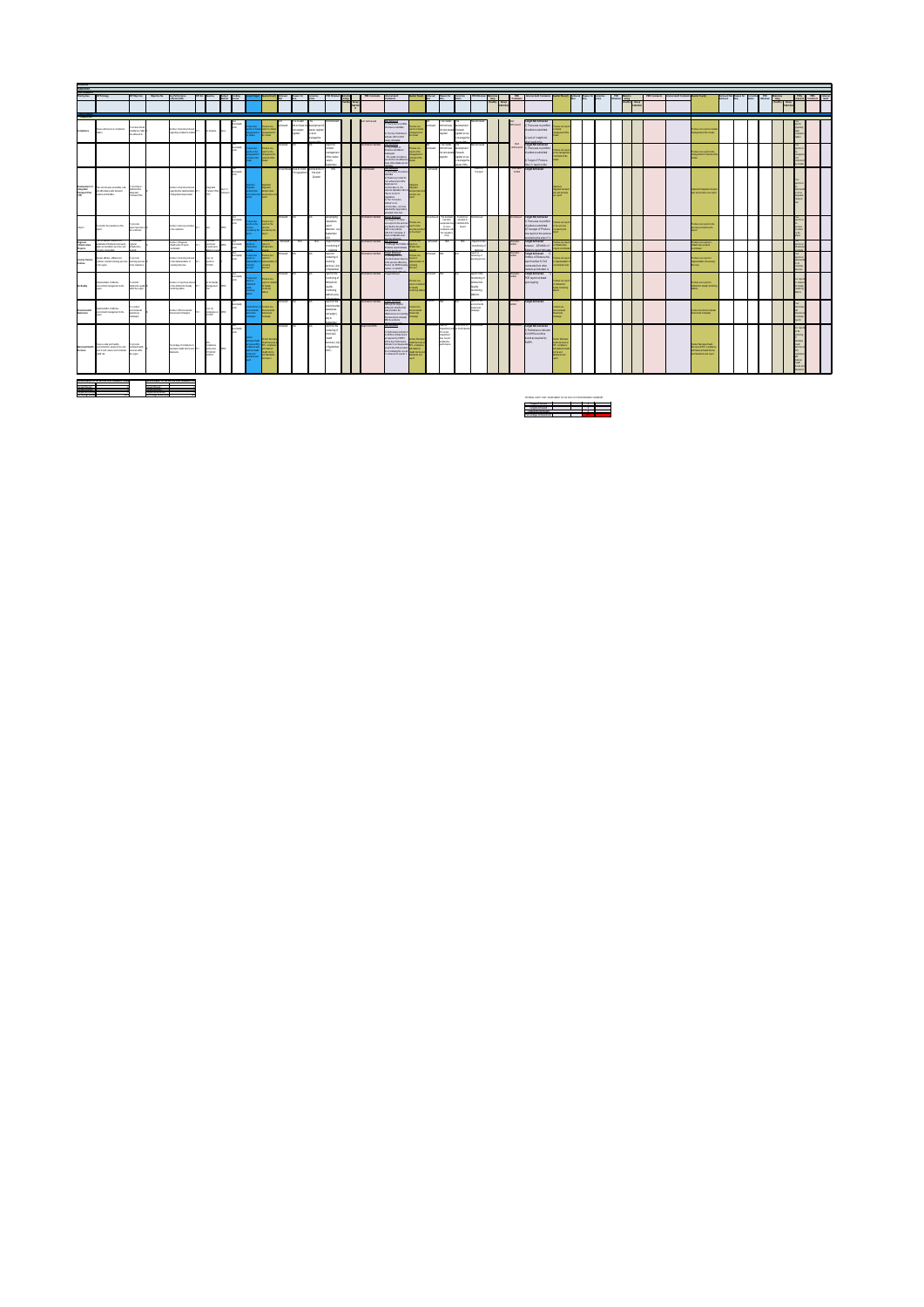| <b>SEDIBEN</b><br>DISTRICT<br>STRATEGIC<br><b>PERFORMA</b>                                    |                                                                                                 |                                                                                                                                                                    |                                                                          |                                                                                                                                       |                                                           |                                                                                                                                                                                                        |                                                                                                  |                                 |                                                                                                                                                            |                                                                       |                                                                                                                        |                                     |                                                                                                                                                                                                                                                                                                              |                                     |                                                                                                                                                 |                                                 |                                             |                                       |                                                                                                                                                                                                                                                                                            |                                                                                        |                                                                               |            |                                                                  |       |                     |                                   |                                                                                                                                       |                           |                                             |                 |                     |                                             |                                                                                                                     |                     |                                          |
|-----------------------------------------------------------------------------------------------|-------------------------------------------------------------------------------------------------|--------------------------------------------------------------------------------------------------------------------------------------------------------------------|--------------------------------------------------------------------------|---------------------------------------------------------------------------------------------------------------------------------------|-----------------------------------------------------------|--------------------------------------------------------------------------------------------------------------------------------------------------------------------------------------------------------|--------------------------------------------------------------------------------------------------|---------------------------------|------------------------------------------------------------------------------------------------------------------------------------------------------------|-----------------------------------------------------------------------|------------------------------------------------------------------------------------------------------------------------|-------------------------------------|--------------------------------------------------------------------------------------------------------------------------------------------------------------------------------------------------------------------------------------------------------------------------------------------------------------|-------------------------------------|-------------------------------------------------------------------------------------------------------------------------------------------------|-------------------------------------------------|---------------------------------------------|---------------------------------------|--------------------------------------------------------------------------------------------------------------------------------------------------------------------------------------------------------------------------------------------------------------------------------------------|----------------------------------------------------------------------------------------|-------------------------------------------------------------------------------|------------|------------------------------------------------------------------|-------|---------------------|-----------------------------------|---------------------------------------------------------------------------------------------------------------------------------------|---------------------------|---------------------------------------------|-----------------|---------------------|---------------------------------------------|---------------------------------------------------------------------------------------------------------------------|---------------------|------------------------------------------|
| <b>Priority Area</b>                                                                          |                                                                                                 | IDP Strategy   IDP Objective   Objectiv                                                                                                                            | e No. Perfor<br><b>Imance</b>                                            | <b>IAmount</b>                                                                                                                        | <b>Source</b>                                             |                                                                                                                                                                                                        |                                                                                                  | Achieved<br>Tunder/Vy           | orrective<br><b>IActio</b><br>Achievemer                                                                                                                   |                                                                       | ined   Mainstre<br>aming<br> Designat<br>ed                                                                            | <b>PMS Comments Imternal Audit</b>  | <b>Comments</b>                                                                                                                                                                                                                                                                                              | Achieved                            | -INon.<br>under/Ove                                                                                                                             | Obtained                                        | Mainstrea<br>ming<br> Designate<br>(Yes/No) | <b>PMS Comments</b>                   | <b>Internal Audit Comments</b>                                                                                                                                                                                                                                                             | Three(3)                                                                               | Achieved /Not Reason for Non,<br>under/Over<br><b>Achieved</b><br>Achievement | Corrective | <b>POE Obtained   Mainstrea</b><br>ming<br>Designate<br>(Yes/No) |       | <b>PMS Comments</b> | <b>Internal Audit</b><br>Comments | <b>Quarter Four(4)</b>                                                                                                                | Achieved /Not<br>Achieved | Reason for Non,<br>under/Ove<br>Achievement | rrective Action | <b>POE Obtained</b> | Mainstrea<br>ming<br>Designated<br>(Yes/No) | <b>POEs</b><br>required                                                                                             | <b>PMS Comments</b> | <b>Internal Audit</b><br><b>Comments</b> |
|                                                                                               |                                                                                                 |                                                                                                                                                                    | lor (KPI).                                                               |                                                                                                                                       |                                                           |                                                                                                                                                                                                        |                                                                                                  |                                 |                                                                                                                                                            |                                                                       | $\begin{array}{ c c c }\n\hline\n\text{(Yes/No)} & \text{Group}\n\end{array}$                                          |                                     |                                                                                                                                                                                                                                                                                                              |                                     |                                                                                                                                                 |                                                 | (Yes/No) Group                              |                                       |                                                                                                                                                                                                                                                                                            |                                                                                        |                                                                               |            | (Yes/No)                                                         | Group |                     |                                   |                                                                                                                                       |                           |                                             |                 |                     | (Yes/No) Group                              |                                                                                                                     |                     |                                          |
| Compliance                                                                                    | D DEVELOPMENT PLAN (IDP)                                                                        | Ensure adherence to $\sqrt{7}$ ro ensure that all $\sqrt{H}$ .<br>compliance matters compliance matter<br>are adhered to                                           | Number H1.1<br>i reports                                                 | No baseline<br>No baseline                                                                                                            | Own<br>Own                                                | Produce four<br>Municipal reports on Assets on<br>nanadement of the Timanadement of ti<br><b>Produce four</b><br>Municipal Treports on the<br>i manadement (<br>contracts of the l                     | roduce one report Achieved<br>ı Assets -<br>oduce one<br>contracts of                            | Achieved                        |                                                                                                                                                            | Report on<br>Assert<br><b>I</b> management<br>Report on<br>Compliance | Information<br>Verified<br>Information<br>Verified                                                                     |                                     | Target Not<br>Achieved<br>Although the Report   management of t<br>on Asset has been<br>by ided for the<br>Target Achieved<br>1) The Quality,<br>renort on the<br>presentation and<br><b>Imanagement</b><br>submission of the<br>Icontracts of th                                                            | <b>Produce one</b> Achieved         | pduce one report Not Achieved   No offices   will be done Not<br><b>Quarter</b>                                                                 | in the next achieved<br>Report on<br>Compliance |                                             | Not achieved<br>Information v erified | Target Not Achieved,<br>Target is said to be achieved and report on Asse<br>has been verified as per PMS<br>comments how ever, no PoE<br>vided for audit verification<br>Target not Achieved<br>1) No Poe provided for "The<br>implementation of the GDS III" KPI manageme                 | Produce one<br><b>The Cluster</b><br>duce on<br>าดrt on th<br>ontracts:                |                                                                               |            |                                                                  |       |                     |                                   | oduce one report on Ass<br><b>I</b> management of the Cluster<br>Produce one report on t<br>management of contracts<br>of the Cluster |                           |                                             |                 |                     |                                             | <b>Four reports</b><br>on Assets<br>Imanagem<br>$\mathsf{t}$ of the<br>Cluster<br> Four<br>Treports of<br>  managem |                     |                                          |
| <b>GDS III</b>                                                                                | Ensure coordination<br>of Grow th and<br>Dev elopment<br>Strategy (GDS                          | To co-ordinate the H2<br>of the implementation limplementation of<br>the Growth and<br>dev elopment<br>strategy ll                                                 | INumber IH2.<br>progress <b>i</b>                                        | 2020/21 Progress   O<br>reports on GDS III                                                                                            |                                                           | <b>Cluster</b><br>Produce four<br>Municipal progress reports on progress report of<br>the implementation the implementation<br>of the Grow th and of the Grow th and<br>Dev elopment<br>Strategy III   | oduce one<br>TDev elopment<br><b>IStrategy III</b>                                               | Achieved                        | N/A<br>N/A                                                                                                                                                 | Report on<br>GDS3                                                     | Information<br>Verified                                                                                                | improved.                           | PoE should be<br>Target Achieved<br>Produce one<br>1) The Quality,<br>progress report<br>presentation and<br>I the implementation<br>submission of the<br><b>of the Grow th a</b><br>PoE should be<br>Dev elopment<br>Strategy III                                                                           | Achieved                            | N/A                                                                                                                                             | N/A Report on<br>I Inverstment I<br>Summit      |                                             | Information verified                  |                                                                                                                                                                                                                                                                                            | the Cluster<br>Produce one<br>progress repo<br><b>Implementation</b><br>of the Grow th |                                                                               |            |                                                                  |       |                     |                                   | roduce one progress repo<br>on the implementation of the<br>Grow th and Development<br>Strategy III                                   |                           |                                             |                 |                     |                                             | $\ln t$ of<br>I Four repor<br>$\sqrt{\frac{1}{10}}$ on the<br>  Implementar<br>on of the<br>GDS III<br>Strategy     |                     |                                          |
| Spatial                                                                                       | Coordinate<br>dev elopmentally –orie   Integrated<br>nted municipal<br>  planning<br>Review and | Develop a realistic H3<br>Dev elopment<br>Plan, based or<br>the District<br>Dev elopment<br>Model and the<br>—————<br>To implement                                 | Number H3.1<br>I Integrate I<br>I Dev elop T<br>I ment<br>Number H4.     | 2020/21 IDP is OPEX<br>av ailable<br>1 Spatial<br>DRDI R                                                                              | Own<br>Municipal Integrated<br>  funding<br>Own           | Develop one<br>Dev elopment Pla<br>and submit it to<br>Council for<br><b>Lapprov</b> al<br>Implement the                                                                                               | Implement the                                                                                    | IN/A<br>Achieved                | IN/A<br>N/A<br>N/A                                                                                                                                         | IN/A                                                                  | $N/A$ $N/A$ $N/A$<br>Section 80 N/A N/A Information                                                                    | Improved                            | Target Achieved<br>1) The Quality,<br>presentation and<br>submission of the<br>PoE should be<br>$\frac{1}{2}$<br>Target Achieved<br>Implement the                                                                                                                                                            | Achiev ed                           | N/A<br>N/A                                                                                                                                      | IN/A<br>Report on                               | $N/A$ $N/A$<br>N/A                          | Information verified                  | PoE submitted insufficient,<br>1) The Section 80 report on Spatial<br>Planning report provided does<br>NOT indicate as to which quarter<br>it is for and,<br>2) The Acting/Executive Director<br>should annote the date at which<br>Target Not Achieved                                    | Implement the                                                                          |                                                                               |            |                                                                  |       |                     |                                   | Dev elop one Integrated<br>Dev elopment Plan and subr<br>it to Council for approval<br>Implement the Spatial                          |                           |                                             |                 |                     |                                             | <b>One</b><br>  Integrated<br>Dev elopmen<br>$ t$ Plan<br>  approved<br>by Council<br>Spatial                       |                     |                                          |
| Dev elopment<br>Framew ork                                                                    | implementation of                                                                               | <b>Spatial</b><br>Spatial development Development<br><b>Plans</b>                                                                                                  | lof Sector I<br>I Dev elop T<br>I Plans.                                 | Dev elopment<br><b>Framework</b><br>adopted in<br>previous financial<br>$\overline{\phantom{a}}$                                      | Municipal   Spatial                                       | Development Plan Development Plan<br>funding and produce four and produce one<br>reports                                                                                                               |                                                                                                  |                                 |                                                                                                                                                            | Report                                                                | Verified                                                                                                               |                                     | 1) The Quality,<br><b>T</b> Spatial<br>presentation and<br>Dev elopment Plar<br>submission of the<br>and produce one<br>PoE should be                                                                                                                                                                        |                                     |                                                                                                                                                 | Special<br><b>Planning</b>                      |                                             |                                       | 1) the reason for target non<br>achiev ement is inadequate                                                                                                                                                                                                                                 | v elopment<br>produce one                                                              |                                                                               |            |                                                                  |       |                     |                                   | Dev elopment Plan and<br>produce one report                                                                                           |                           |                                             |                 |                     |                                             | Dev elopmen<br>It Plan                                                                                              |                     |                                          |
| Housing and<br>programme                                                                      | Promote Urban<br>Urban Renewal Renewal and<br>modernize urban<br>dev elopment                   | To coordinate<br>Urban Renewal<br>programmes                                                                                                                       | Number H <sub>5</sub> .<br>reports                                       | Housing and<br>urban renew al<br>Plan av ailable                                                                                      |                                                           | Coordinate, monitor Coordinate, monitor Achieved<br>Municipal and produce four and produce one<br>reports on Urban   reports on Urban<br><b>Renewal</b><br>programmes                                  | Renew al<br>ogrammes                                                                             |                                 |                                                                                                                                                            | Section 80<br>Report                                                  | Information<br>Verified                                                                                                |                                     | Target Achieved<br>Coordinate,<br>1) The Quality,<br>monitor and<br>produce one<br>presentation and<br>submission of the<br>reports on Urban<br>PoE should be<br>  Renew al                                                                                                                                  |                                     | Not Achieved   Housing   will be done N/A<br>Programme in the next<br>was affected Quarter<br>by Local  <br>Government                          |                                                 |                                             | Not achieved                          | Target Not Achieved<br>No PoE provided for verification monitor and<br>2) This is the second quarter the produce one<br>department is not achieving this reports on Urban<br>target and said to be completed <b>Renewal</b>                                                                | Coordinate.                                                                            |                                                                               |            |                                                                  |       |                     |                                   | Coordinate, monitor and<br>produce one reports on Urba<br>Renew al programmes                                                         |                           |                                             |                 |                     |                                             | <b>IFour</b><br>Reports on<br>Urban<br>Renewal<br>programme                                                         |                     |                                          |
|                                                                                               | use management   Zone                                                                           | Regional Southern Address past spatial To implement   H6<br>Corridor Projects. Imbalances and land-Special Economic                                                | Number H6.1                                                              | Special Economic CAPEX<br>Zone Framework<br>av ailable.                                                                               | Own                                                       | Implement Special Implement Special Not Achieved<br>Municipal Economic Zone Economic Zone<br>and produce four<br><b>reports</b>                                                                        | and produce one                                                                                  |                                 | No report   The report will  <br>submitted for be submitted in<br>Section 80 Next Quarter                                                                  |                                                                       |                                                                                                                        | Not Achieved Target Not<br>Achieved | Economic Zone<br>$\vert$ 1) Ni PoE was<br>produce one<br>provided for<br>2) Reason provided                                                                                                                                                                                                                  |                                     | Implement Special Not Achieved   SEZ is a Target to be N/A<br>provincia Reviewed<br>Programmel I                                                |                                                 |                                             | Not achieved                          | Target Not Achieved<br>1) KPI is said to be not applicable Special<br>to SPED, and has been moved to Economic Zone<br>TIE how ever, the KPI does not and produce one<br>exist under TIE nor SPED and                                                                                       | Implement                                                                              |                                                                               |            |                                                                  |       |                     |                                   | Implement Special Economic<br>Zone and produce one repor                                                                              |                           |                                             |                 |                     |                                             | Four Special<br>Economic<br><b>Zone</b><br><b>IPROGRAI</b><br>MES                                                   |                     |                                          |
| <b>Expanded</b><br><b>Public Works</b>                                                        | Creating work<br>social programmes contract                                                     | To appoint six ty $\parallel$ H7<br>Programme on   opportunities in public EPWP workers on                                                                         | Number   H7<br>l Ex pand<br>∎Program ∎<br>(FPWP)<br>l beneficia l        | Sixty seven<br>ICAPEX<br><b>EPWP</b><br>beneficiaries<br>employed in the<br>previous financial<br>l v ea                              | I Own                                                     | Employ sixty<br>Municipal EPWP workers and on EPWP<br>produce four reports                                                                                                                             | <b>Produce one report</b> KPI relocated to                                                       |                                 |                                                                                                                                                            |                                                                       | <u> La Carlo de Carlo de la Carlo de Carlo de Carlo de la Carlo de Carlo de Carlo de Carlo de Carlo de Carlo de Ca</u> |                                     | Target Not<br>Achieved<br>on EPWP<br>Although the reason<br>for Not Achieving<br>the Target is cited<br>as that the KPI has<br>been r-allocated to<br>$\blacksquare$ TIE - the current<br>SDBIP makes<br>reference to the KPI<br>belonging to SPED<br>Further, the<br>Performance Uni<br>did not investigate | roduce one report N/A               | Function Function Function<br>has been has been has been<br>moved to   moved to   moved to                                                      |                                                 |                                             | to TIE                                | Function has been moved Target achieved however,<br>1) The PoE provided is for two report on EPWP<br>KPI according to the PMS<br>comment and PoE obtained. (KPI<br>$-12.1$ AND KPI 8.1) 2) I will be<br>recommended that the two KPI's<br>be combined and made one as it<br>may share PoE. | <b>Produce one</b>                                                                     |                                                                               |            |                                                                  |       |                     |                                   | Produce one report on EPWF                                                                                                            |                           |                                             |                 |                     |                                             | One report<br>on EPWP<br><u> Tanzania (m. 1958)</u>                                                                 |                     |                                          |
| SMMEs and<br>Cooperativ es<br>l Dev elopment                                                  | is provided to<br>SMMEs and<br>Cooperatives                                                     | Ensure that adequate To train 10<br>financial and non-<br>SMMEs and<br>financial assistance Cooperatives on<br>non-financial<br>courses as part of<br>empow erment | Number H8.1<br>ISMMEs<br>Joopera I                                       | 50 Cooperatives CAPEX<br>and SMME's<br>trained in the<br>previous financial<br><b>vear</b>                                            | I Own<br>  tunding   reports                              | Train 10 SMMEs Priduce one report Achieved<br>Municipal and cooperatives on the training of ten<br>and produce four<br><b>ISMMES</b>                                                                   |                                                                                                  |                                 |                                                                                                                                                            | Section 80<br>Report                                                  | Information<br>verified                                                                                                | Improved                            | Target Achieved <b>Priduce one report</b> Achieved<br>1) The Quality,<br>he training o<br>Iten SMMEs<br>presentation and<br>submission of the<br>PoE should be                                                                                                                                               |                                     |                                                                                                                                                 | Investement<br><b>Summit</b><br><b>IReport</b>  |                                             | Information verified                  | Target Achieved 1)The<br>Acting/Executive Director should report on the<br>$\frac{1}{2}$ annote the date at which the PoE $\frac{1}{2}$ training of ten<br>report was signed.                                                                                                              | Priduce one                                                                            |                                                                               |            |                                                                  |       |                     |                                   | Produce one report on the<br>training of ten SMMEs                                                                                    |                           |                                             |                 |                     |                                             | <b>Four reports</b><br>lon ten<br>SMMES<br>training                                                                 |                     |                                          |
|                                                                                               | Tourism Demand Promote and                                                                      | To create tourism   H.9<br>Develop Tourism demand through<br>and Leisure sector   targeted tourism<br>marketing<br>initiativ es                                    | Number H9.1<br>marketin I<br><b>Ilnitiative</b> I<br><b>I</b> created    | Participated in<br>Four Tourism and<br>Marketing<br>Initiatives in the<br>previous financial<br>year 2020/21                          | Own                                                       | Create tourism   Proudec one report   Achieved<br>Municipal demand through   on Tourism<br>marketing initiatives demand through<br>funding and produce four   marketing initaitives<br><b>Treports</b> |                                                                                                  |                                 | IN/A                                                                                                                                                       | Section 80<br>Report                                                  | Information<br>verified                                                                                                | Improved                            | Target Achieved <b>Proudec one report</b> Achieved<br>1) The Quality,<br><b>I</b> dia lourism<br>demand through<br>presentation and<br>submission of the<br><b>I</b> marketing<br>PoE should be<br>itiv es<br>$\begin{array}{ccc} \bullet & \bullet & \bullet & \bullet & \bullet \end{array}$               |                                     | $NI/\Delta$<br>IN/A                                                                                                                             | Section 80<br>Report                            |                                             | Information verified                  | Target Achieved                                                                                                                                                                                                                                                                            | Proudec one<br>report on<br>Tourism deman                                              |                                                                               |            |                                                                  |       |                     |                                   | Proudec one report on<br>Tourism demand through<br>marketing initaitives                                                              |                           |                                             |                 |                     |                                             | <b>Four reports</b><br>on Tourism<br>demand<br> through<br>marketing                                                |                     |                                          |
| Tourism Supply                                                                                |                                                                                                 | To improve the<br>Skills and<br>products in the<br>tourism industry                                                                                                | IH10<br>INumber IH10<br>Tot skills<br><b>I</b> been<br>l improvell       | <b>I</b> SKIIIS<br>dev elopment and<br>tourism<br>aw areness<br>programmes and<br>reports submitted<br>in 2020/21                     | I Own<br>Municipal Skills among<br><b>Hunding</b>         | Improve tourism<br>SMMEs and<br>produce four reports                                                                                                                                                   | <b>Produce one report</b> Achileved<br>Ton SMMEs skills<br>prov ement -                          |                                 |                                                                                                                                                            | Section 80<br>Report                                                  | Information<br>verified                                                                                                |                                     | <b>Target Not</b><br>Achieved<br>on SMMEs skills<br>$\vert$ 1) Ni PoE was<br>rov ement<br>provided for<br>$(2)$ Reason provided<br>for not achieving<br>the target are not                                                                                                                                   | Produce one report Achiieved        |                                                                                                                                                 | Section 80<br> Report                           |                                             | Information Verified                  | Target Achieved 1)The<br>Acting/Executive Director should report on<br>annote the date at which the PoE SMMEs skills<br>report was signed.                                                                                                                                                 | Produce one                                                                            |                                                                               |            |                                                                  |       |                     |                                   | Produce one report on<br><b>SMMEs skills improvement</b>                                                                              |                           |                                             |                 |                     |                                             | <b>Four reports</b><br>on SMME <sub>s</sub>                                                                         |                     |                                          |
| Fresh Produce '<br>Market                                                                     | market distribution<br>and maximize                                                             | To provide a central To supply all H11<br>fresh produce<br>system for the region Market products<br>and generate<br>municipal revenue R800,000 rand<br>per month   | Number H11.1<br>lot Fresh II<br>I Produce I<br>∎Markets I                | $\begin{bmatrix} \text{Four} \\ \text{(4)} \\ \text{Fresh} \end{bmatrix}$ CAPEX<br><b>Produce Market</b><br>Strategy                  | Own Supply fresh<br>Municipal produce market<br>  funding | products and<br>q $\sqrt{q}$ generate R 800,000 generation of R 80<br>rand per month                                                                                                                   | Three reports on Achieved<br><b>IFresh Produce</b><br>I Market rev enue<br><b>1000 per month</b> |                                 | IN/A                                                                                                                                                       | Section 80<br>Report                                                  | Information<br>verified                                                                                                | Improved.                           | Target Achieved Three reports on Achieved<br>1) The Quality,<br><b>Fresh Produce</b><br>presentation and<br>Market revenue<br>submission of the<br><b>I</b> deneration of R<br>PoE should be<br> 800 000 per mon                                                                                             |                                     | N/A<br>IN/A                                                                                                                                     | Section 80<br><b>Report</b>                     |                                             | Information Verified                  | Target Not Achieved                                                                                                                                                                                                                                                                        | Three reports of<br>Fresh Produce<br>∐Market rev enu<br>generation of I<br>800 000 per |                                                                               |            |                                                                  |       |                     |                                   | Three reports on Fresh<br><b>Produce Market revenue</b><br>generation of R 800 000 pe                                                 |                           |                                             |                 |                     |                                             | $\vert$ Twelve<br>reports or<br><b>IFresh</b><br>Produce<br>Market<br>revenue<br><u>Laeneratio</u>                  |                     |                                          |
| Agriculture                                                                                   | dev elop agricultural<br>Isector                                                                | To promote and To facilitate<br>Implementation o<br>the Mega Agripark                                                                                              | Number H <sub>12.1</sub><br><b>IH12</b><br><b>reports</b>                | Four $(4)$ reports $\bigcap$ CAPEX<br>on Milling plant<br>within the Mega<br>Agripark Project in<br>the previous<br>2020/21 financial | Own<br>  tunding                                          | Implement the <b>Produce one report Not Achieved</b><br>Municipal Milling plant within on the Milling plan<br>the Mega Agripark   within the Mega<br>Project.                                          | <b>Agripark Proje</b>                                                                            | <b>challenges</b><br>been made. | The project is $\left $ Engage with $\left  N/A \right $<br>the consultant<br>to find an<br>amicable<br>progress has<br><b>I</b> solution<br>Consultant is |                                                                       |                                                                                                                        | Not Achieved Target Not             | Achieved<br>on the Milling plant<br>within the Mega<br><b>Agripark Projec</b>                                                                                                                                                                                                                                | Produce one report Not Achieved The | Engage<br>project is<br>  facing<br> consultant<br>challenges to find an<br>and no<br><b>amicable</b><br>progress solution<br>Thas bee<br>made. | IN/A                                            |                                             | Not Achieved                          |                                                                                                                                                                                                                                                                                            | Produce one<br>report on the<br>Milling plant<br>within the Meg<br>Agripark Proj       |                                                                               |            |                                                                  |       |                     |                                   | Produce one report on the<br>Milling plant within the Meda<br><b>Agripark Project</b>                                                 |                           |                                             |                 |                     |                                             | <b>Four reports</b><br>I on the<br>  milling plar<br>within the<br>∣Mega<br>Agripark<br><b>IProject</b>             |                     |                                          |
| <b>Targets Planned</b><br>Targets Achieved<br>I argets Not Achieved<br>Percentage Achievement |                                                                                                 | ASSESSMENT OF Q1 2021/22 PERFORMANCE SUMMARY                                                                                                                       | <b>Targets Planne</b><br>Targets Achieved<br>Targets Not Achieved<br>E00 | ASSESSMENT OF Q2 2021/22 PERFORMANCE SUMMAR<br>Percentage Achievement                                                                 | $\overline{\phantom{a}}$                                  |                                                                                                                                                                                                        |                                                                                                  |                                 |                                                                                                                                                            |                                                                       |                                                                                                                        |                                     |                                                                                                                                                                                                                                                                                                              |                                     |                                                                                                                                                 |                                                 |                                             |                                       |                                                                                                                                                                                                                                                                                            |                                                                                        |                                                                               |            |                                                                  |       |                     |                                   |                                                                                                                                       |                           |                                             |                 |                     |                                             |                                                                                                                     |                     |                                          |

 $\sim 10^{-10}$  and  $\sim 10^{-10}$